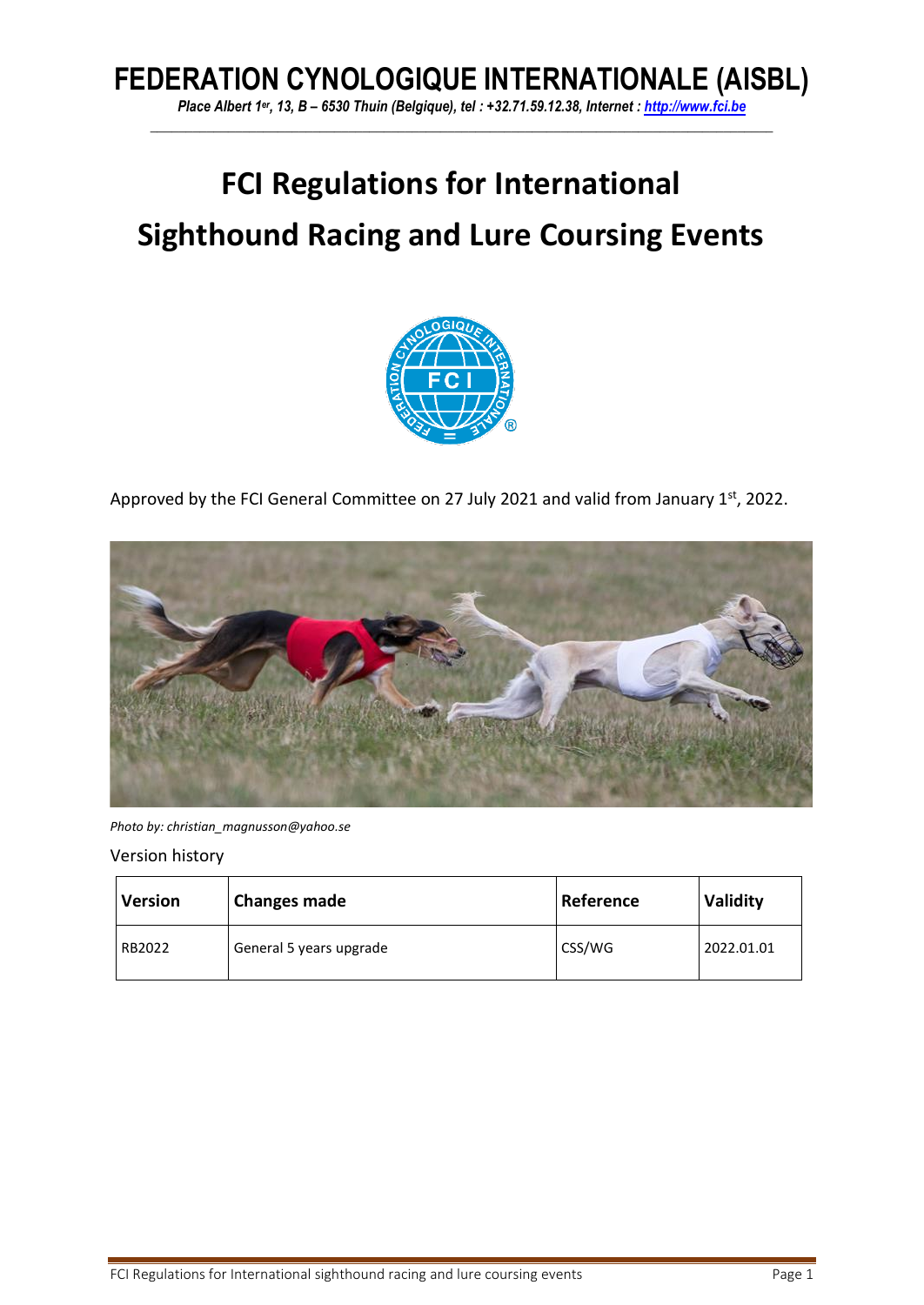#### **Administrative clarifications:**

This document is translated into German and French, in case of non-conformity between the different languages the English version governs.

The term "He" or "His" as a designation for a person/function shall be interpreted as "He"/ "His" or "She"/ "Hers". There are no differences in the text with respect to gender.

#### **Abbreviations:**

| <b>FCI</b>       | Fédération Cynologique Internationale                                    |
|------------------|--------------------------------------------------------------------------|
| <b>CSS</b>       | FCI Commission for Sighthound Sport                                      |
| <b>FCI-CACIL</b> | Certificat d'Aptitude au Championnat International de Lévriers de la FCI |
| <b>FCI-CACIB</b> | Certificat d'Aptitude au Championnat International de Beauté de la FCI   |
| <b>NCO</b>       | National Canine Organization (Kennel Club)                               |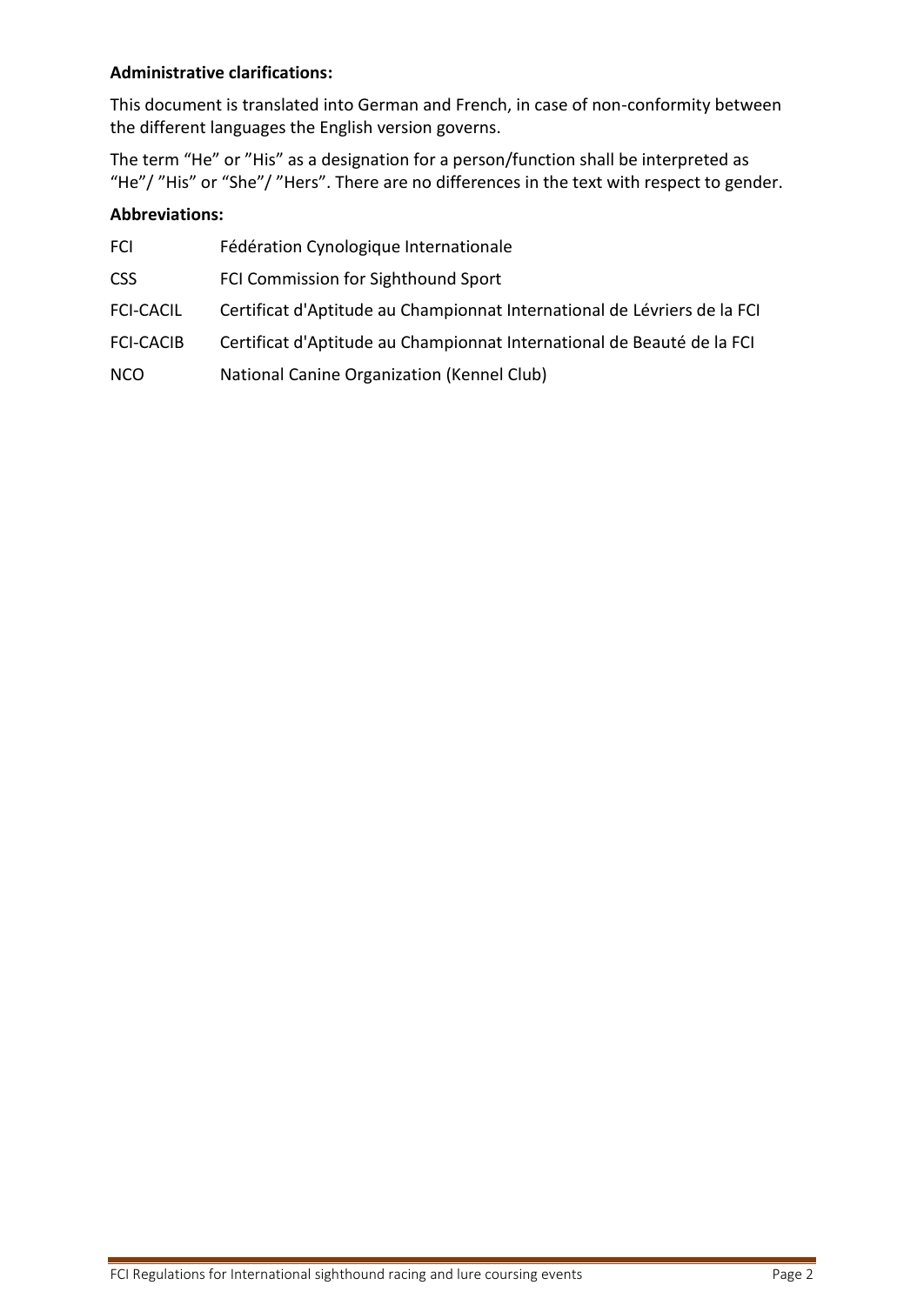# Content

| 1. |                                                                                                |  |
|----|------------------------------------------------------------------------------------------------|--|
|    | 1.1                                                                                            |  |
|    | $1.2^{\circ}$                                                                                  |  |
|    | 1.2.1                                                                                          |  |
|    | 1.2.2                                                                                          |  |
|    | 1.2.3                                                                                          |  |
|    |                                                                                                |  |
|    | 1.3.1                                                                                          |  |
|    | 1.3.2                                                                                          |  |
|    |                                                                                                |  |
|    | 1.4.1                                                                                          |  |
|    | 1.4.2                                                                                          |  |
|    |                                                                                                |  |
|    |                                                                                                |  |
|    | 1.5.1<br>1.5.2                                                                                 |  |
|    |                                                                                                |  |
|    |                                                                                                |  |
|    | 1.6.1                                                                                          |  |
|    | 1.6.2                                                                                          |  |
|    | 1.6.3                                                                                          |  |
|    |                                                                                                |  |
|    | 1.7.1                                                                                          |  |
|    | 1.7.2                                                                                          |  |
|    | 1.8                                                                                            |  |
|    | 1.8.1                                                                                          |  |
|    | 1.8.2                                                                                          |  |
|    | 1.8.3                                                                                          |  |
|    | 1.8.4                                                                                          |  |
|    | 1.8.5                                                                                          |  |
|    |                                                                                                |  |
|    | 1.9.1                                                                                          |  |
|    | 1.9.2                                                                                          |  |
|    | 1.9.3                                                                                          |  |
|    | 1.9.4                                                                                          |  |
|    | 1.10                                                                                           |  |
|    | 1.11                                                                                           |  |
|    |                                                                                                |  |
|    | 1.12<br>1.12.1                                                                                 |  |
|    | 1.12.2                                                                                         |  |
|    | 1.12.3                                                                                         |  |
|    |                                                                                                |  |
|    | 1.13                                                                                           |  |
| 2. |                                                                                                |  |
|    | Minimum number of dogs, achievement and CACIL qualification and methods of progress  16<br>2.1 |  |
|    | 2.1.1                                                                                          |  |
|    | 2.1.2                                                                                          |  |
|    | 2.1.3                                                                                          |  |
|    | 2.1.3.1                                                                                        |  |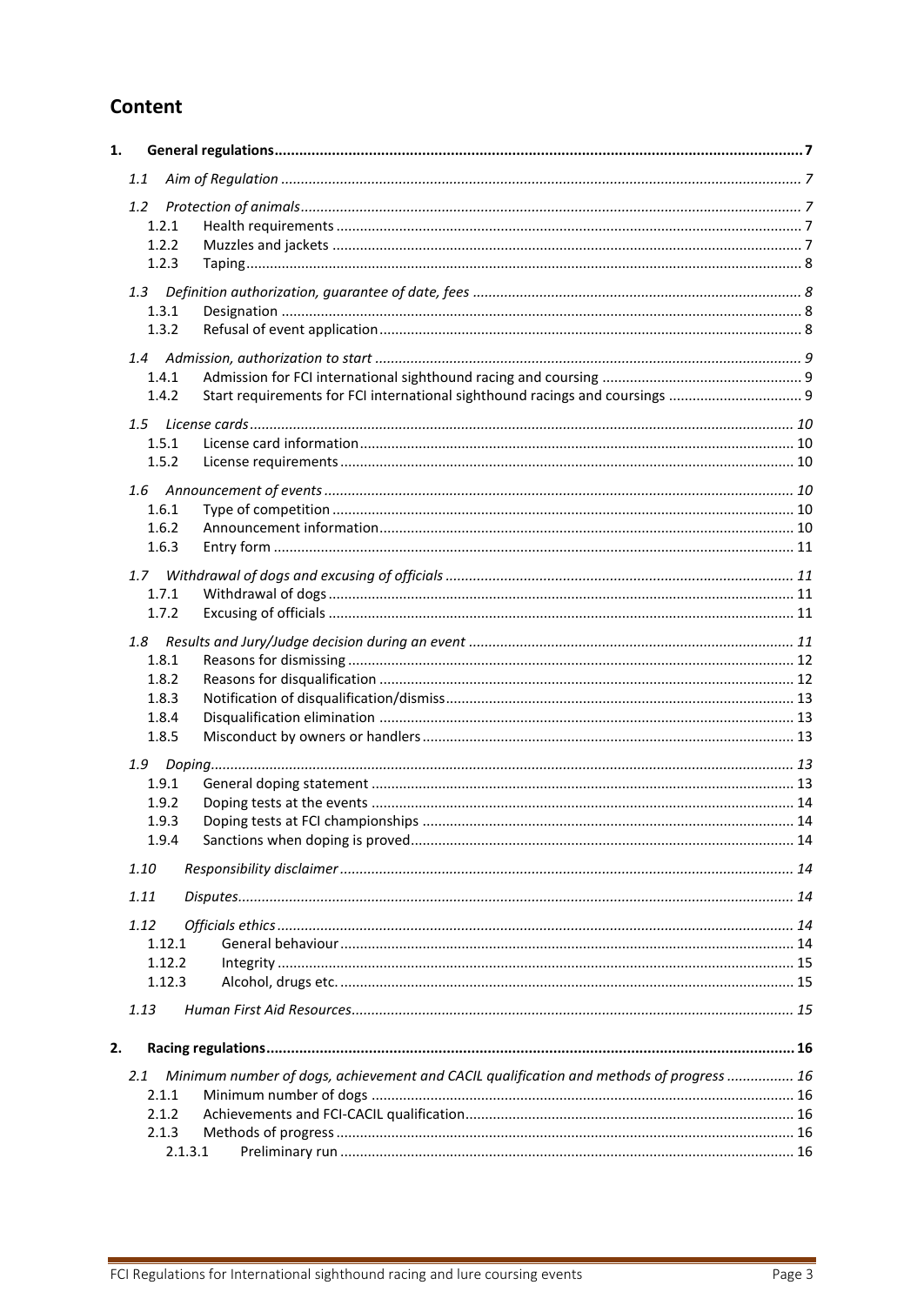| 2.2.1            |         | Class, CACIL gender, CSS sub-class separations and achievement awarding 18                         |  |
|------------------|---------|----------------------------------------------------------------------------------------------------|--|
|                  | 2.2.1.1 |                                                                                                    |  |
|                  | 2.2.1.2 |                                                                                                    |  |
|                  | 2.2.1.3 |                                                                                                    |  |
|                  | a)      |                                                                                                    |  |
|                  | b)      |                                                                                                    |  |
|                  | c)      |                                                                                                    |  |
| 2.2.2            |         |                                                                                                    |  |
| $2.3^{\circ}$    |         |                                                                                                    |  |
| 2.3.1            |         |                                                                                                    |  |
| 2.3.2            |         |                                                                                                    |  |
| 2.3.3            |         |                                                                                                    |  |
| 2.3.4            |         |                                                                                                    |  |
| 2.3.5            |         |                                                                                                    |  |
| 2.3.6            |         |                                                                                                    |  |
| 2.3.7            |         |                                                                                                    |  |
| 2.3.8            |         |                                                                                                    |  |
|                  |         |                                                                                                    |  |
| 2.4.1            |         |                                                                                                    |  |
|                  |         |                                                                                                    |  |
| 2.4.2<br>2.4.3   |         |                                                                                                    |  |
|                  |         |                                                                                                    |  |
| 2.5              |         |                                                                                                    |  |
| 2.6              |         |                                                                                                    |  |
| 2.6.1            |         |                                                                                                    |  |
| 2.6.2            |         |                                                                                                    |  |
| 2.6.3            |         |                                                                                                    |  |
|                  |         |                                                                                                    |  |
|                  |         |                                                                                                    |  |
|                  |         |                                                                                                    |  |
|                  |         |                                                                                                    |  |
| 3.1              |         |                                                                                                    |  |
| 3.2 <sub>2</sub> |         |                                                                                                    |  |
| 3.2.1            |         |                                                                                                    |  |
| 3.2.2            |         |                                                                                                    |  |
| 3.2.3            |         |                                                                                                    |  |
| 3.2.4            |         |                                                                                                    |  |
| 3.2.5            |         |                                                                                                    |  |
| 3.2.6            |         |                                                                                                    |  |
| 3.3              |         |                                                                                                    |  |
|                  |         | Minimum numbers of dogs, achievements and FCI-CACIL qualification, class and gender separation and |  |
| 3.3.1            |         |                                                                                                    |  |
| 3.3.2            |         |                                                                                                    |  |
| 3.3.3            |         |                                                                                                    |  |
|                  | 3.3.3.1 |                                                                                                    |  |
|                  | 3.3.3.2 |                                                                                                    |  |
| 3.3.4            |         |                                                                                                    |  |
|                  |         |                                                                                                    |  |
| 3.4              |         |                                                                                                    |  |
| 3.4.1            |         |                                                                                                    |  |
| 3.4.2            |         |                                                                                                    |  |
| 3.4.3            |         |                                                                                                    |  |
| 3.5              |         |                                                                                                    |  |
|                  |         |                                                                                                    |  |
| 3.6              |         |                                                                                                    |  |
| 3.<br>3.7        |         |                                                                                                    |  |
| 3.8              |         |                                                                                                    |  |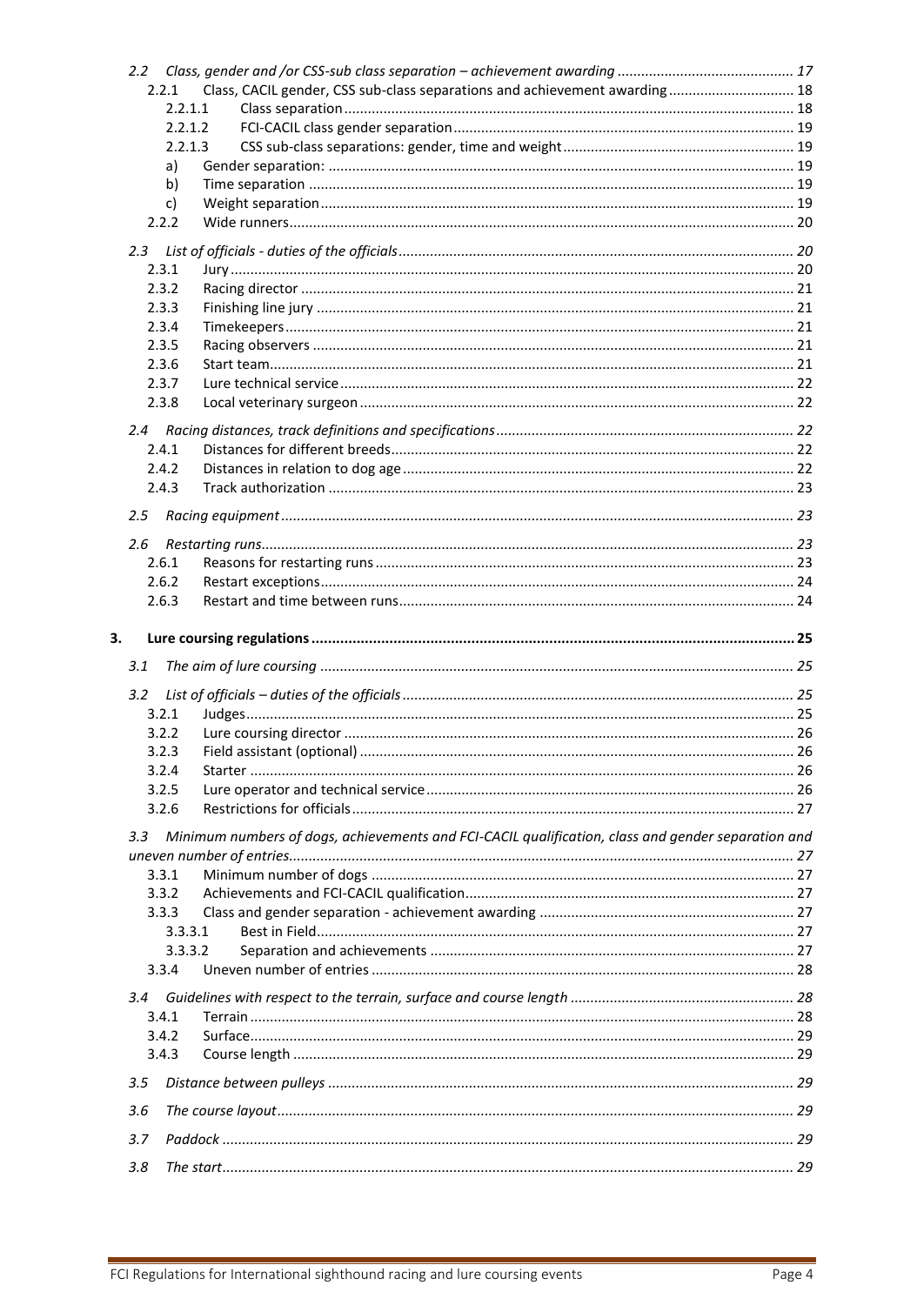|    | 3.8.1 |         |                                                                                                |  |
|----|-------|---------|------------------------------------------------------------------------------------------------|--|
|    |       |         |                                                                                                |  |
|    | 3.10  |         |                                                                                                |  |
|    |       | 3.10.1  |                                                                                                |  |
|    |       | 3.10.2  |                                                                                                |  |
|    |       | 3.10.3  |                                                                                                |  |
|    |       | 3.10.4  |                                                                                                |  |
|    |       | 3.10.5  |                                                                                                |  |
|    |       | 3.10.6  |                                                                                                |  |
|    |       | 3.10.7  |                                                                                                |  |
|    |       | 3.10.8  |                                                                                                |  |
|    | 3.11  |         |                                                                                                |  |
|    |       | 3.11.1  |                                                                                                |  |
|    |       | 3.11.2  |                                                                                                |  |
| 4. |       |         | FCI world championship and CSS world winner event regulations for racing and lure coursing  34 |  |
|    | 4.1   |         |                                                                                                |  |
|    | 4.2   |         |                                                                                                |  |
|    |       |         |                                                                                                |  |
|    | 4.3   |         |                                                                                                |  |
|    | 4.4   |         |                                                                                                |  |
|    | 4.5   |         |                                                                                                |  |
|    | 4.5.1 |         |                                                                                                |  |
|    | 4.5.2 |         |                                                                                                |  |
|    | 4.5.3 |         |                                                                                                |  |
|    |       |         |                                                                                                |  |
|    | 4.6.1 |         |                                                                                                |  |
|    | 4.6.2 |         |                                                                                                |  |
|    | 4.6.3 |         |                                                                                                |  |
|    | 4.6.4 |         |                                                                                                |  |
|    |       |         |                                                                                                |  |
|    | 4.7.1 |         |                                                                                                |  |
|    | 4.7.2 |         |                                                                                                |  |
|    | 4.7.3 |         |                                                                                                |  |
|    |       | 4.7.3.1 |                                                                                                |  |
|    |       | 4.7.3.2 |                                                                                                |  |
|    | 4.7.4 |         |                                                                                                |  |
|    | 4.7.5 |         |                                                                                                |  |
|    | 4.8   |         |                                                                                                |  |
|    | 4.8.1 |         |                                                                                                |  |
|    | 4.8.2 |         |                                                                                                |  |
|    | 4.8.3 |         |                                                                                                |  |
|    | 4.8.4 |         |                                                                                                |  |
|    | 4.8.5 |         |                                                                                                |  |
|    | 4.9   |         |                                                                                                |  |
|    | 4.10  |         |                                                                                                |  |
|    |       | 4.10.1  |                                                                                                |  |
|    |       | 4.10.2  |                                                                                                |  |
|    | 4.11  |         |                                                                                                |  |
|    |       | 4.11.1  |                                                                                                |  |
|    |       | 4.11.2  |                                                                                                |  |
|    |       | 4.11.3  |                                                                                                |  |
|    |       |         |                                                                                                |  |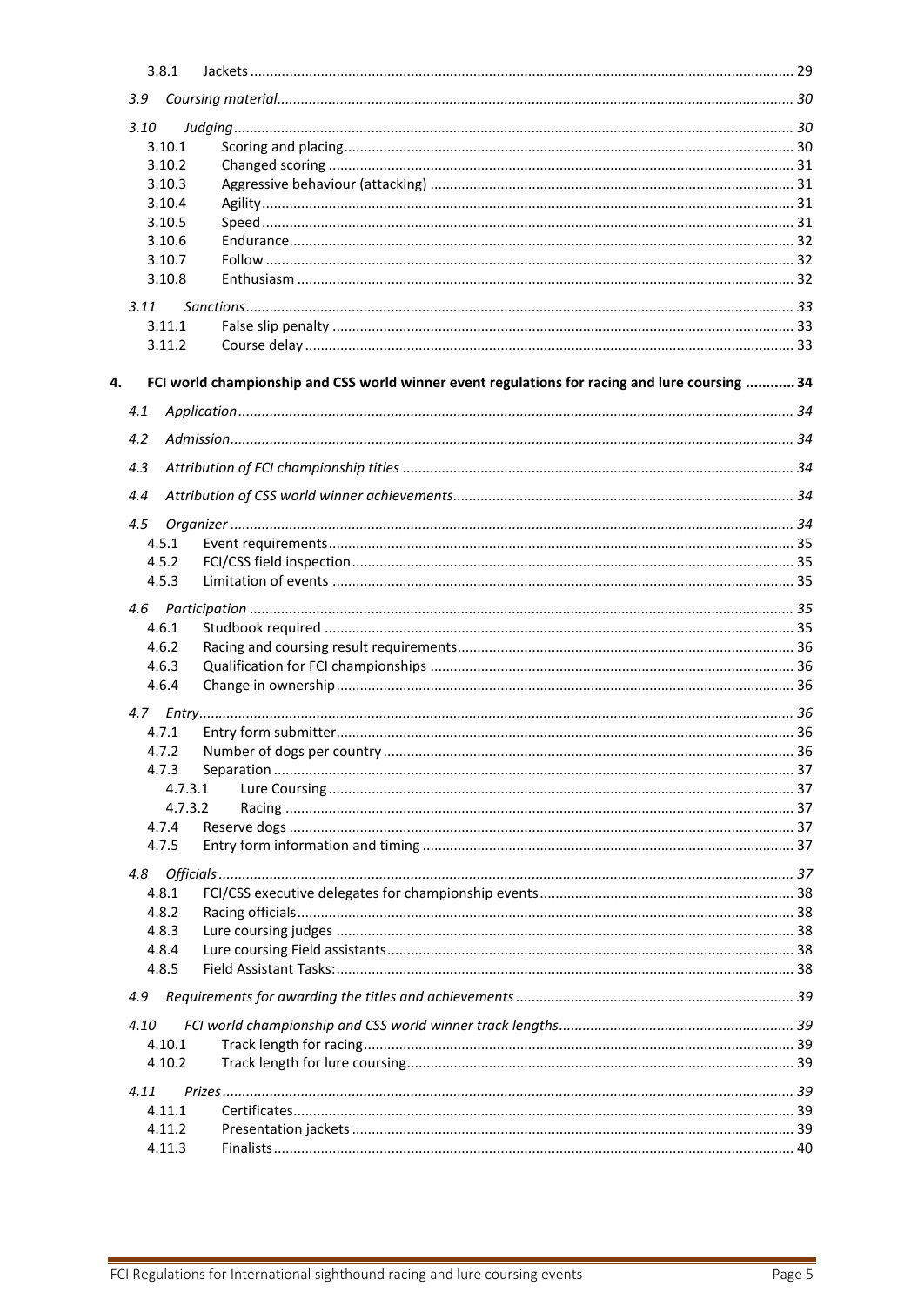|    | 4.12           |                                                                                                  |  |
|----|----------------|--------------------------------------------------------------------------------------------------|--|
|    | 4.13           |                                                                                                  |  |
|    | 4.14           |                                                                                                  |  |
|    | 4.14.1         |                                                                                                  |  |
|    | 4.14.2         |                                                                                                  |  |
|    | 4.14.3         |                                                                                                  |  |
|    | 4.14.4         |                                                                                                  |  |
| 5. |                |                                                                                                  |  |
|    | 5.1            |                                                                                                  |  |
|    | 5.1.1          |                                                                                                  |  |
|    | 5.1.2          |                                                                                                  |  |
|    | 5.1.3          |                                                                                                  |  |
|    | 5.1.4          |                                                                                                  |  |
|    | 5.1.5          |                                                                                                  |  |
|    | 5.1.6          |                                                                                                  |  |
|    | 5.1.7          |                                                                                                  |  |
|    | 5.1.8          |                                                                                                  |  |
|    | 5.1.9          |                                                                                                  |  |
|    | 5.2<br>43      | FCI Beauty and Performance Champion (Champion International de Beauté et Performance - C.I.B.P.) |  |
| 6. |                | Requirements for the entry in working class at FCI International FCI-CACIB shows44               |  |
| 7. |                |                                                                                                  |  |
|    | 7.1            |                                                                                                  |  |
|    | 7.2            |                                                                                                  |  |
|    | 7.3            |                                                                                                  |  |
|    | 7.4            |                                                                                                  |  |
|    |                |                                                                                                  |  |
|    | 7.5            |                                                                                                  |  |
|    | 7.5.1<br>7.5.2 |                                                                                                  |  |
|    | 7.6            |                                                                                                  |  |
|    | 7.6.1          |                                                                                                  |  |
|    | 7.6.2          |                                                                                                  |  |
|    | 7.6.3          |                                                                                                  |  |
|    |                | 7.6.3.1                                                                                          |  |
|    |                | 7.6.3.2                                                                                          |  |
|    |                | 7.6.3.3                                                                                          |  |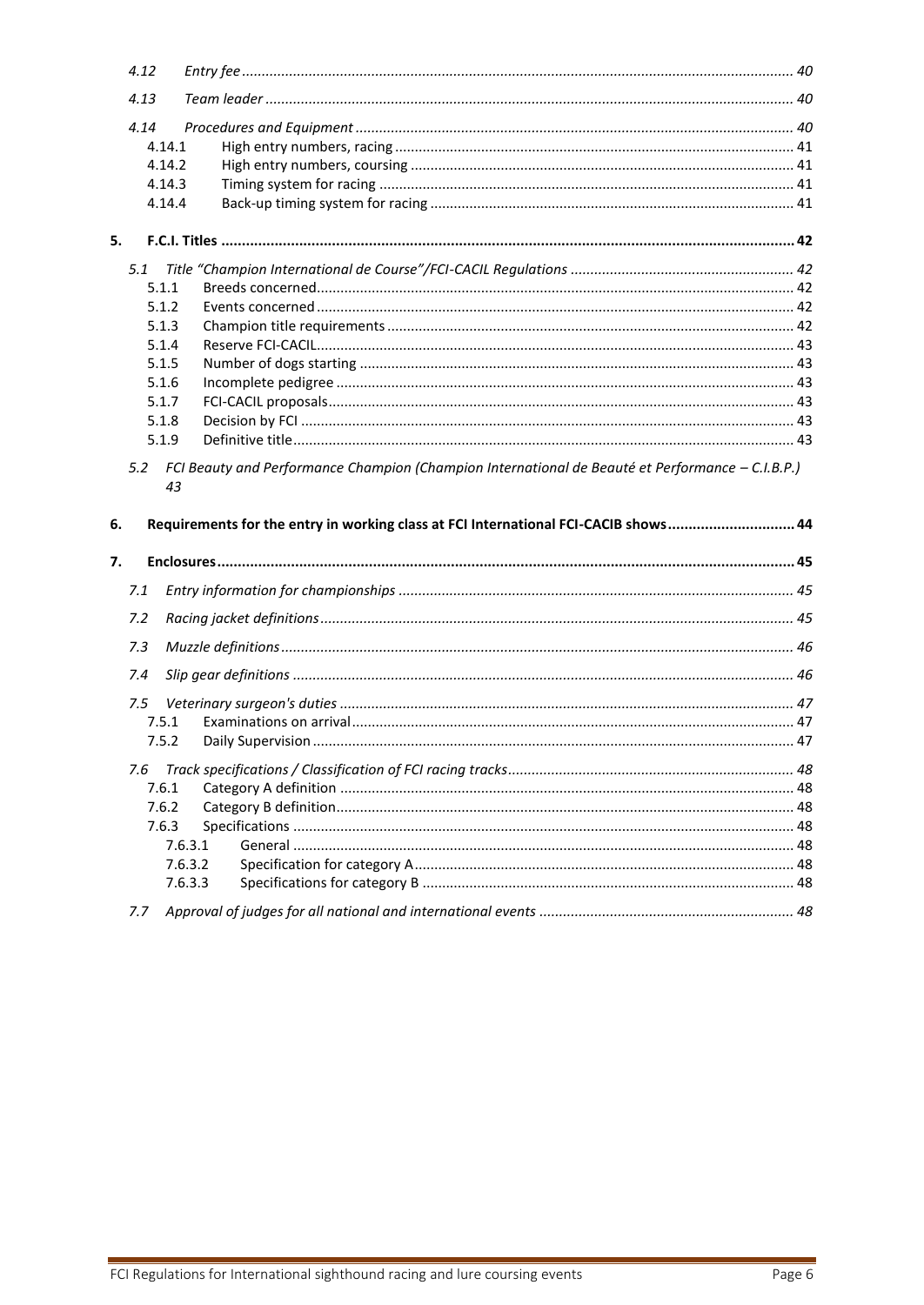# <span id="page-6-0"></span>1. General regulations

# <span id="page-6-1"></span>1.1 Aim of Regulation

This regulation aims to standardize the elements of International racing and lure coursing events governed by the FCI. The compulsory requirements for all national canine organizations organizing international events are included.

# <span id="page-6-2"></span>1.2 Protection of animals

The notion of the animal protection and welfare must always be observed not only at racing and lure coursing events.

The safety and health of the animals must always guide all officials and participants during racing and lure coursing events.

In accordance with the principle of the protection of animals, dogs must be exempted from unnecessary runs.

Consequently, the owner of a dog is always free to withdraw his dog from a racing or lure coursing event.

# 1.2.1 Health requirements

<span id="page-6-3"></span>The organizer will employ a veterinary surgeon for the event. The veterinary surgeon must be present and ready to intervene during the entire event. If the organizer does not provide a veterinary the event must be stopped. The explanations concerning the veterinary surgeons' duties given in Enclosures § [7.5](#page-46-0) must be observed.

If the veterinary surgeon considers the dog's health is endangered, the jury/judges must exclude a dog from continuing the racing/coursing.

Dogs, younger than 2 years and older than 6 years must be controlled by the veterinary surgeon before the second run in coursing and before the final in racing.

Dogs with infectious diseases are not allowed on the event area. Dogs that have been given any kind of medication or dogs with injuries are not allowed to start. Further, females in heat, mated or pregnant or females that have just been lactated are not allowed to start. This exclusion is valid until the end of the  $12<sup>th</sup>$  week after the litter day. Should these rules be violated, the national canine organization must ban the owner with all his dogs for at least 6 months for international events. If the dogs in question are placed at another owner, the ban still applies to that dog.

Any form of manipulation of the dogs, that is intended to change their natural appearance or the performance is prohibited. All kinds of doping are forbidden. The "FCI International Guidelines about Dog Doping" is mandatory for all events described in this "FCI Regulations for International Sighthound Racing and Lure Coursing Events", in addition see § [1.9.](#page-12-3)

## 1.2.2 Muzzles and jackets

<span id="page-6-4"></span>The use of a muzzle and jacket is compulsory for all breeds during the run. Other clothing, equipment and non-allowed taping must be removed from the dog in the paddock. Collars and leads shall be removed directly before the start by instruction of the starter. Choke collars are generally prohibited, slip gears (see appendix [7.4\)](#page-45-1) are allowed.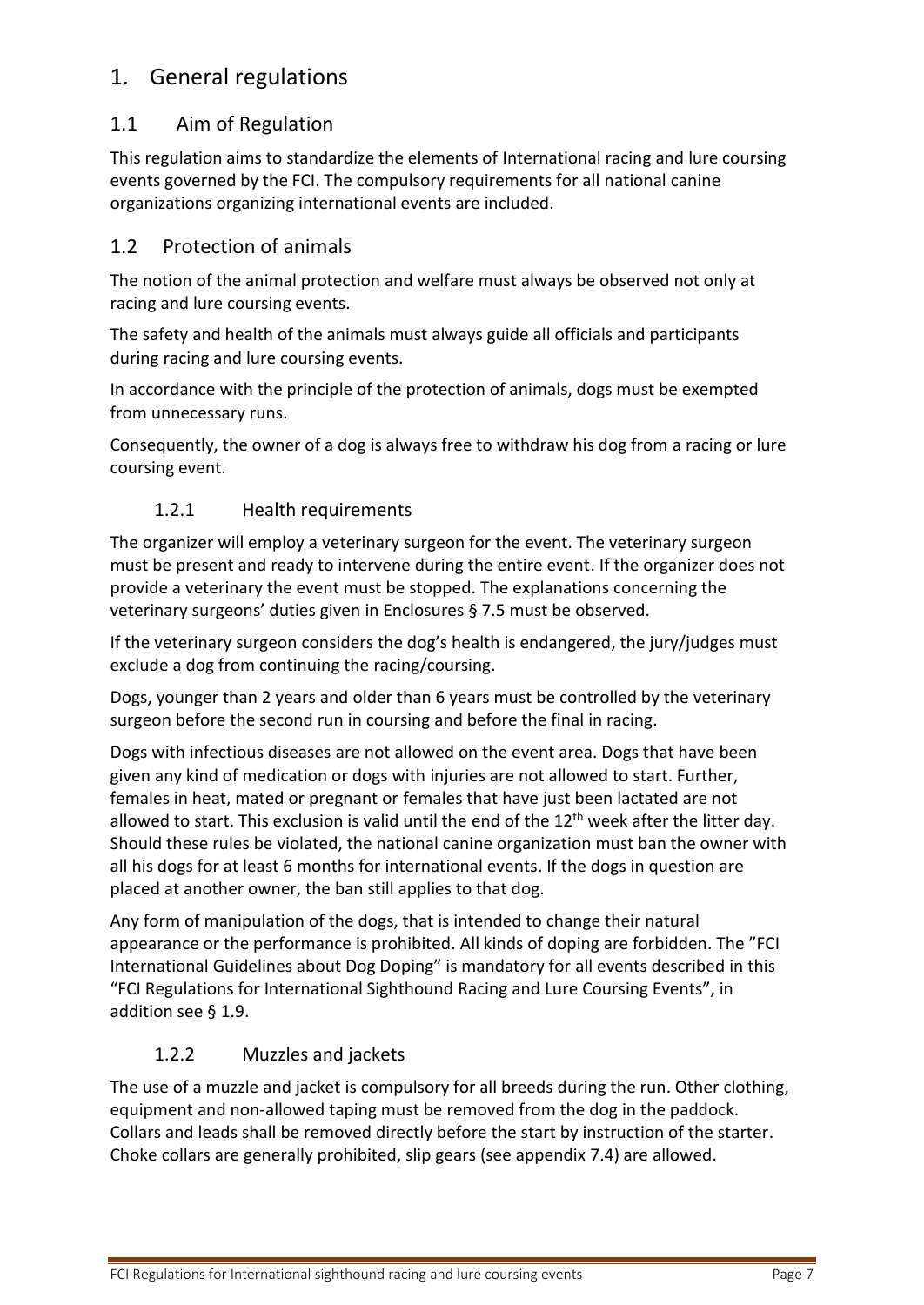# 1.2.3 Taping

<span id="page-7-0"></span>Leg tapes are permitted to protect the upper claws from injuries. Taping of the inside of the back legs (thighs) is also allowed (see photo below). Application of the front legs' tapes shall be done according to the picture below. The taping of dewclaws must not exceed over the joints. The officials in the paddock shall check that the tape is applied correctly. The taping must be removed after the run. Therapeutic taping of the dogs is not allowed. Taping aimed to hide injuries, which must be confirmed by the veterinary surgeon, are strictly forbidden and the dog must be excluded from the event. The national canine organization must ban the owner with all his dogs for at least 6 months for international events. The dog owner will face the same sanctions as if the dog was tested positive for doping.



*The front leg tape is placed over the upper claw and footpad, it may not be used for supporting the leg*



*The left hind leg may be taped to prevent tibial periostitis (track leg) due to the impact of the tibia against the elbow*

# <span id="page-7-2"></span><span id="page-7-1"></span>1.3 Definition authorization, guarantee of date, fees

# 1.3.1 Designation

The designation "International sighthound racing" and the designation "International sighthound lure coursing" may be used only for events, for which the national canine organization of the country in which the event takes place, has received an application (date and place) and which have been authorized by the FCI/CSS.

## 1.3.2 Refusal of event application

<span id="page-7-3"></span>The application for an event may be refused by the FCI/CSS when:

a) The date has already been granted to another organization.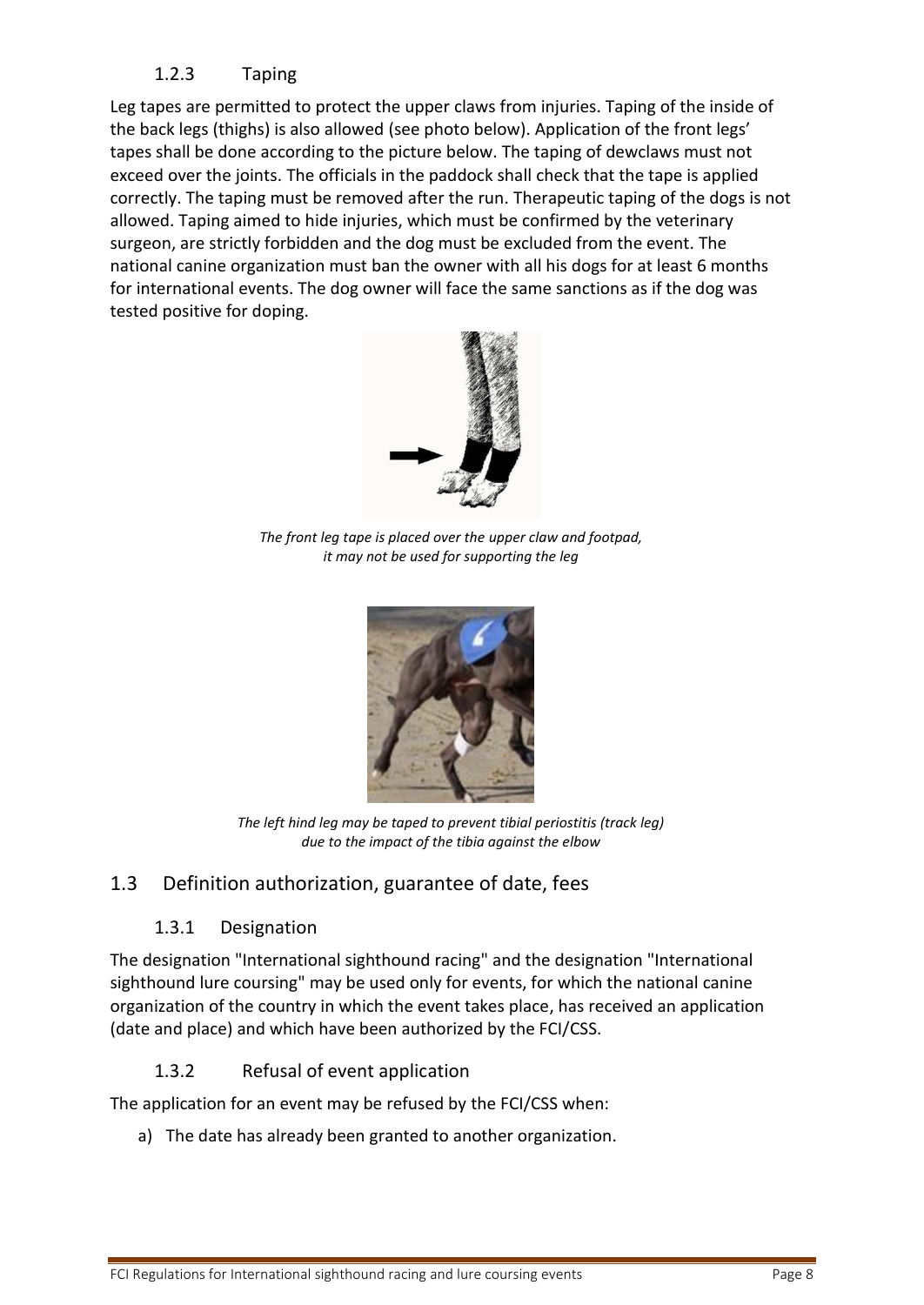- b) The guarantee of an impeccable event is not given by the applying national canine organization.
- <span id="page-8-1"></span><span id="page-8-0"></span>1.4 Admission, authorization to start
	- 1.4.1 Admission for FCI international sighthound racing and coursing
	- a) All sighthounds breeds (group 10) are admitted. The dogs are entered in two (2) different classes. The FCI-CACIL class and the CSS class. For start requirements see § 1.4.2/8 below. Dogs starting in the CSS class cannot be given the FCI-CACIL qualification. The dog that fulfills the FCI-CACIL-class qualification (CACIL-license) cannot take part in the CSS class.
	- b) Breeds from group 5 (limited to: Pharaoh Hound (248), Cirneco dell'Etna (199), Podenco Ibicenco (89) and Podenco Canario (329) have only admittance to participate in CSS class at international racing/lure coursing events.
		- 1.4.2 Start requirements for FCI international sighthound racings and coursings

<span id="page-8-2"></span>The following requirements are valid for the start authorizations for sighthounds:

- 1. The dog must be registered in a studbook e.g. a register recognized by the FCI
- 2. The dog must have a valid license which states the class.
- 3. Minimum age:
	- For Whippets (162), Italian Sighthounds (200) and Cirnecos dell'Etna (199): 15 months.
	- For all other breeds: 18 months.
- 4. Maximum age:
	- Until the end of the racing/lure coursing season during which the 8th year is completed.
- 5. Entered under the name of the owner indicated on the license card.
- 6. The owner must be a member of a national canine organization, affiliated to the FCI.
- 7. The appearance of the dog must not be artificially modified (for example, the natural coat must not be clipped).
- 8. Start requirements for the FCI-CACIL class: To be allowed to participate in the FCI-CACIL class the dog must have a FCI-CACIL license. This license must be issued by the national canine organization who confirms the following requirements:
	- from the age of 12 months onwards at least one (1) 'very good' (in any class) in a national CAC dog show or an international FCI-CACIB dog show.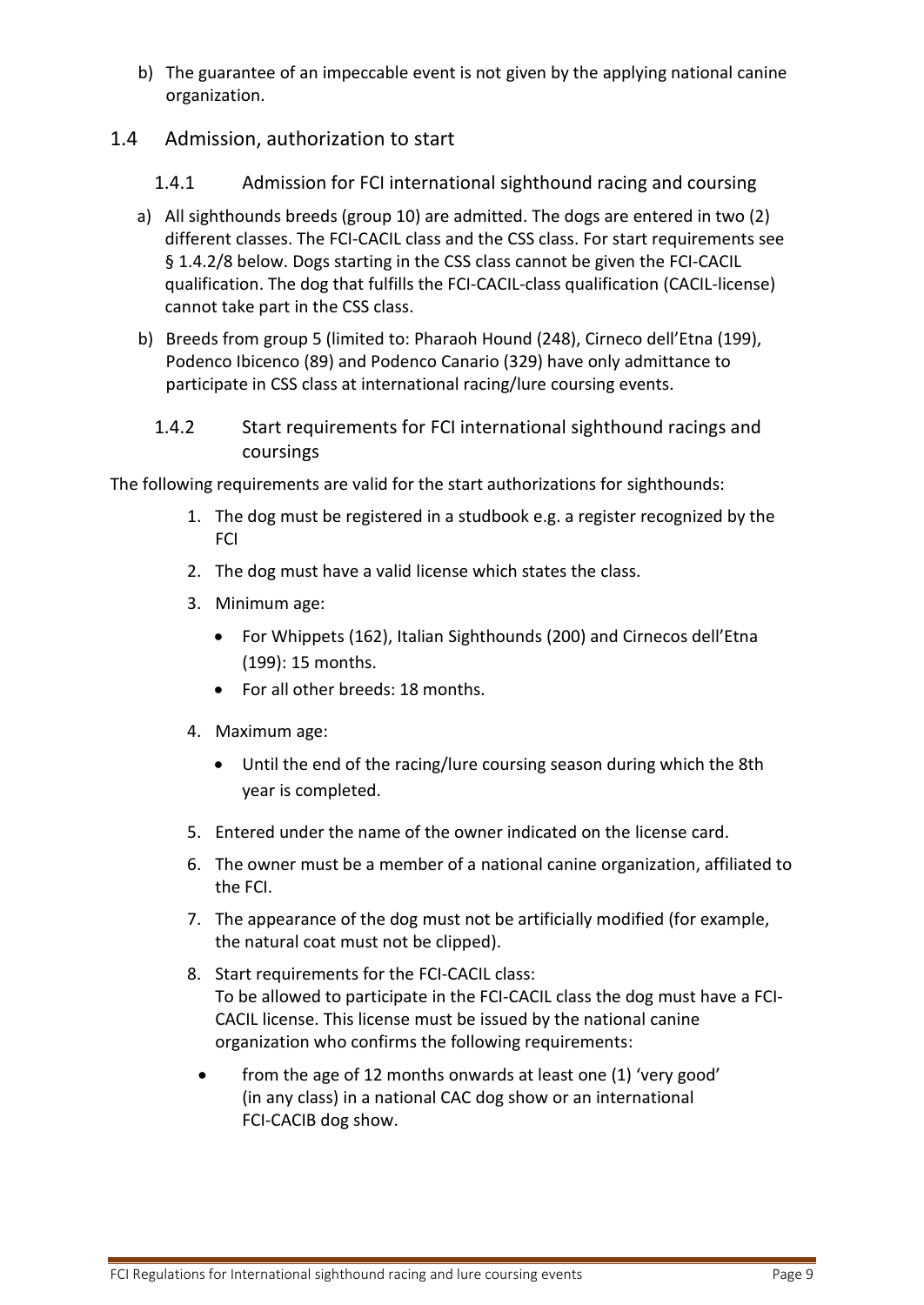• at least one (1) 'very good' in the following classes: intermediate, open, working or champion class in an international FCI-CACIB dog show.

The two respective judges must have different nationalities.

Transitional measure: Until 2022.12.31 the start requirement for the FCI-CACIL-class is at least 'one (1) very good' in the following classes: intermediate, open, working or champion class on an international FCI-CACIB dog show. For the dogs that do not have a CACIL license yet the show result must be sent in for each entry in an FCI-CACILevent.

9. Start requirements for the CSS-class: To be allowed to participate in the CSS class the dog must have a CSS license. This license must be issued by the national canine organization. Dog show results are not required.

## <span id="page-9-1"></span><span id="page-9-0"></span>1.5 License cards

# 1.5.1 License card information

The national canine organization of the country in which the owner has his legal residence must establish the license card. It is recommended to issue a license card for each discipline. It must give the following information in the respective national language as well as in English:

Breed, gender, dog's name, Stud Book number, FCI-CACIL class or CSS class, date of birth and as far as possible tattooing number or chip number, name and correct address of the owner. The NCO is responsible that the dog has fulfilled the requirements to enter the FCI-CACIL class

## 1.5.2 License requirements

<span id="page-9-2"></span>A valid license card for sighthound racings or coursings can only be issued by the responsible national canine organization when it is proved that the dog does not attack other dogs and chases the lure together with them. If there is no racing track or lure coursing activity in a country recognized by the FCI the preliminary requirements for obtaining a license may be accomplished in another country.

## <span id="page-9-4"></span><span id="page-9-3"></span>1.6 Announcement of events

## 1.6.1 Type of competition

If a competition is announced as an international FCI sighthound racing or lure coursing event, the FCI regulations will be applied on all participating dogs of the breeds which are mentioned in the announcement entered for this event even if there are fewer than 6 participating dogs per breed.

## 1.6.2 Announcement information

<span id="page-9-5"></span>The following information must be announced:

1. Organizer, place, date, event starting time and starting time for the examinations of the dogs (see § [7.5.1\)](#page-46-1).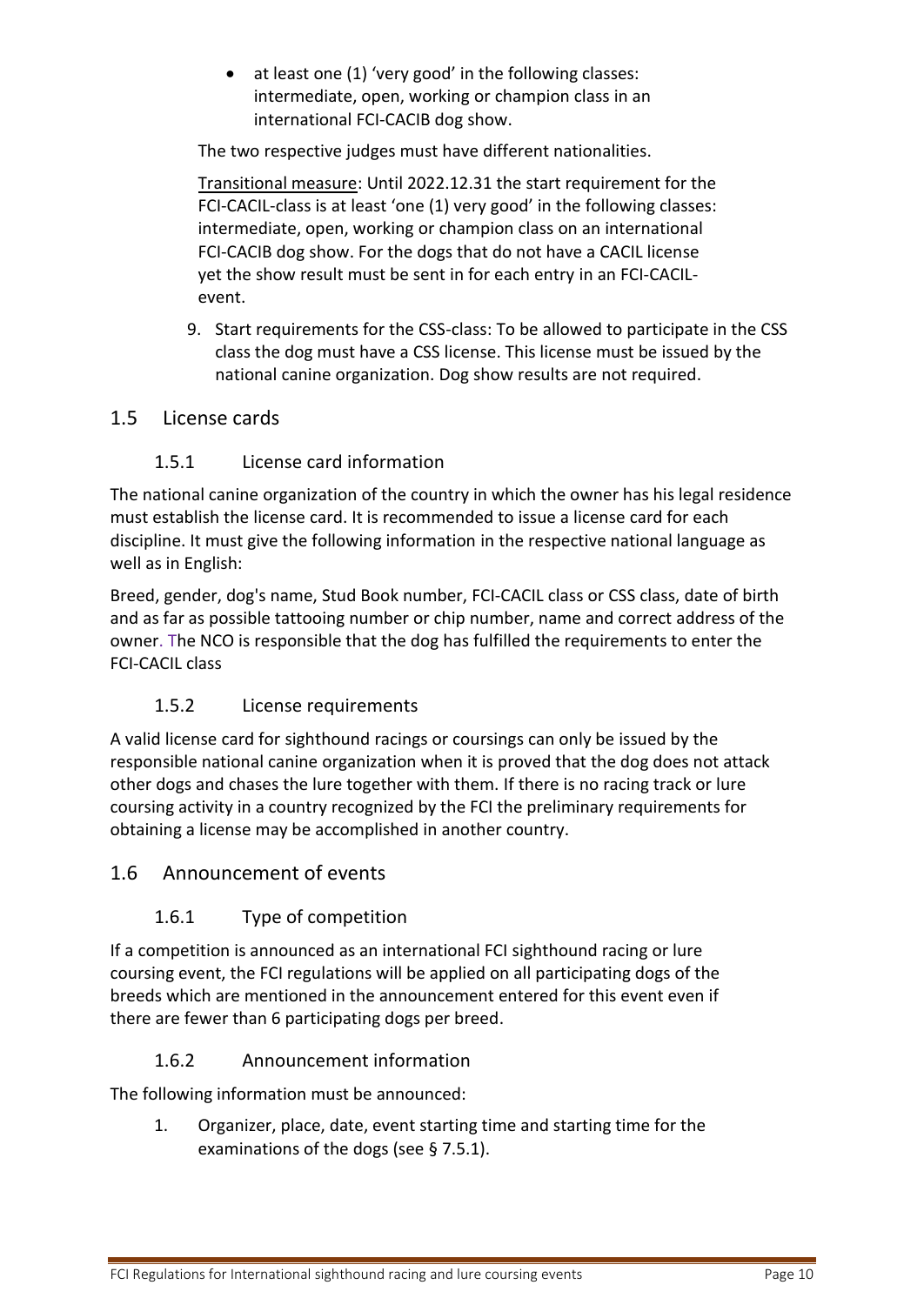- 2. The name of the racing director/lure coursing director and lure coursing judges.
- 3. Entry address and contacts.
- 4. Entry fees.
- 5. Type of competition.
- 6. Prizes, titles and achievements to be given, as well as the time scheduled for the prize-giving ceremony.
- 7. Entry closing date.
- 8. Responsibility disclaimer according to § [1.10.](#page-13-3)
- 9. Doping rules (see § [1.9](#page-12-3) Doping).
- 10. For racing: Information about the racing track (length, shape, radius of curves, nature of the ground, type of lure technique). System of timekeeping. Description about the method of progress, as indicated in § 2.1. If used the CSS sub class separation system (gender, time or weight), as indicated in § 2.2.1.3.
- 11. For lure coursing: Information about the coursing specifics (type of surface, track length, machine technology, obstacles see § [3.3\)](#page-26-1) and type of circuit (closed or open).

# <span id="page-10-0"></span>1.6.3 Entry form

An entry form can be made online or in writing with all required information listed under § [7.1.](#page-44-1) The entry form should contain the following sentence:

"*When a dog owner enters his dog in an international event he agrees to respect and accept all rules mentioned in the FCI Regulations for International Sighthound Racing and Lure Coursing Events*".

## <span id="page-10-2"></span><span id="page-10-1"></span>1.7 Withdrawal of dogs and excusing of officials

## 1.7.1 Withdrawal of dogs

Information about any dog for which there is a problem preventing it from participating must be given to the racing/coursing director before the beginning of the event. In all cases, the entry fees must be paid if a dog is withdrawn after the closing date.

## 1.7.2 Excusing of officials

<span id="page-10-3"></span>The officials, who are on duty for an event are bound to inform the racing/coursing director of any problem causing a delay or permanent absence before the beginning of the event. An early departure from the agreed duty may only take place after informing the racing/coursing director and with his approval.

## <span id="page-10-4"></span>1.8 Results and Jury/Judge decision during an event

Only the following result/categories and abbreviations for the license book of the dog are allowed at FCI-CACIL/CSS events:

1. Placement/scoring result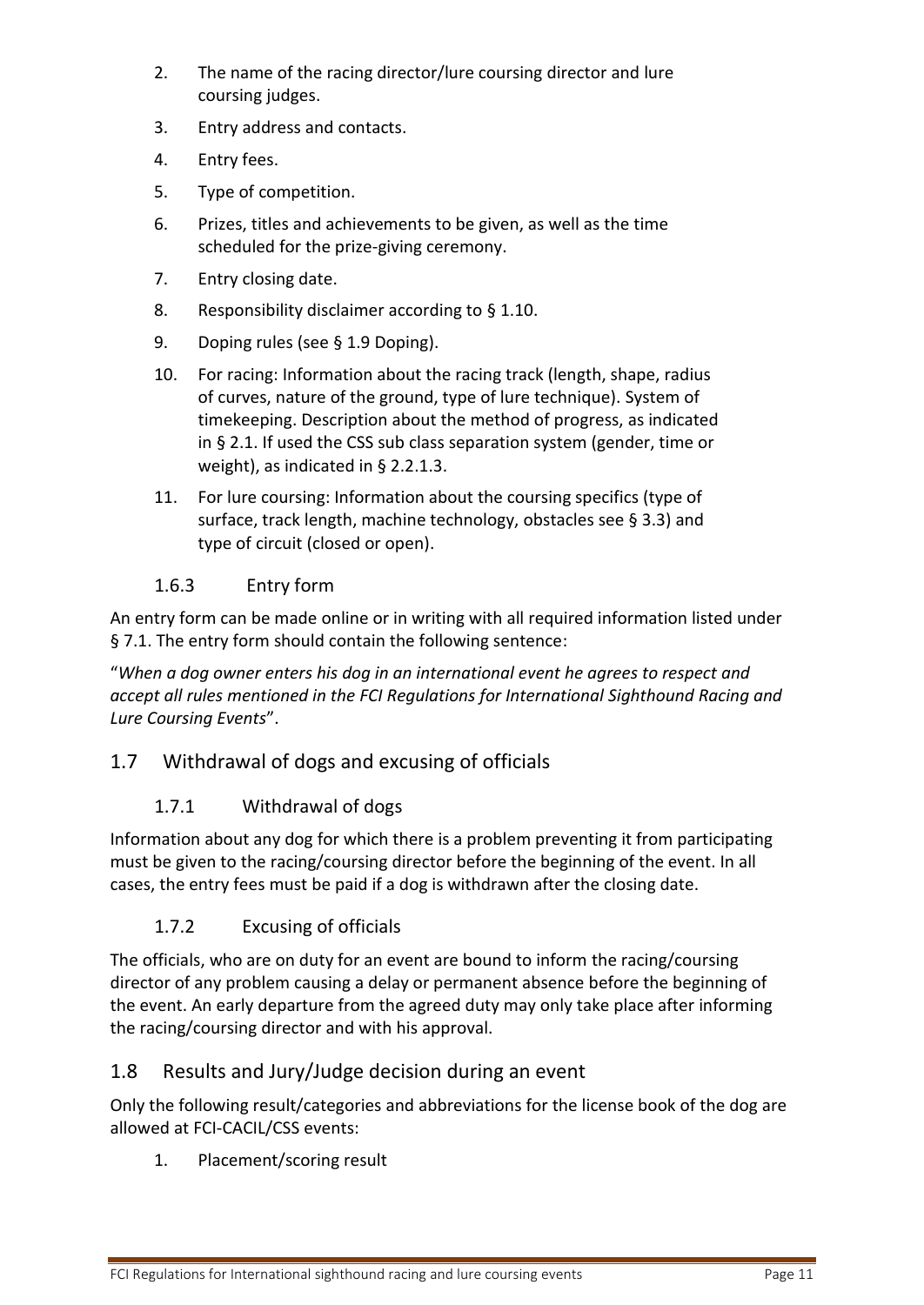- 2. Withdrawal by owner/handler (WDR)
- 3. Medical withdrawal/dismiss (MWDR)
- 4. Dismiss (DISM)
- 5. Disqualification (DISQ)

Only judges can impose sanctions, which must be in accordance with these regulations. All sanctions can only be declared by a majority vote of the acting judges/jury. Otherwise, no sanctioning can take place.

For sanctions, such as disqualification, dismiss or a deduction of points (sanction for false start), a majority vote is required for the validity of the sanction, the judge must always score the run.

#### 1.8.1 Reasons for dismissing

<span id="page-11-0"></span>The officials must dismiss the dogs for the day which:

- 1. Stop during a run (not due to technical issues) or remain near the owner after the start signal.
- 2. Must be encouraged to commence running or cross the finish by calling, gestures, whistling or another handling.
- 3. Follow the opponent and not the lure.
- 4. Do not have the necessary physical condition for completion as confirmed by the opinion of the veterinary surgeon.
- 5. Are absent at the start of the run/course.

#### 1.8.2 Reasons for disqualification

<span id="page-11-1"></span>The officials must disqualify dogs which:

- 1. Attack or try to attack other dogs during the run. Attacking dogs are dogs that do not devote their attention to the lure, but attack or try to attack other dogs during the run, in order to prevent them from pursuing the lure normally. This also applies to the constantly repeated attempt over a long distance of the dog to prevent an opponent from running properly. Short orientation looks to the other dog are allowed. The immediate defensive reaction on the attack is permitted. It is not considered a scuffle when a dog, with no intention of fighting, interferes due to its interest in the lure in order to give itself a clear view during the racing/course.
- 2. Want to escape. The dog wants to escape from the racing track/ coursing field. Escaping dogs are dogs that do not follow the mechanical lure on the track and leave the racing track (or jumps inside of the racing track) or the coursing field.
- 3. Impede the progress of the run. If a dog stops during the run (racing track) and this run must be stopped before the finish this dog has to be disqualified.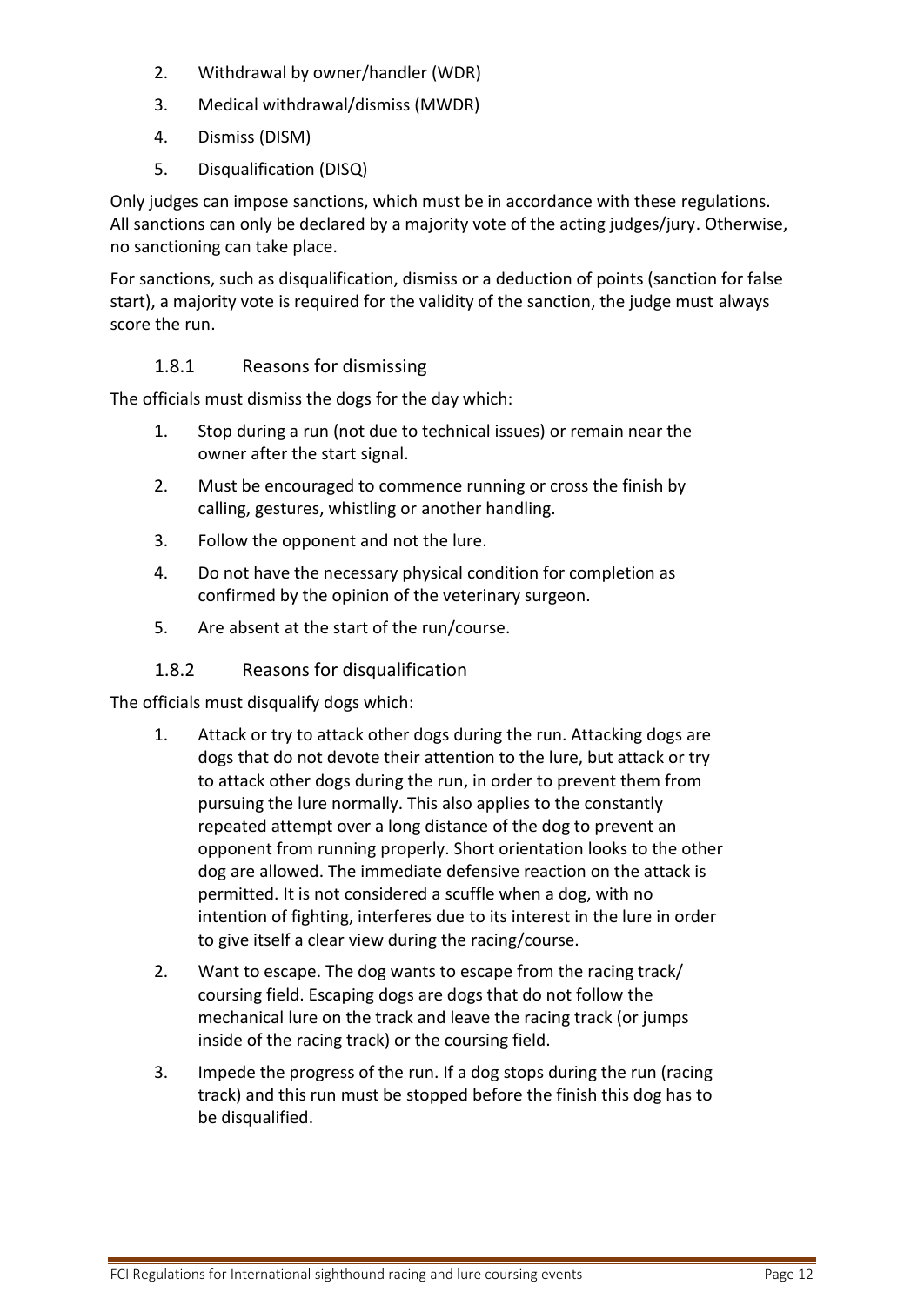# 1.8.3 Notification of disqualification/dismiss

<span id="page-12-0"></span>The disqualification must be clearly noted in the license card mentioning the type of event (racing or lure coursing). After a second disqualification in the same calendar year, the license card must be held back by the organizer and forwarded to the racing/coursing secretariat of the national canine organization of the country in which the owner has his legal residence within 3 days. For recording the following abbreviation must be used: disqualified = DISQ/R or DISQ/C

The dismiss must be clearly noted in the license card mentioning the type of event. If a dog receives 2 successive dismisses, this dog may only participate again at an international racing or coursing, if he can prove a successful test run with a licensed companion dog. For recording the following abbreviation must be used: dismiss = DISM/R or DISM/C.

## <span id="page-12-1"></span>1.8.4 Disqualification elimination

- 1st offence in a calendar year: suspension for the day
- 2nd offence in a calendar year: suspension for 4 weeks
- 3rd offence in a calendar year: suspension for 8 weeks

If a dog is disqualified 4 times in a period of two consecutive years, the dog will lose its license. The dog may regain the license by fulfilling the standard requirements again. If the dog gets 1 disqualification in the following two years, the dog loses the license again and a renewal of the license is impossible.

#### 1.8.5 Misconduct by owners or handlers

<span id="page-12-2"></span>The racing director or the lure coursing director, jointly with the jury or the judges, are authorized to exclude and dismiss from the event venue anyone who does not abide by the orders of the officials, who insults them or behaves improperly. The organizer shall report these occurrences to the organizer's national canine organization and the national canine organization of the country in which the owner/handler has his legal residence.

## <span id="page-12-3"></span>1.9 Doping

#### <span id="page-12-4"></span>1.9.1 General doping statement

All kinds of doping are forbidden.

At any racing and lure coursing events doping tests may be implemented. When a dog owner enters a dog to an event, the owner also agrees that the dog may be tested for doping. The basics of such doping tests are according to the national rules of the national canine organization of the country where the event takes place.

The national canine organization that conducted the doping test must properly inform the owner of the dog and the FCI which informs all other national canine organizations about the result of the test.

"FCI International Guidelines about Dog Doping" are mandatory.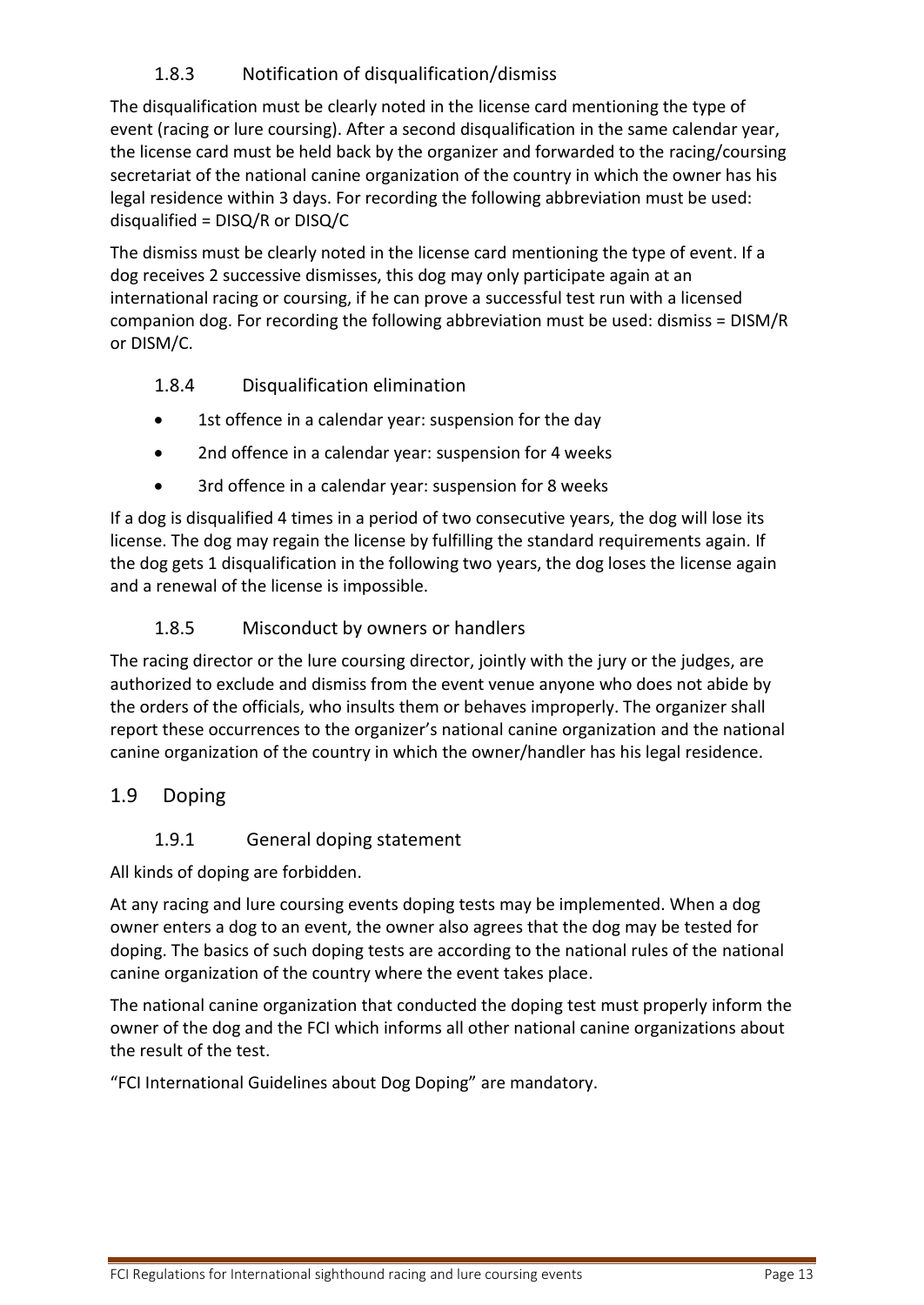# <span id="page-13-0"></span>1.9.2 Doping tests at the events

If there is a suspicion of doping, the event officials, jointly with the veterinary surgeon on duty, may order a doping test. The dog's owner is bound to make his dog available for this test. If a positive doping case is detected, the owner must meet the expenses.

# <span id="page-13-1"></span>1.9.3 Doping tests at FCI championships

It is compulsory to carry out doping tests at FCI world championship racing and lure coursing events. The test procedure and details of the test is decided upon and performed by the national canine organization of the country where the event takes place.

If a national canine organization does not act in accordance with this requirement the national canine organization will be prevented from organising international racing and lure coursing events for 2 years.

## <span id="page-13-2"></span>1.9.4 Sanctions when doping is proved

Each national canine organization shall impose sanction towards the owner and his dog in accordance with the national canine organization's doping regulations. The national canine organization of the owner must fully impose these sanctions on the owner and send this sanction to the FCI which in turn inform all member countries.

National canine organizations that do not impose sanctions will be prevented from organizing international racing and coursing events for 2 years. The CSS makes a proposal to the FCI General Committee when the suspension period starts and ends.

# <span id="page-13-3"></span>1.10 Responsibility disclaimer

Neither the organizer, nor the officials are responsible for injuries incurred by the dog owners, the dogs, or the officials. Likewise, they accept no responsibility in case of escaped dogs. The owner of a dog is not responsible if his dog injures another dog during a run or course. In all other cases the dog owner has the full responsibility for the dog.

## <span id="page-13-4"></span>1.11 Disputes

The judging and scoring are final and cannot be appealed.

## <span id="page-13-5"></span>1.12 Officials ethics

## <span id="page-13-6"></span>1.12.1 General behaviour

Each official has an important task in the international sighthound sport. His conduct should be reliable, impeccable and exemplary. He is neutral and objective. Officials must always be careful in their work and respectful in their dealings with colleagues and participants.

All officials shall show a friendly but firm appearance towards the event participants. Officials shall have high knowledge of the rules and regulations in this Rulebook.

They perform their function according to rules and principles of the FCI Regulations.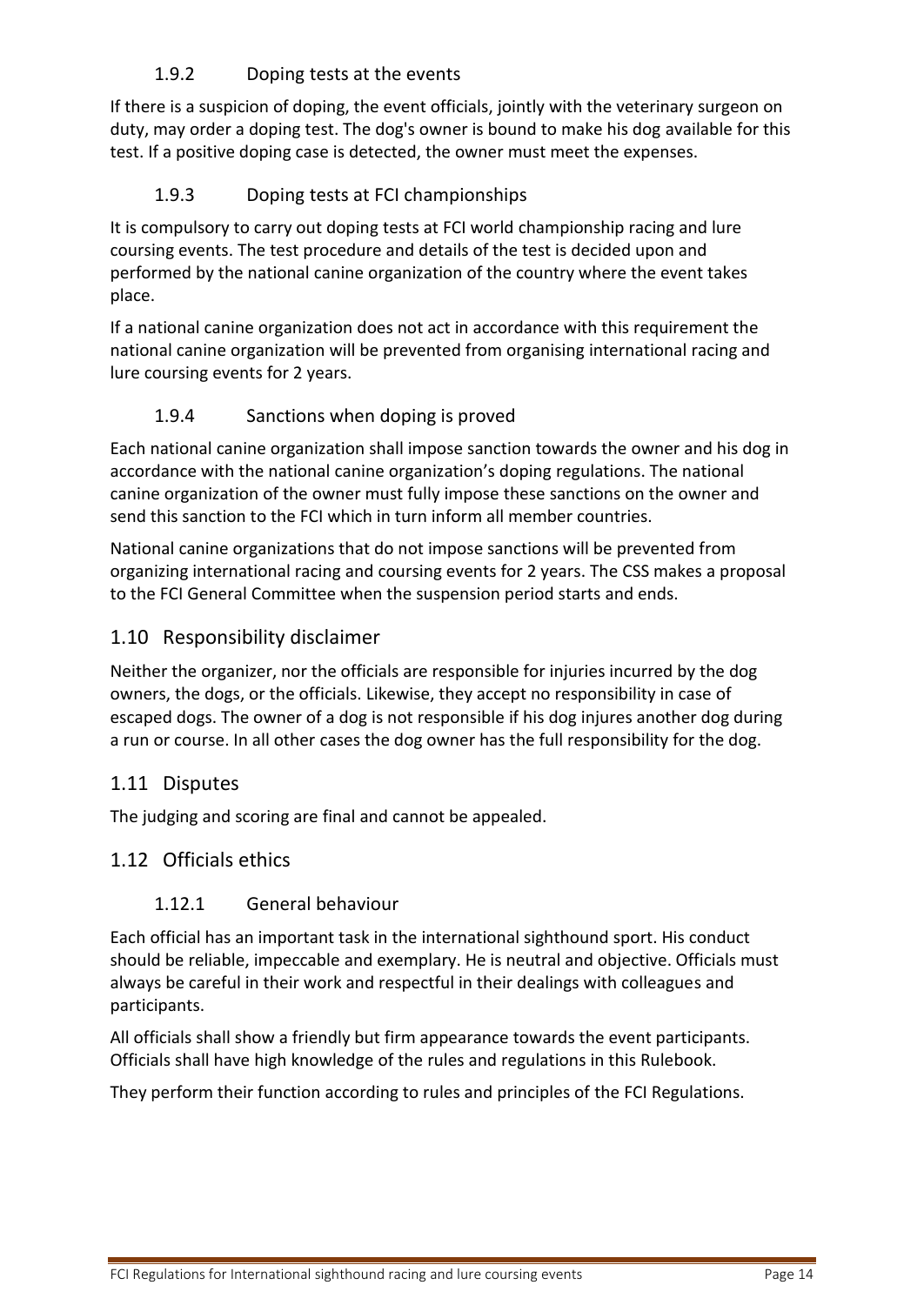# <span id="page-14-0"></span>1.12.2 Integrity

All officials must show a high standard of integrity. All participants must be treated on equal terms. To give dishonest favours to dogs are forbidden (e.g. tactical scoring).

Officials (members of the jury, finishing line jury, racing observers, judges) whose dogs or dogs of the partner and member of the nearest family participate in a run/course may not perform their duties during that class/gender, they must be replaced and stay in the area open to the competitors.

Conflicts of interest must be avoided. The official carries out his work without personal interests but only in the interest of the dogs and the sighthound sport. He may not exert any influence over his colleagues or misusing his authority.

In their capacity as FCI judges, FCI judges can officiate and grant FCI qualifications, placings, titles or awards, at the following events conducted according to the FCI regulations:

- any event organized by an FCI National Canine Organization (FCI NCO) or clubs affiliated to an FCI NCO. In this case the judges invited to officiate at such an event must get the approval of the FCI NCO of the country where they have their legal residence.
- any event organized by FCI Cooperating Partners or clubs affiliated to them. In this case, the judges invited must also get the authorization from the FCI NCO of the country where they have their legal residence.
- In addition, FCI judges can **to the extent that they do not act in their capacity as FCI judges** – officiate at the following events:
- any event organized by institutions or clubs affiliated to them that do not have any connection to the FCI, and that are run according to the regulations of the institutions or their affiliated clubs. However, the judges cannot grant any qualifications, placings, titles or awards that give the appearance of acknowledgment by the FCI (for example the results and awards obtained by the dogs at such events do not give the right to any future FCI-related registration of any offspring of these dogs). In addition, they shall make it sufficiently clear that they do not act in their capacity as FCI judges.

## <span id="page-14-1"></span>1.12.3 Alcohol, drugs etc.

Officials are forbidden to consume any form of drug (not prescribed by a doctor) or alcohol 6 hours before the event duty starts and during the event duty.

## <span id="page-14-2"></span>1.13 Human First Aid Resources

FCI racing and lure coursing events often gather hundreds of persons in areas where emergency services cannot easily be reached. It is therefore strongly recommended having first aid resources at the event premises and permission from the local authorities.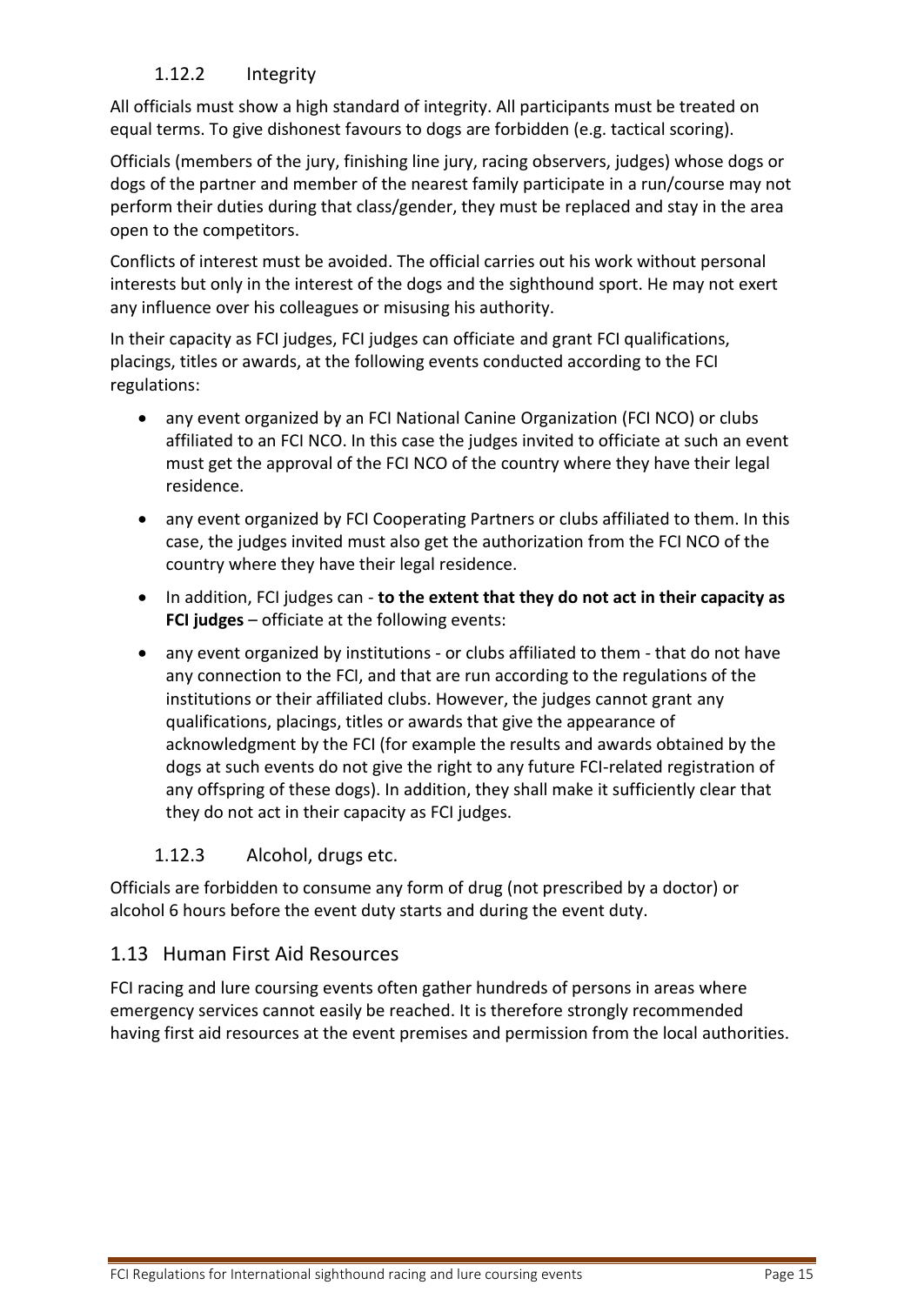# <span id="page-15-0"></span>2. Racing regulations

Racing is a way to judge a sighthound's ability to run in a competition together with multiple direct competitors and try to cover the distance as fast as possible.

Racing is also a functional test for sighthounds to preserve the natural hunting instincts of a sighthound.

This activity serves to give the dog the opportunity to live out his passion for running and helps the dog to a physical and mental balance.

# <span id="page-15-1"></span>2.1 Minimum number of dogs, achievement and CACIL qualification and methods of progress

# 2.1.1 Minimum number of dogs

<span id="page-15-2"></span>The minimum number of participating dogs per breed for an international racing event is 3, otherwise it will be a demo run for that breed.

The minimum number of participating dogs per breed or per (sub-)class to award an achievement (FCI-CACIL winner or CSS winner, which is the fastest dog in the final run of a class or sub-class) and a CACIL certificate is 6. (Sub-classes as indicated in § 2.2.1.3)

## 2.1.2 Achievements and FCI-CACIL qualification

<span id="page-15-3"></span>The dog that qualifies for an achievement or a FCI-CACIL certificate:

- Must be one of the first six ranked dogs
- Must be in the first half of its class or breed ranking
- Must have a time in the ranking run or final that is maximum 20% slower than the track record time in an official racing for that breed and gender. These track record times have to be approved by the national canine organization.

Remark: If a track record time for a specific breed is not available a 'track record time' has to be calculated based on the speed (meter/second) run by the fastest dog of that breed on the last world championship racing run on the same kind of track (grass/sand). These calculated speed(s) will be provided by the CSS.

## 2.1.3 Methods of progress

<span id="page-15-4"></span>Every dog participating in an international racing event runs:

- 1. Preliminary run
- <span id="page-15-5"></span>2. Final run

#### 2.1.3.1 Preliminary run

In a preliminary run a minimum of 3 dogs run together. If necessary, a preliminary run composed of 4 or 5 dogs is allowed. A preliminary run of 6 dogs is not allowed.

The organizer compiles the preliminary runs of the class or CSS sub-classes as follows: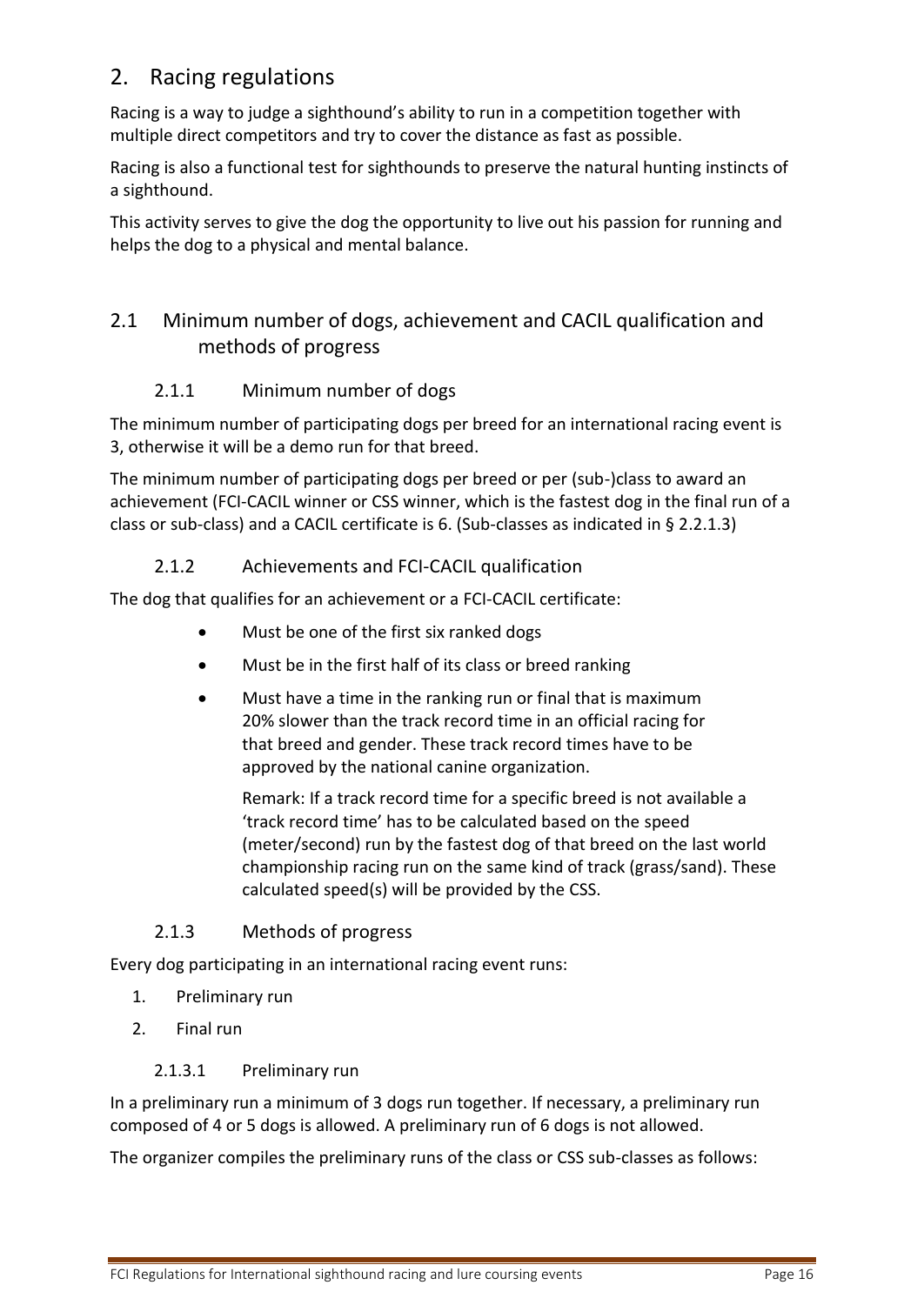a) Preliminary run

The inscription includes the fastest time of the participating dog in the last 2 racing events with mentioning of the exact track length in which the dog has run on approximately the same distance. If the dog has not participated in 2 racing events, the times of the license runs are included. If there are no times available, the dog is placed on the second place of the middle preliminary run.

An average time is calculated in proportion to the distance of the track of the event. Based on this calculated average time the organizer compiles preliminary run 1 of the classes and/or CSS sub-classes with the ZIG-ZAG system as follows:

| START 1         | START 2 | START <sub>3</sub> | $\cdots$ |
|-----------------|---------|--------------------|----------|
| Dog 1           | Dog 2   | Dog 3              |          |
| Dog 4           | Dog 5   | Dog 6              |          |
| Dog 7           | Dog 8   | $\cdots$           |          |
| Final run<br>b) |         |                    |          |

The final ranking of a class or a CSS sub-class can be organized by A, B, C, … final runs. In a final run a minimum of 3 and a maximum 6 dogs run together.

Based on the fastest time of each dog in the preliminary run(s) the organizer compiles the final run(s) of the classes and/or CSS sub-classes with the ZIG-ZAG system. The racing director, after consulting with the jury, decides on the number of final runs taking into account the necessary safety precautions. If one or all dogs in a class do not have a time in the preliminary runs the jury decides the method to compile the finals.

#### Example:

A class is composed of 10 participating dogs. The final runs could be as follows:

- A-final run with 6 dogs and B-final run with 4 dogs
- A-final run with 5 dogs and B-final run with 5 dogs
- A-final run with 4. dogs and B-final run with 6 dogs
- A-final run with 4 dogs, the B-final run with 3 and a C-final run with 3
- …

The final ranking of a class and/or a CSS sub-class is formed by the times run by the different dogs in their (A, B, C, …) final run. If one or all dogs in a class do not have a time in the finals the jury decides the final ranking.

## <span id="page-16-0"></span>2.2 Class, gender and /or CSS-sub class separation – achievement awarding

Each breed runs separately. The following rules are valid for one breed. The achievements are awarded for an event day.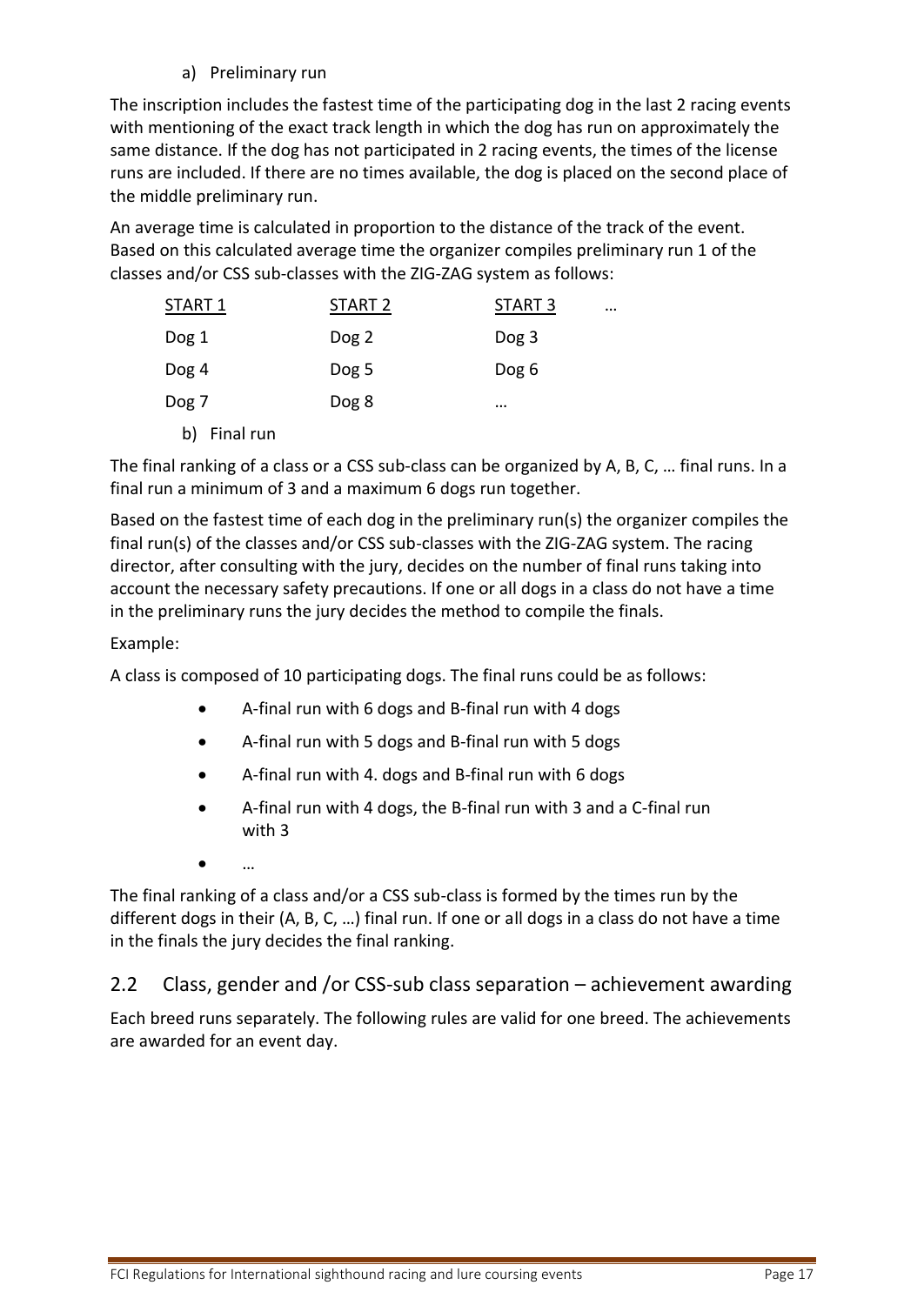<span id="page-17-0"></span>2.2.1 Class, CACIL gender, CSS sub-class separations and achievement awarding

#### 2.2.1.1 Class separation

<span id="page-17-1"></span>a) **If there are 6 or more participating dogs in the CACIL class AND 6 or more participating dogs in the CSS class then** CACIL class and CSS class run separately with separate ranking.

Class certificates and achievements (per gender if there is gender separation):

- "FCI-CACIL and Res. FCI-CACIL" certificate
- "(venue) Racing FCI-CACIL and Res. FCI-CACIL Winner"
- "(venue) Racing CSS and Res CSS Winner"

Breed achievements (fastest dog of both classes):

- "(venue) Racing Best of Breed Winner"
- "(venue) Racing Best Opposite Sex Winner" (if there is gender separation)
- **b) If there are more than 6 participating dogs in total AND 5 or less participating dogs in the CACIL class AND/OR 5 or less participating dogs in the CSS class, then** CACIL class and CSS class run together in a mixed FCI-CACIL-CSS class. The dogs of the class that has the minority of participating dogs are added to the other class or the subclasses of the other class**.**

Class certificates and achievements (per gender if there is gender separation):

- "FCI-CACIL and Res FCI-CACIL" certificate"
- "(venue) Racing FCI-CACIL and Res. FCI-CACIL-class Winner" if at least 1 or 2 CACIL dogs participate(s)
- "(venue) Racing CSS and Res CSS winner" if at least 1 or 2 CSS dog participate(s)

If the event is announced with time or weight sub-class separation for this breed AND if there are at least 12 participating dogs the FCI-CACIL and CSS class achievements are not awarded but replaced by CSS sub-class achievements (see 2.2.1.3).

Breed achievements (fastest dog of the class or sub-classes)

- "(venue) Racing Best of Breed Winner"
- "(venue) Racing Best Opposite Sex Winner" (if there is gender separation).
- c) **If there are 3,4 or 5 participating dogs of the breed at the start, then** FCI-CACIL class and CSS class run together with 1 ranking, there is no gender separation and no achievements or certificates are awarded.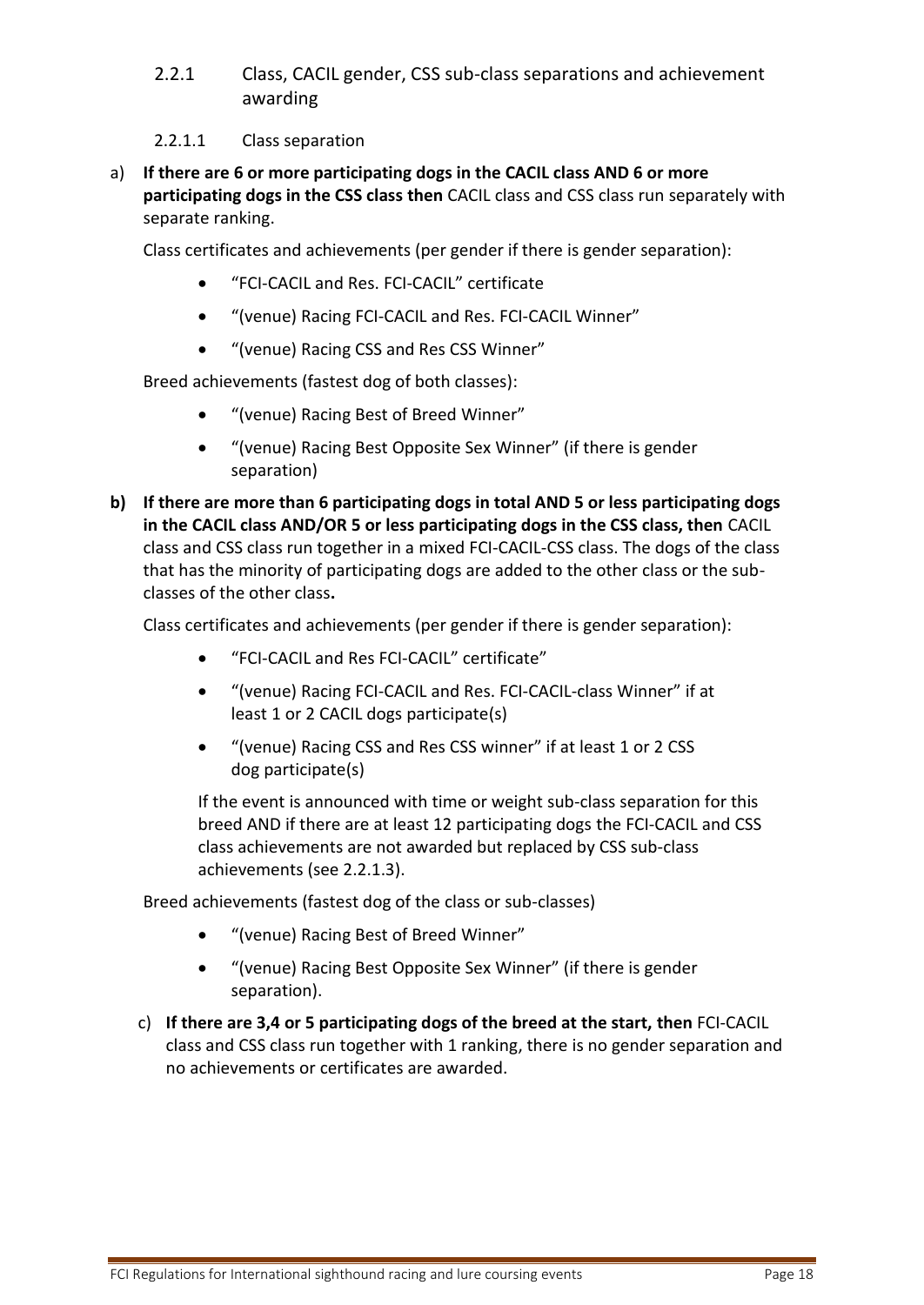#### 2.2.1.2 FCI-CACIL class gender separation

<span id="page-18-0"></span>The FCI-CACIL class can only be divided by gender, as a maximum of one FCI-CACIL per gender and breed can be awarded. If there are 6 or more males and 6 or more females in the FCI-CACIL class, the genders must run separately with separate ranking.

<span id="page-18-1"></span>2.2.1.3 CSS sub-class separations: gender, time and weight

The CSS (or mixed FCI-CACIL-CSS) class of a breed can be divided in CSS sub classes following these rules:

- Every CSS sub-class has to have at least 6 participating dogs.
- Sub-class separation is possible by gender or time or weight.
- The sub-class separation is mentioned in the announcement of the event and cannot be changed after the announcement.
- The FCI-CACIL and Res. FCI-CACIL certificate is to be awarded to the fastest / 2nd fastest FCI-CACIL licensed dog of the CSS subclasses that complies with 2.1.
- <span id="page-18-2"></span>a) Gender separation:
	- Preliminary runs are compiled as 2.1.3.1.
	- If there are 6 or more males and 6 or more females the genders run separately with separate ranking. No further separation of the gender sub-classes is possible.
	- Final: the final runs per sub-class are organized as 2.1.3.1)
- <span id="page-18-3"></span>b) Time separation
	- No gender separation is possible.
	- Preliminary runs are compiled as 2.1.3.1.
	- Based on the fastest time of each dog in the preliminary run(s) the organizer divides the dogs for the final runs into different time classes according to the number of participating dogs:
		- 3 to 12 dogs: 1 class
		- 13 to 18 dogs: 2 sub-classes
		- 19 to 24 dogs: 3 sub-classes
		- …
	- Final: the final runs per sub-class are organized as 2.1.3.1
	- Sub-class achievement: per subclass the achievement "(venue) Racing CSS / Res CSS <<time of the winner>> class winner" is awarded.
- <span id="page-18-4"></span>c) Weight separation
	- No gender separation is possible.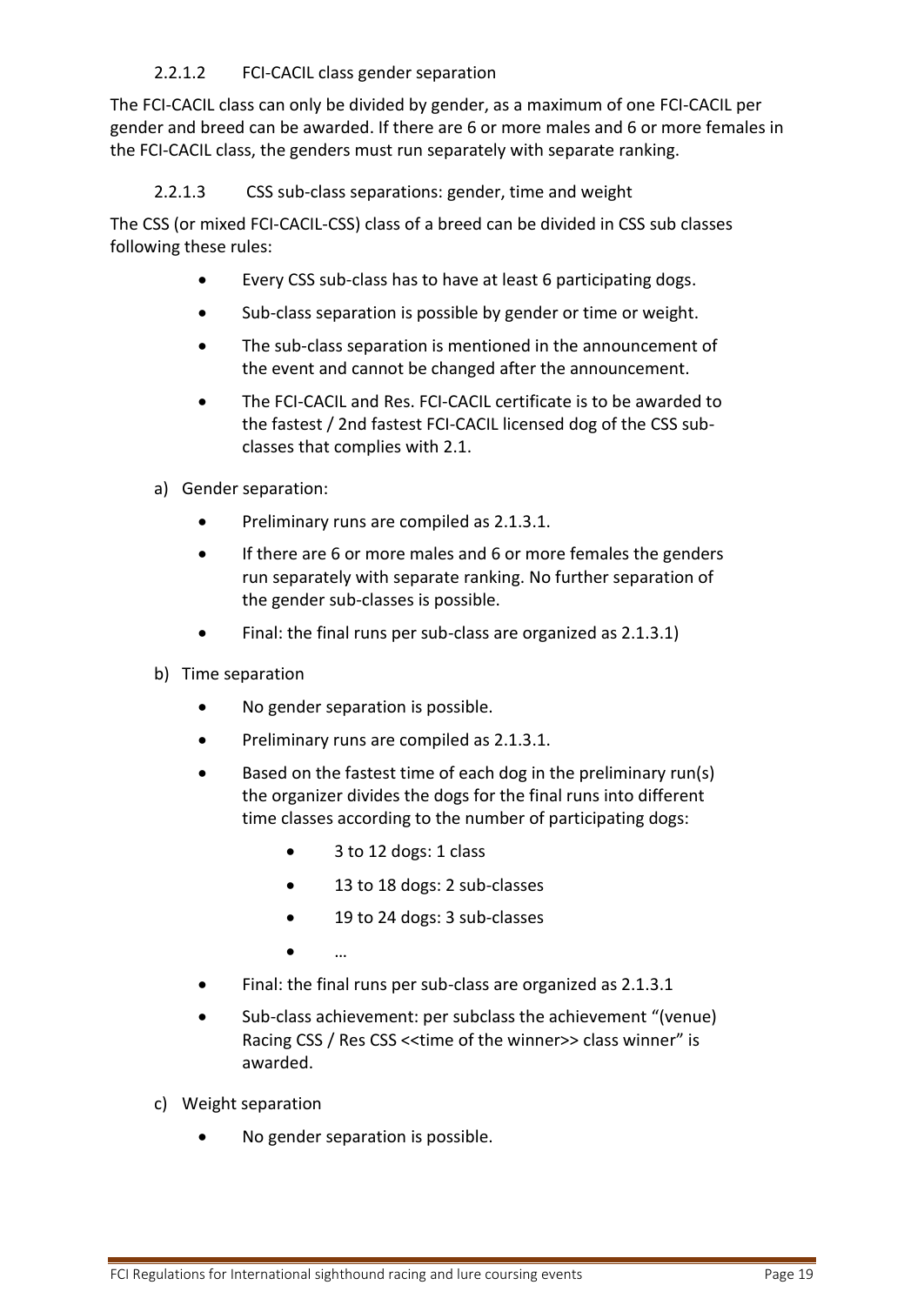- The dogs are weighed at the vet check before the start of the event. The organizer divides the dogs into different weight classes according to the number of participating dogs:
	- 3 to 12 dogs: 1 class
	- 13 to 18 dogs: 2 sub-classes
	- 19 to 24 dogs: 3 sub-classes
	- …
- Preliminary runs within the sub classes are compiled as 2.1.3.1.
- Final: the final runs per sub-class is organized as 2.1.3.1
- Sub-class achievement: per subclass the achievement "(venue) Racing CSS / Res CSS << average weight of the class>> class winner" is awarded.

#### 2.2.2 Wide runners

<span id="page-19-0"></span>Dogs named by their national canine organization as wide runners are to be treated accordingly. See also § [2.3.6-](#page-20-4)3

#### <span id="page-19-1"></span>2.3 List of officials - duties of the officials

- 1. Jury
- 2. Racing director
- 3. Finishing line jury
- 4. Timekeepers
- 5. Racing observers
- 6. Start team
- 7. Lure technical service
- 8. Local veterinary surgeon
- 2.3.1 Jury

<span id="page-19-2"></span>The jury is the superior institution of the event. It supervises the observance of the racing regulations and follows the racing progress. Its decisions are final in cases of disputes or doubts.

The jury will discuss with the racing director all technical and organizational issues that have a direct influence on the progress of the event.

Before the event begins the jury must inspect the track and its installations to check that the safety of the dogs is assured.

International events will be judged by three jury members who must have a jury license valid for international events.

If possible, at least one of the jury members should be chosen from another FCI country. The modalities for inviting foreign jury members are described in Enclosures § [7.7](#page-47-7)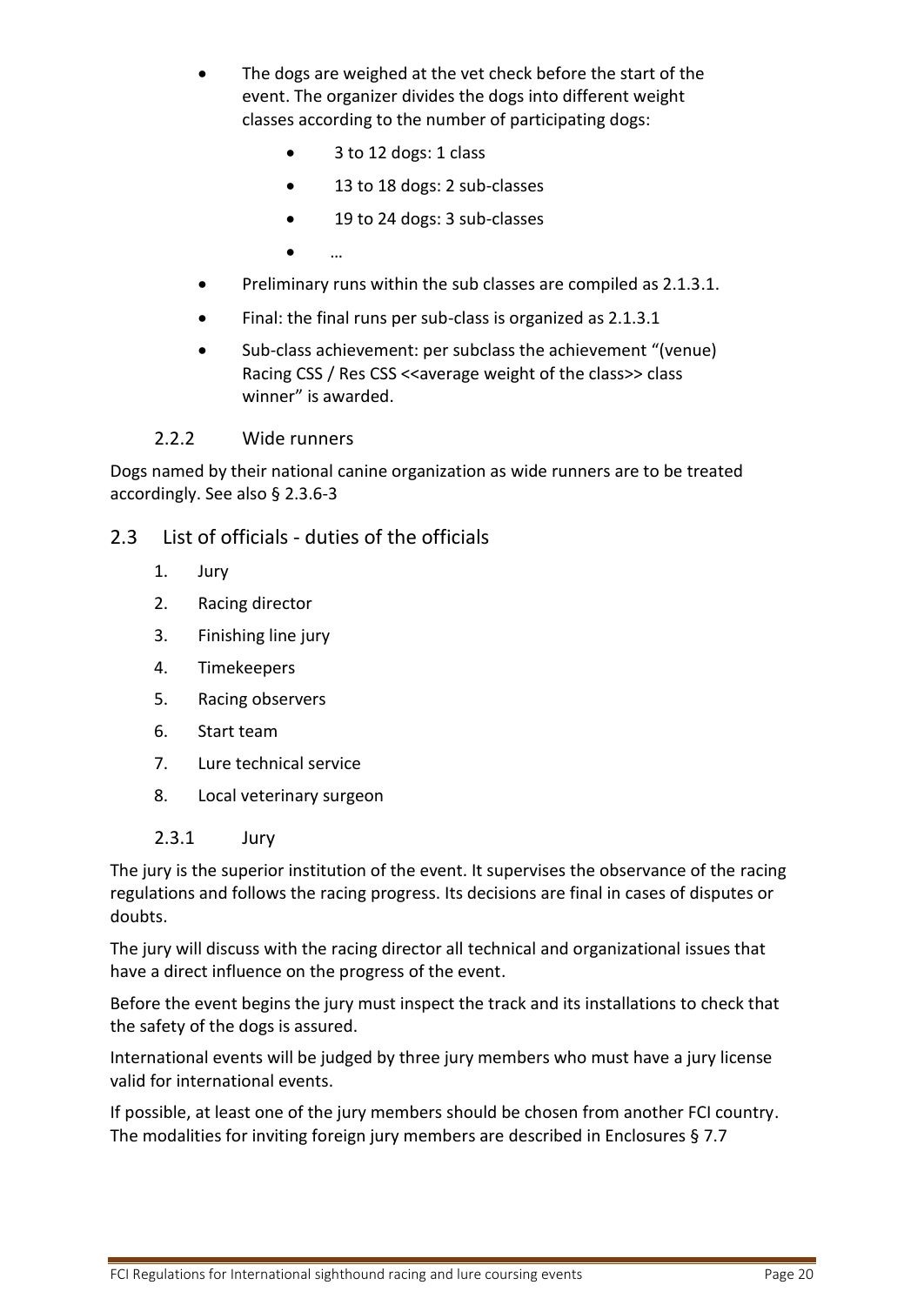# 2.3.2 Racing director

<span id="page-20-0"></span>The racing director manages all the technical and organizing services during the event. All questions relating to the technical or organizational problems of the runs are subject to his decisions. The racing director is also the contact between judges and the participants. The racing director is responsible to have the chip and taping of the dogs in the paddock checked.

## 2.3.3 Finishing line jury

<span id="page-20-1"></span>Finishing line jury which should, if possible, have any international composition, decides on all questions concerning the order in which the dogs cross the finishing line. The tip of the nose is the deciding factor for ranking the result at the finishing line.

<span id="page-20-2"></span>The modalities for inviting foreign judges are described in Enclosures § [7.7](#page-47-7)

#### 2.3.4 Timekeepers

The organizer determines the timekeeper and the method of timekeeping. The tip of the nose is also the deciding factor in timekeeping. The opening of the boxes triggers the timekeeping equipment.

#### 2.3.5 Racing observers

<span id="page-20-3"></span>The racing director places at least four observers on the different sectors of the racing track. They must have an observer's license or a jury member license. Their task is to supervise the runs and to immediately after a run make the jury aware of irregularities and infringements of racing regulations, which may have occurred on the track.

When the jury's decisions are not in accordance with the opinion of an observer, they must be explained to the observer.

## 2.3.6 Start team

<span id="page-20-4"></span>Owners/handlers keep the dogs in the waiting paddock and get them to the start in time.

Before the dogs are placed in the boxes, the start team checks that:

- 1) There must be a paddock. At the paddock, the dogs are prepared for the start, the chip and taping of the dogs are checked under the responsibility of the racing director. A visual barrier must be installed so that the dogs have no direct view of the racing track.
- 2) The start boxes are ready. Starting boxes can be selected in the order of the jacket colour (red selects first, blue selects second, etc.). Alternatively, the starting boxes can be divided by lottery. The method is the decision of the organiser and it must be mentioned in the invitation.
- 3) The dogs are in the correct starting order. A wide runner as referred to in § [2.2.2](#page-19-0) is always placed in the outside box. If more wide runners take part in one run one of them is placed in box 6, working inwards with the other wide runners.

Irish Wolfhounds (160) are started manually from a starting line drawn at maximum 5 meters in front of the boxes.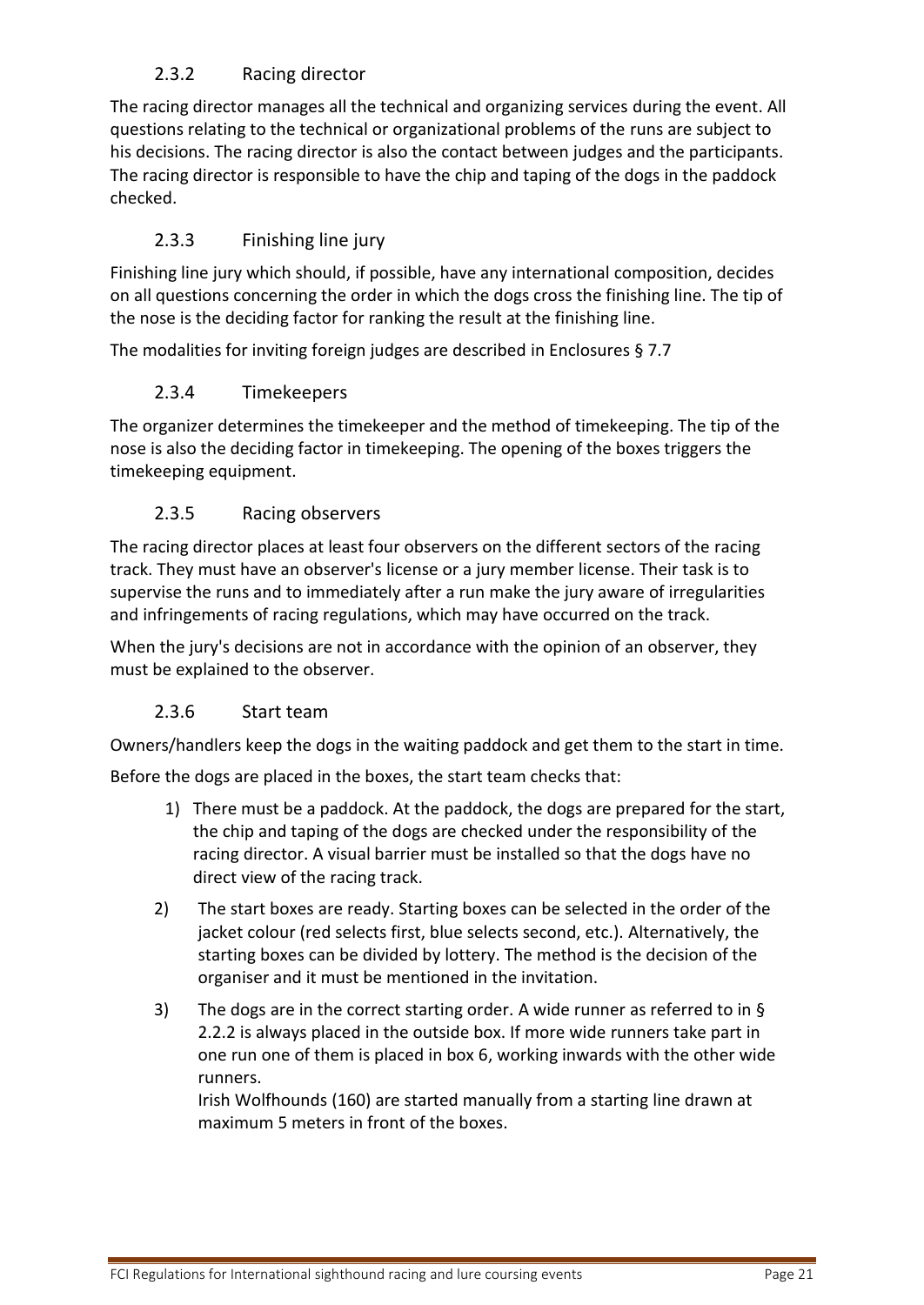- 4) The muzzles, which must match the model approved by the FCI (see Enclosures § [7.3\)](#page-45-0), are correctly positioned.
- 5) Each dog in the waiting paddock is wearing an appropriate and fast to open collar or harness that it will keep until the start. Nailed collars, slip leads and choke collars are forbidden. See also Enclosures § [7.4](#page-45-1)
	- 6) The jackets which must match the model approved by the FCI including the colours (see Enclosures [§7.2](#page-44-2) for FCI blanket/jacket definitions) is correctly positioned. In every run the fastest dog runs with a red jacket, second fastest dog runs with a blue jacket etc. The fastest wide runner is running with a blackand-white jacket, second fastest wide runner is running with a yellow jacket etc.

The start controls checks that the dogs are placed in the start boxes promptly, but without any undue hurry.

# 2.3.7 Lure technical service

<span id="page-21-0"></span>The lure machine operator receives instructions from the racing director. The lure must be trailed along at a regular distance of about 20 meters in front of the first dog. If there is a dangerous situation the lure must be stopped immediately. The lure must continue beyond the finishing line, for at least 30 meters at a speed equal to the racing speed.

# 2.3.8 Local veterinary surgeon

<span id="page-21-1"></span>The organizer will employ a veterinary surgeon for the event. The veterinary surgeon must be present and ready to intervene during the entire event. It is recommended that the explanations concerning the veterinary surgeons' duties given in Enclosures § [7.5](#page-46-0) are observed.

# <span id="page-21-2"></span>2.4 Racing distances, track definitions and specifications

<span id="page-21-3"></span>For track definitions and specifications see Enclosures § [7.6.](#page-47-0)

## 2.4.1 Distances for different breeds

Racing distances are measured at a distance of one (1) meter from the inside fence. They are:

- From 250 to 500 meters for Whippets (162), Italian Sighthounds (200) and Cirneco dell'Etna (199).
- From 250 to 900 meters for all other breeds.

The distance as applied during FCI racing title events should be considered to be the normative. Shorter or longer distances as mentioned in § [4.10.1](#page-38-2) can only be subject of international events when all breeds run over the same distance and mentioned in the event invitation.

## 2.4.2 Distances in relation to dog age

<span id="page-21-4"></span>Dogs, which were at least 2 years old on January 1st of the year concerned and not older than 6 years, are authorized to participate in runs longer than 525 m. In these longdistance races, the dogs must be under special supervision of the veterinary surgeon.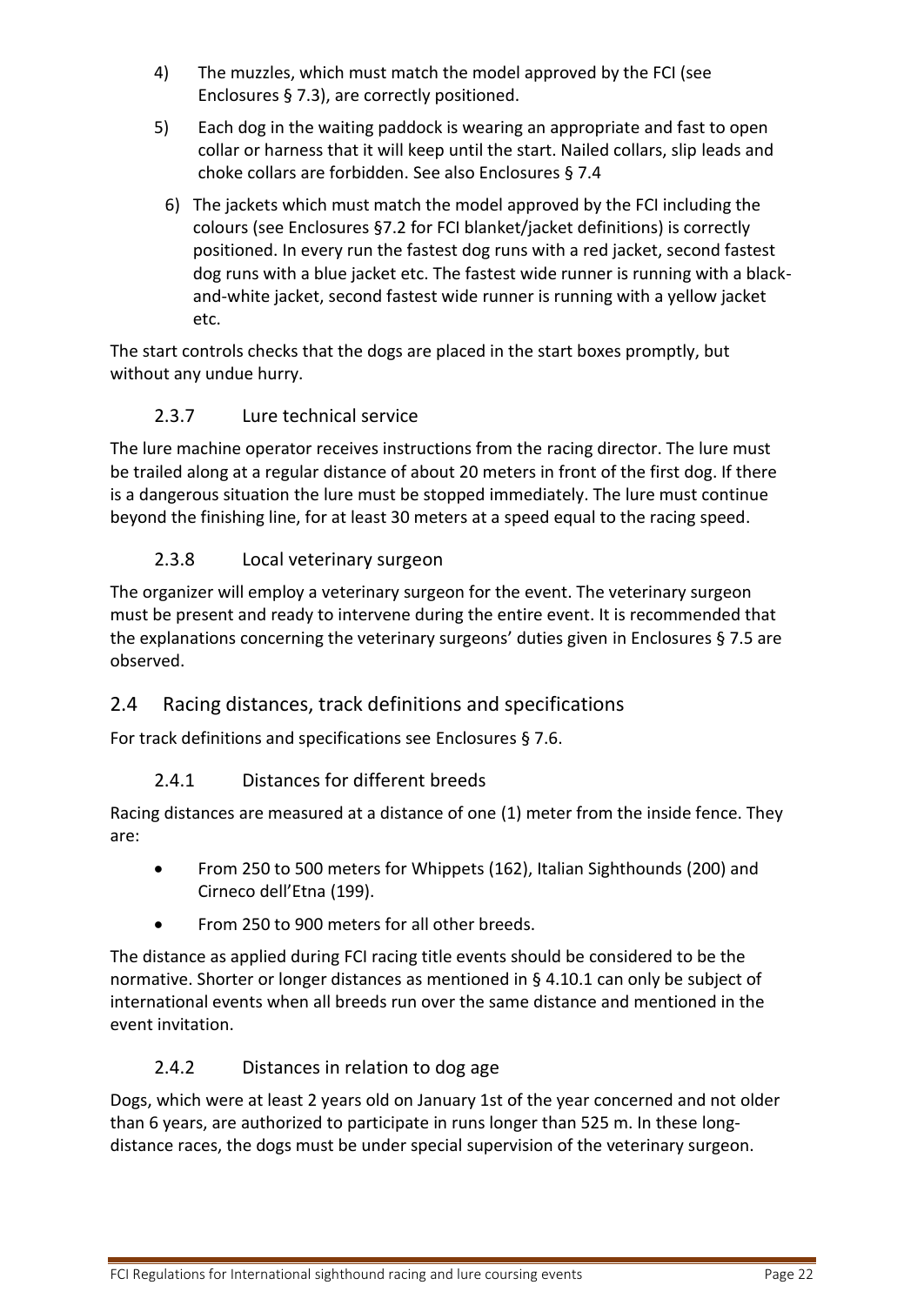## 2.4.3 Track authorization

<span id="page-22-0"></span>All racing tracks on which international racing are organized must have an A- or Bauthorization [\(see Enclosures §](#page-47-0) [7.6.](#page-47-0)), issued by the national canine organization.

## <span id="page-22-1"></span>2.5 Racing equipment

The organizer must ensure that all the racing equipment plus reserve is in perfect working order so that it can run without any failures.

- 1) The lure machinery must fulfil the following requirements
	- a) Be able to accelerate the lure rapidly.
	- b) Respond rapidly to any changes of speed.
	- c) Have enough performance in reserve.
- 2) The rollers must not be in a light colour, nor should they be shiny.
- 3) The lure must be about 40 cm long. A clearly visible plastic or cloth lure can be used. Due to the dichromatic colour perception of dogs a lure with the colours yellow and/or blue is recommendable.
- 4) The minimum measurements of the start boxes are as follows:
	- a) Length 110 cm, height 84 cm, width 28 cm.
	- b) The spaces between boxes must be at least 10 cm.
	- c) The inside lining must be smooth with no sharp edges.
	- d) The floor must be rough and at the same level as the grass or the sandy track.
- 5) The front doors must not be reflective, they must allow the dogs a clear view of the lure and must be built in such a way as to avoid any injury to the dogs.

## <span id="page-22-3"></span><span id="page-22-2"></span>2.6 Restarting runs

#### 2.6.1 Reasons for restarting runs

Only the jury can decide upon restarting a run. The reasons for a restart are:

- 1) The leading dog is closer to the lure than 10 meters or is further behind it than 30 meters or when the lure disturbs the run by rising from the ground.
- 2) The lure is drawn, at the same speed less than 30 meters beyond the finishing line or the lure stops less than 30 meters beyond the finishing line.
- 3) The start boxes do not work.
- 4) The lure comes to halt during a run.
- 5) The racing observers or the jury have noticed a serious disturbance to the progress of the run.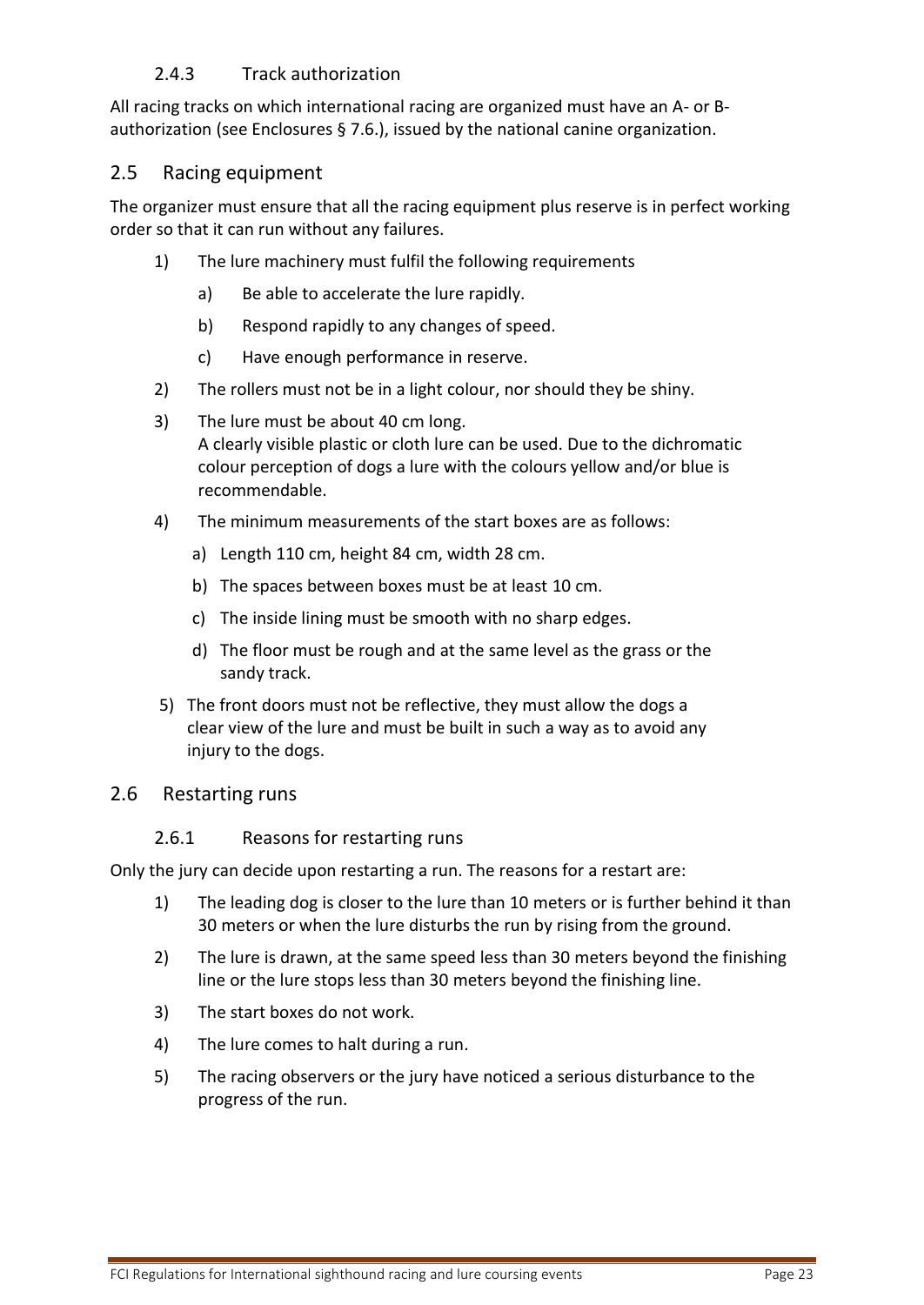#### 2.6.2 Restart exceptions

<span id="page-23-0"></span>The jury may exempt the leading dogs from a restart under condition that:

- 1) Their position was absolutely unquestionable.
- 2) The dogs had covered at least half of the distance.
- 3) The regular progress of the event remains assured.

The dogs in question will be placed according to their position before the beginning of the disruption.

#### 2.6.3 Restart and time between runs

<span id="page-23-1"></span>Runs may be restarted immediately if all the dogs in the run ran less than half the distance, otherwise a rest period must be observed.

The time lapse between two runs in which the same dog participates must be:

- 1) At least 30 minutes for a distance up to 525 meters.
- 2) At least 60 minutes for a distance over 525 meters.

For distances over 525 meters the dogs may run maximum twice a day. Restarting runs on the same day is forbidden.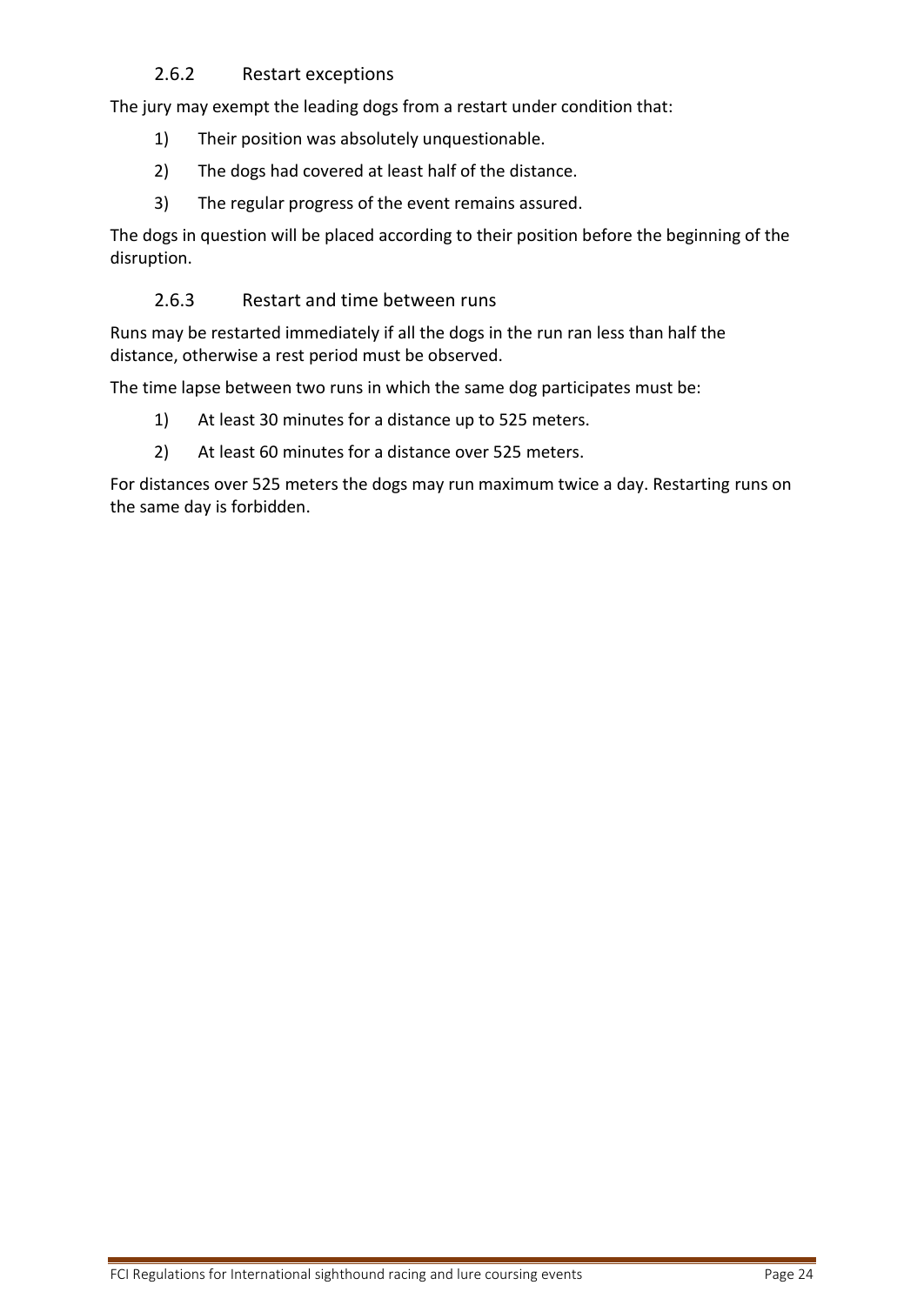# <span id="page-24-0"></span>3. Lure coursing regulations

## <span id="page-24-1"></span>3.1 The aim of lure coursing

Lure coursing is a way to quantify sighthounds natural working capabilities, their ability to use their capacity to run fast and turn quickly to catch a prey (lure). But it is also a way to improve their social behaviour in contact with other dogs and with people.

Lure coursing is also a functional test for sighthounds and a competition. A way to preserve the natural hunting instincts of a sighthound.

This activity serves to give the dog the opportunity to live out his passion for running and helps the dog to a physical and mental balance.

## <span id="page-24-2"></span>3.2 List of officials – duties of the officials

- 1) Judges
- 2) Lure coursing director
- 3) Field assistant (optional)
- 4) Starter
- 5) Lure operator technical service
- 6) Local veterinary surgeon
- 3.2.1 Judges

<span id="page-24-3"></span>The judges are the superior institution of the event. They supervise the observance of the regulation and follow the coursing progress. Their decisions are final in the cases of disputes or doubts.

The judges will discuss with the coursing director all technical and organizational issues that have a direct influence on the progress of the event.

Before the event begins the judges must take care, that:

- 1) The directives in § 3.4 (Guidelines with respect to the terrain, surface and course length), § [3.5](#page-28-2) (Distance between pulleys), § [3.6](#page-28-3) (The course layout) and [§ 3.9](#page-29-0) (Coursing material) are respected and that the safety of the dogs is assured;
- 2) Before the start of the first participant one or more technical runs must be done with non-competing dogs. This must be done after each time the course layout has been changed. Before the start of the second round the procedure of the technical runs must be repeated.
- 3) Judges must walk the track before the technical runs, which are performed before actual start of the competition and approve the track for the runs.

International events will be judged by three judges who must have a coursing judge's license valid for international events.

At least one of the judges must be from another FCI country.

The modalities for inviting foreign judges are described in enclosure [7.7](#page-47-7)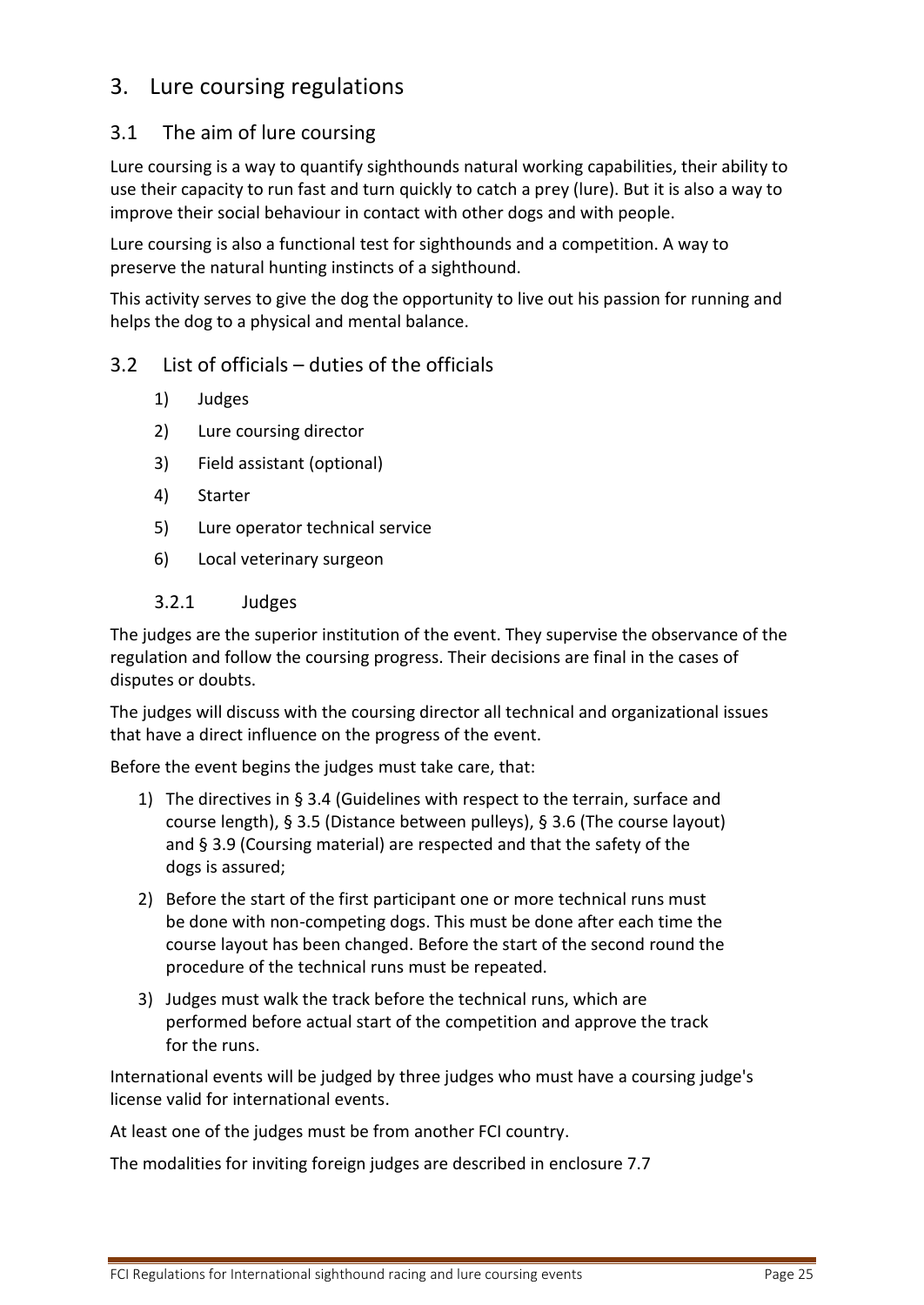# 3.2.2 Lure coursing director

<span id="page-25-0"></span>The lure coursing director must be a specialist with experience. The lure coursing director manages all the technical and organizing services. All questions relating to the technical or organizational problems of the courses are subject to his decisions during the event. The lure coursing director is responsible to have the chip and taping of the dogs in the paddock checked.

## 3.2.3 Field assistant (optional)

<span id="page-25-1"></span>The field assistant is a support person for the coursing director regarding the field organization and a communication link between the field and the event secretary. For FCI lure coursing championships it is mandatory to have a field assistant (See § [4.8.5\)](#page-37-4); for all other international events it is strongly recommended to use a field assistant.

#### 3.2.4 Starter

<span id="page-25-2"></span>At the start the starter checks:

- 1) Whether the dog fulfils the requirements in [§ 1.2.2](#page-6-4) and § [1.2.3.](#page-7-0)
- 2) Owners/handlers keep their dogs quiet and get them to the start in time.
- 3) The dogs are in the correct starting position.
- 4) The muzzles, which must match the model approved by the FCI (Enclosures § [7.3\)](#page-45-0), are correctly positioned.
- 5) The jacket is correctly positioned.
- 6) The starter should always contact the judges, with an agreed method, if he detects a false start.

The starter gives the lure coursing judges an optical (visual) sign for the start release, independent of the commands to the dog handlers.

## 3.2.5 Lure operator and technical service

<span id="page-25-3"></span>Competent and certified lure operators receive a lure operator license card which entitles them to pilot official courses. The national canine organizations must withdraw the license to operators showing on the fields to be incompetent.

The lure machine operator receives general instructions from the lure coursing director and the judges.

The location of the lure machine should be such that the operator has a clear view of the whole course.

The operator must operate the lure at the correct distance in front of the dogs. Preferred distance is 10 to 15 meters. This requires great competence and excludes any inexperienced operator.

The lure operator together with the judges must make sure that the lure size and quality is acceptable [\(see also § 3.9\)](#page-29-0) during the whole event.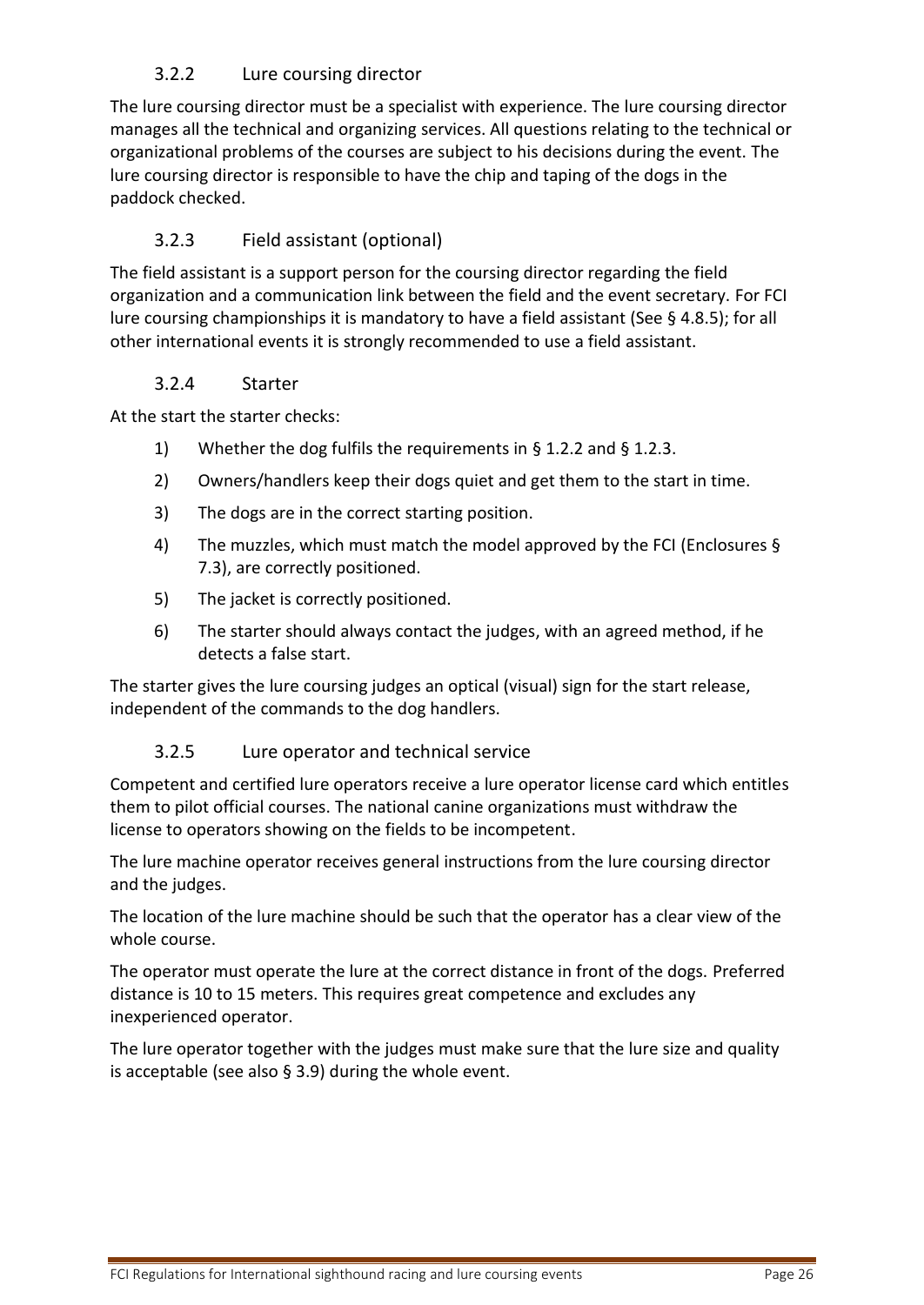# 3.2.6 Restrictions for officials

<span id="page-26-0"></span>Officials whose dogs participate in a lure coursing event may not perform their duties during the courses for the breed concerned (when males and females run together) or gender (when males and females run separately), they must be replaced.

# <span id="page-26-1"></span>3.3 Minimum numbers of dogs, achievements and FCI-CACIL qualification, class and gender separation and uneven number of entries

## 3.3.1 Minimum number of dogs

<span id="page-26-2"></span>The minimum number of dogs per breed for an international lure coursing event is 2 participating dogs, otherwise it will be a demo run for that breed.

The minimum number of participating dogs per breed, per class and/or gender to award an achievement (FCI-CACIL winner or CSS winner, which is the dog with the highest point of a class) and a FCI-CACIL certificate is 6.

## 3.3.2 Achievements and FCI-CACIL qualification

<span id="page-26-3"></span>The dog that qualifies for an achievement or a FCI-CACIL certificate

- Must be one of the first six ranked dogs
- Must be in the first half of its class or breed ranking
- Must be awarded at least 75% of the maximum points
- <span id="page-26-4"></span>3.3.3 Class and gender separation - achievement awarding

#### 3.3.3.1 Best in Field

<span id="page-26-5"></span>Each breed runs separately. However, for an event day, the event achievement: "(venue) Coursing Best in Field" is to be awarded to the dog of all breeds who received the highest points of the day.

#### 3.3.3.2 Separation and achievements

<span id="page-26-6"></span>The following is valid for one breed. The achievements are awarded for an event day.

#### **a) If there are 6 or more participating dogs in the FCI-CACIL class AND 6 or more participating dogs in the CSS class, then FCI-CACIL class and CSS class run separately with separate rankings.**

If there are 6 or more males and 6 or more females in either class (FCI-CACIL or CSS), the genders in that (or these) class(es) run separately with separate rankings (3 or 4 rankings in total).

Class certificates and achievements (per gender if there is gender separation):

- "FCI-CACIL and Res. FCI-CACIL" certificate
- "(venue) Coursing FCI-CACIL and Res. FCI-CACIL Winner"
- "(venue) Coursing CSS and Res. CSS Winner"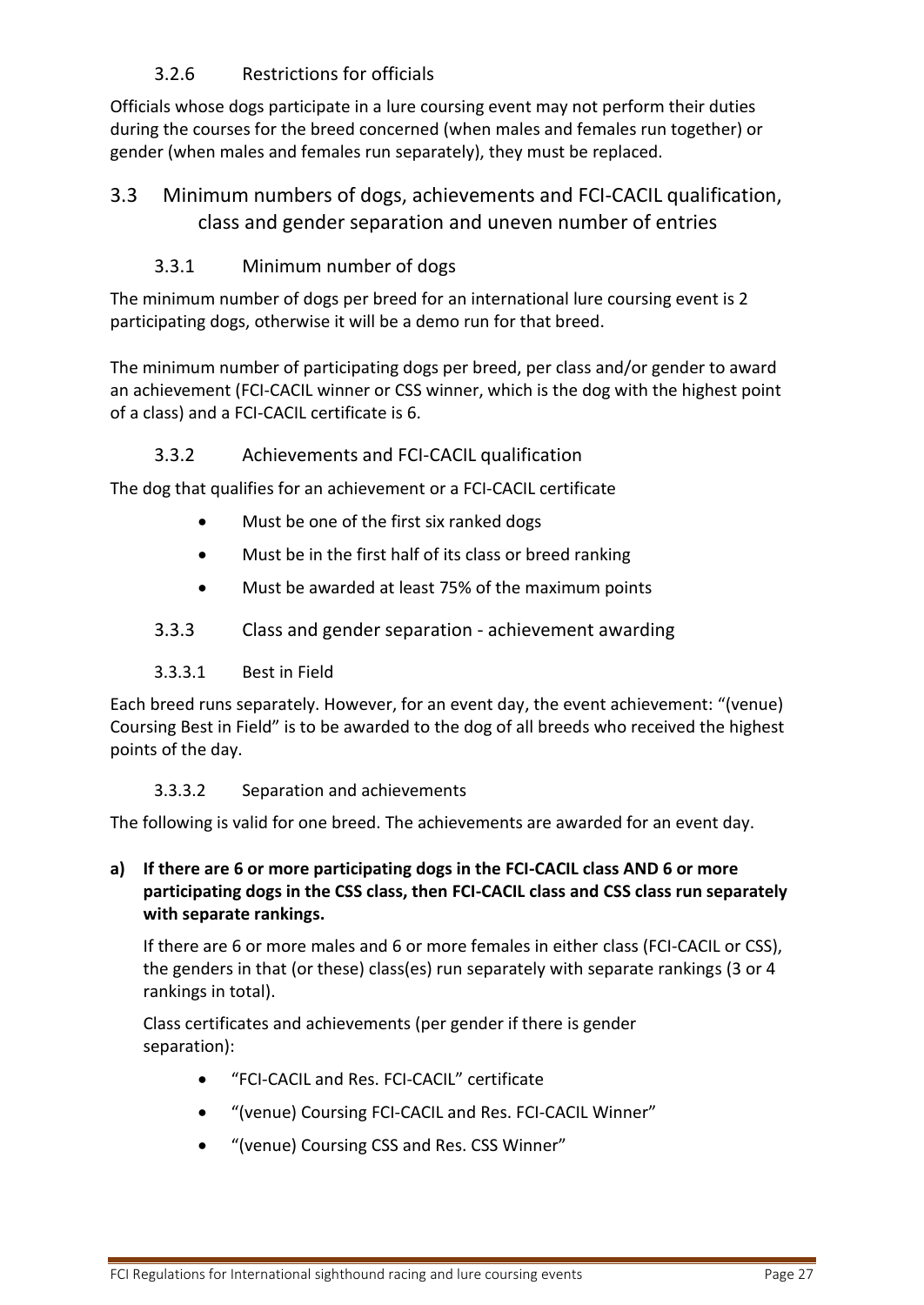Breed achievements (dog with highest points of both classes)

- "(venue) Coursing Best of Breed Winner"
- "(venue) Coursing Best Opposite Sex Winner" (if there is gender separation)

#### **b) If there are 6 or more participating dogs AND 5 or less participating dogs in the FCI-CACIL class AND/OR 5 or less participating dogs in the CSS class, then FCI-CACIL class and CSS class run together with 1 ranking.**

If there are 6 or more males AND 6 or more females in either class (FCI-CACIL or CSS), the genders are run separately. The dogs of the class with 5 or less dogs are added per gender in the other class. There is a ranking per gender (2 rankings in total).

Class certificates and achievements (per gender if there is gender separation):

- "FCI-CACIL and Res. FCI-CACIL" certificate"
- "(venue) Coursing FCI-CACIL and Res. FCI-CACIL Winner" if at least 1 or 2 CACIL dogs participate(s)
- "(venue) Coursing CSS winner and Res CSS winner" if at least 1 or 2 CSS dog participate(s )

Breed achievements (dog with highest points of both classes)

- "(venue) Coursing Best of Breed winner"
- "(venue) Coursing Best Opposite Sex winner" (if there is gender separation)

#### **c) If there are 2,3,4 or 5 participating dogs, there is:**

- No class separation: FCI-CACIL class and CSS class run together with 1 ranking
- No gender separation
- No achievements

#### 3.3.4 Uneven number of entries

<span id="page-27-0"></span>In case of an uneven number of entries the organizers will try to find a companion dog, where possible, to avoid a solo run*.* A licensed dog of the same breed not participating in the lure coursing event is acceptable. If both genders or classes are uneven the female and male who would run solo, run together.

## <span id="page-27-2"></span><span id="page-27-1"></span>3.4 Guidelines with respect to the terrain, surface and course length

#### 3.4.1 Terrain

A large meadow comes closest to the ideal coursing field. A slightly sloping or somewhat hilly terrain is also highly acceptable. A few bushes as well as some trees are desirable as long as they do not constitute any danger to the dogs.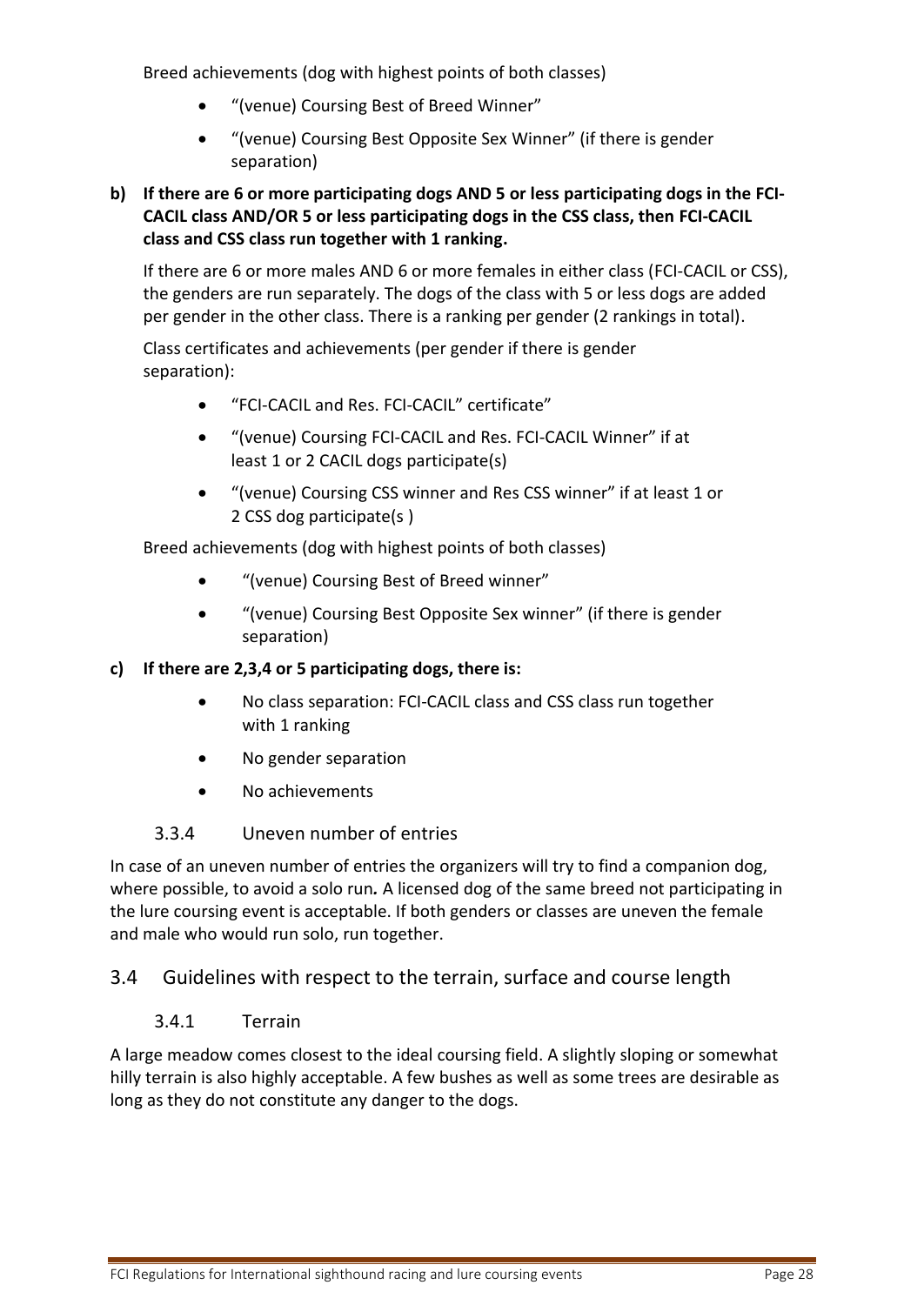# 3.4.2 Surface

<span id="page-28-0"></span>The ground should not be too slippery and must be free from stones and holes. Some natural obstacles are highly recommended, but not compulsory. They must be clearly visible from the dogs' viewpoint from a distance of at least 30 meters, particularly when there are depressions in the ground. Grass length should not be longer than approx. 10 cm.

#### 3.4.3 Course length

<span id="page-28-1"></span>The course length should be:

- From 400 to 700 meters for Whippets (162), Italian Sighthounds (200) and Cirneco dell'Etna (199).
- From 600 to 1000 meters for all other breeds.

#### <span id="page-28-2"></span>3.5 Distance between pulleys

The distance between the pulleys is important, it must be adapted to the condition and elevations of the terrain.

It is of utmost importance that distance between pulleys and track angles does not put the dogs in any danger whatsoever.

#### <span id="page-28-3"></span>3.6 The course layout

In view of the high physical performance required of the dogs during coursing, the whole course must be clearly visible and free from any danger. The course layout must be changed for the second run of the day and it must be changed to the same performance level as it was in the first run. It is preferable to run the course in the opposite direction.

It is recommended to have longer pulley distances and wider turns for the bigger breeds compared to the course layout for smaller breeds. Both course layouts must contain turns and straight sections that reveal the dogs lure coursing capabilities.

The lure line must be positioned to minimize the risk that dogs get entangled and injured by the line. On hillside fields it must be ensured that the lure is running close to the ground.

The use of a closed circuit (with closed loop string dragged along the ground) will be clearly mentioned in the invitation to the participants.

## <span id="page-28-4"></span>3.7 Paddock

There must be a paddock on each field. At the paddock the dogs are prepared for the start, the chip and taping of the dogs are checked under the responsibility of lure coursing director. A visual barrier must be installed so that the dogs have no direct view of the field.

#### <span id="page-28-6"></span><span id="page-28-5"></span>3.8 The start

#### 3.8.1 Jackets

The dogs will run in pairs, being slipped simultaneously. One will run in a red, the other in a white jacket. Red starts right and white starts left (from the view of the handler).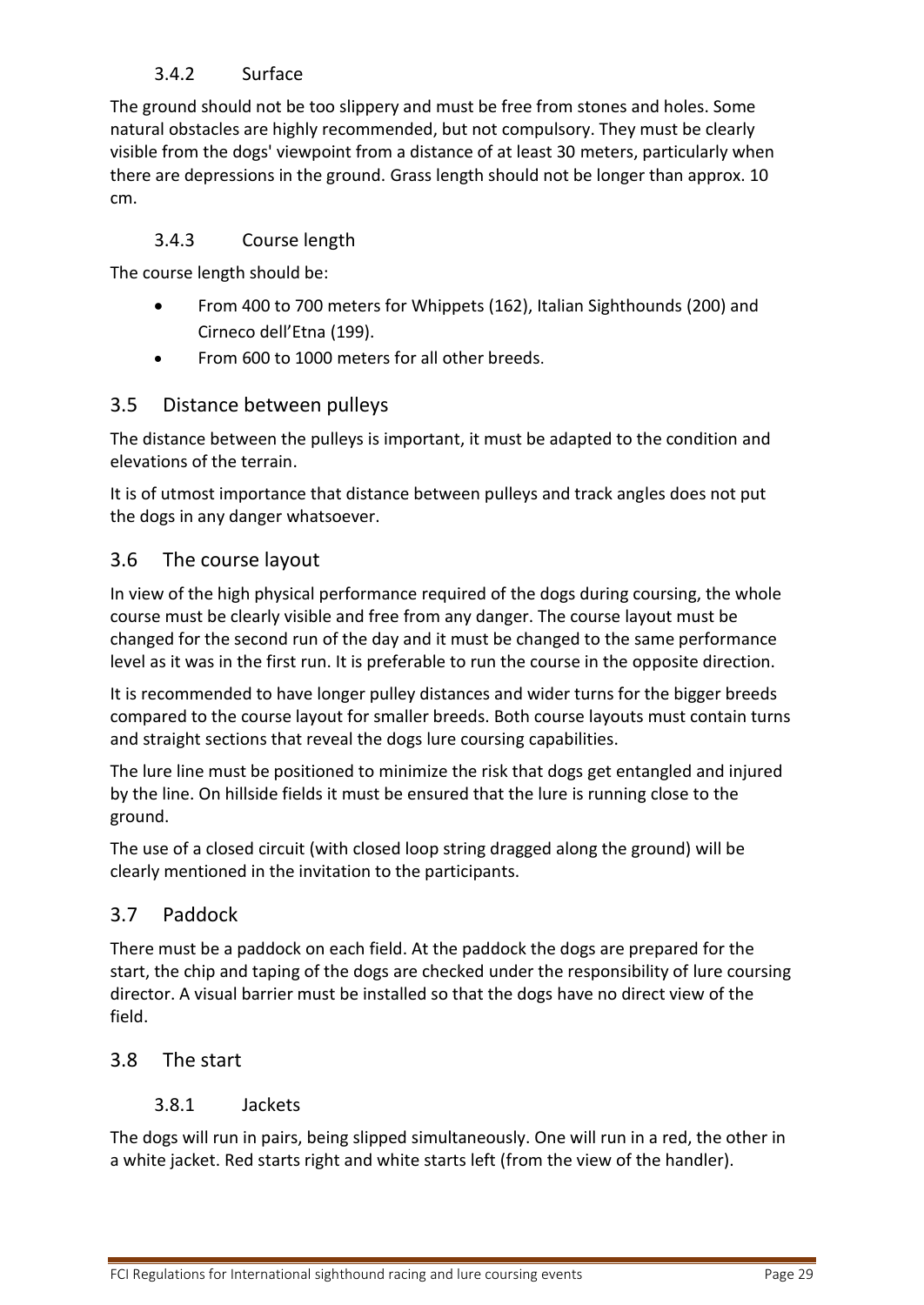Coloured collars instead of jackets are not allowed. Text, signs or other attributes that can be used to identify the dog are not allowed on the jackets. For jacket definition see appendix [7.2.](#page-44-2)

# <span id="page-29-0"></span>3.9 Coursing material

The organizer is obliged to ensure that all the coursing equipment is in perfect working order so that it can run without any failures. The lure coursing director must take care for back-up material of sufficient quantity and quality to ensure a trouble-free coursing event. Recommended back up level for important components shall be at least 100% per course track.

The lure machinery must fulfil the following requirements:

- 1) Be able to accelerate and to stop the lure rapidly.
- 2) Respond rapidly to any changes of speed.
- 3) Have sufficient performance in reserve.

The lure must be about 40 cm long. A clearly visible plastic or cloth lure can be used. Due to the dichromatic colour perception of dogs a lure with the colours yellow and/or blue is recommendable. Pulleys not of bright colours and no glittering.

## <span id="page-29-2"></span><span id="page-29-1"></span>3.10 Judging

## 3.10.1 Scoring and placing

Lure coursing judges will judge the performance of the dogs based on five (5) criteria (see below). The maximum number of points to be given for each criterion is 20 points.

Sighthounds which do not get at least 50% of the maximum score in the first round will be excluded from the second round.

Other judging systems are not allowed for FCI international events.

The dogs must be randomly distributed to the first runs without any preference. Dogs from the same country and/or owner should, if possible, not run together.

There must be two rounds, the points of which shall be added. Should there be no possibility for a second round, the points earned in the first run shall be taken into consideration for the placing.

The starting sequence in the second round is based on a ranking list from run one. Dogs with placing 1+2; 3+4 etc. run together. The pairs run in a random order.

In case two or more participants get an equal result (taking into consideration the points earned in the two runs), the dog having obtained the higher number of points during the second run will get the better placing.

However, if the result is still equal, the dog having obtained the higher number of points in the second run in the following sequence of importance: section § [3.10.4](#page-30-2) Agility, then section § [3.10.5](#page-30-3) Speed, then § [3.10.6](#page-31-0) Endurance, then § [3.10.7](#page-31-1) Follow, then § [3.10.8](#page-31-2) Enthusiasm will get the better placing. The results of criteria from the first run does not apply in this separation.

If the result still is equal multiple dogs at the same placing will be awarded.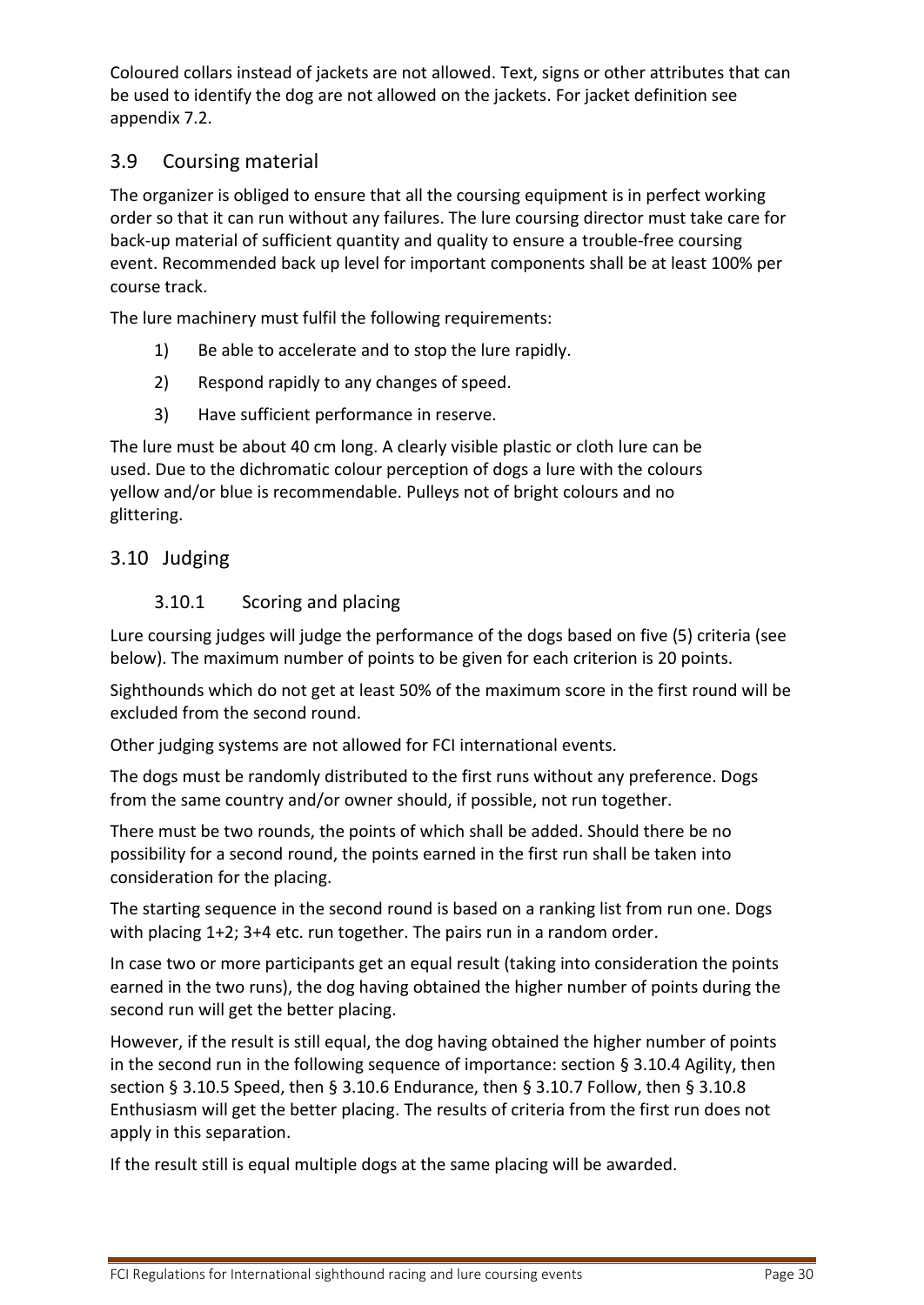# 3.10.2 Changed scoring

<span id="page-30-0"></span>Every judge must sign each page of his scoring protocol.

The scoring made by a judge is final and binding from the moment the judge has signed the scoring sheet and handed over the sheet to the field assistant or to the secretary if no field assistant is foreseen. Scoring can be changed if the assistant or the event secretary notice obvious mistakes in the scoring or mistakes in the scoring sheet. Changes must be done in close communication with the judge and can only be done if the judges agree to the change. No changes of scoring mistakes, by the judges, can be done after the scoring result list is published.

# 3.10.3 Aggressive behaviour (attacking)

<span id="page-30-1"></span>When the dogs run their course, there must be no aggressive behaviour towards the opponent. Dogs that do attack their opponent during the course must be disqualified. Each disqualification of a dog is a decision taken by all judges together after a group discussion (see also § [3.11](#page-32-0) Sanctions).

The course ends when the dogs are in the take zone (the area surrounding where the lure stops) after that, as a main rule, the competing dogs can no longer be disqualified, except for what is described below. If the judges agree, they may disqualify a dog for aggressive behaviour (attack) in the take zone also.

Dogs that clearly follow their opponent during the run, in order to attack them, but can only do so close to the lure or in the take zone, due to the distance between them, must be disqualified. The mandatory condition for such disqualification is that the dog's focus is not on the lure but on the opponent.

A handler must be at the take zone as quickly as possible, but he must wait for an approval from an official to fetch his dog as soon as the dogs have had the possibility to catch the lure in the take zone, but he may not disturb the other dog.

## 3.10.4 Agility

<span id="page-30-2"></span>A sighthounds' agility is shown:

- 1) By its rapid changes of direction, provoked by the turns of the lure.
- 2) By clearing obstacles.
- 3) At the take, and notably by a sliding tackle on the lure.
- 4) Dogs that can change direction quickly and efficiently, especially visible in the turns. Dogs that run with no wasted motion in their forward drive (often low, powerful and with great force in each step).

#### 3.10.5 Speed

<span id="page-30-3"></span>The speed necessary to catch a prey. This is shown by the rapidity with which ground is gained when dogs react to the surprise departure of the lure at the start. A sighthounds' speed will be shown on the entire length of the course but especially at the take of the lure. Rapidity in moving, the rate of motion and the dog's progress show speed.

The judge must reward the dog that runs low, really stretches itself and works the lure. Since timing is not used to measure speed, the dogs' manner of "giving itself" is an important means of assessing its ability to cover ground.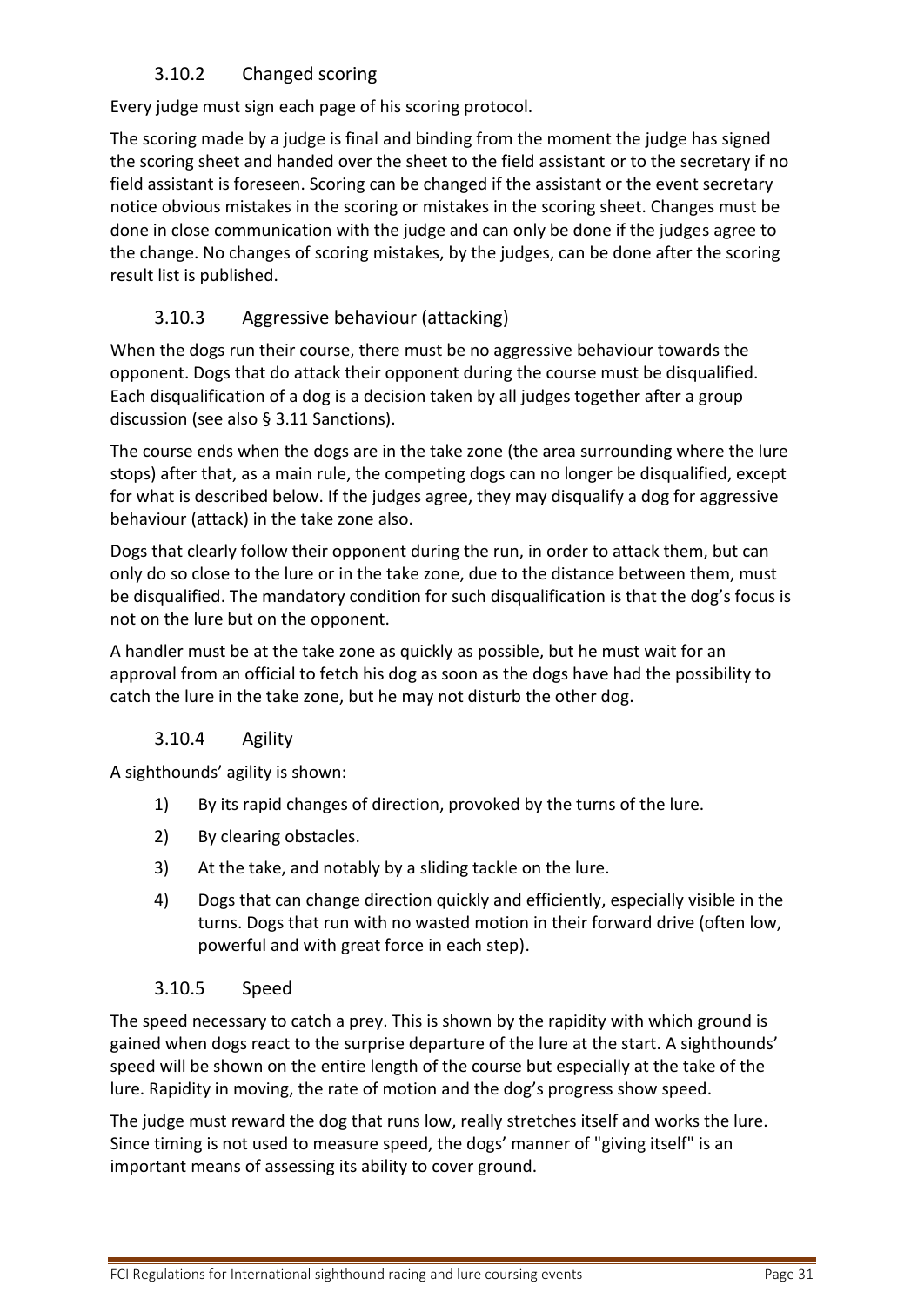Absolute speed is not considered when judging because the speed of a sighthound must be compared to that of its competitors. When judging the speed, the breed's characteristics should be considered. All breeds do not reach as high absolute speed as the others.

A go-bye can be made when a dog in second position gives its utmost and overtakes its opponent. Overtaking can take place between two successive pulleys.

#### 3.10.6 Endurance

<span id="page-31-0"></span>Endurance is the ability of a sighthound to finish its course in good physical condition. It is the end sum of its physical and mental abilities*.* A dog that runs the whole course eagerly and does not show signs of tiredness even at the finish has good endurance.

#### 3.10.7 Follow

<span id="page-31-1"></span>Follow is a dog's capability to follow the lure in the way that is specific to its breed and always have 100% attention on the lure. Good follow is characterized when a dog:

- 1) Follows the lure for the whole course and actively tries to catch the lure. Reacts quickly to the movement of the lure.
- 2) Follows the lure attentively (with focus on the lure) and tries to make a "jump to catch" immediately when it gets close to the lure.
- 3) Tries actively and eagerly to catch the lure throughout the whole chase.
- 4) Goes after the lure without making great assumptions as to where the lure will be travelling (course wise running).

#### <span id="page-31-2"></span>3.10.8 Enthusiasm

Enthusiasm in the pursuit, whatever the conditions of the ground (rough or with obstacles) and whatever incidents occur such as overshooting the turns, falling and losing sight of the lure. Typical breed behaviours must always be taken into account.

A sighthounds' enthusiasm is shown:

- 1) At the start:
	- By its concentrated attention.
	- By fixing its eyes on the lure.
- 2) When in pursuit of the lure:
	- By its permanent drive on the lure, forcing the operator to accelerate the lure to avoid a take before the end of the course.
	- By jumping an obstacle cleanly, without hesitation of an obstacle.
	- By its desire to return to the lure if it gets left behind.
- 3) At the take of the lure:
	- At full speed.
	- By tackling the lure with a sliding take.
	- By its attempts to catch the lure, even when it has been taken by its opponent.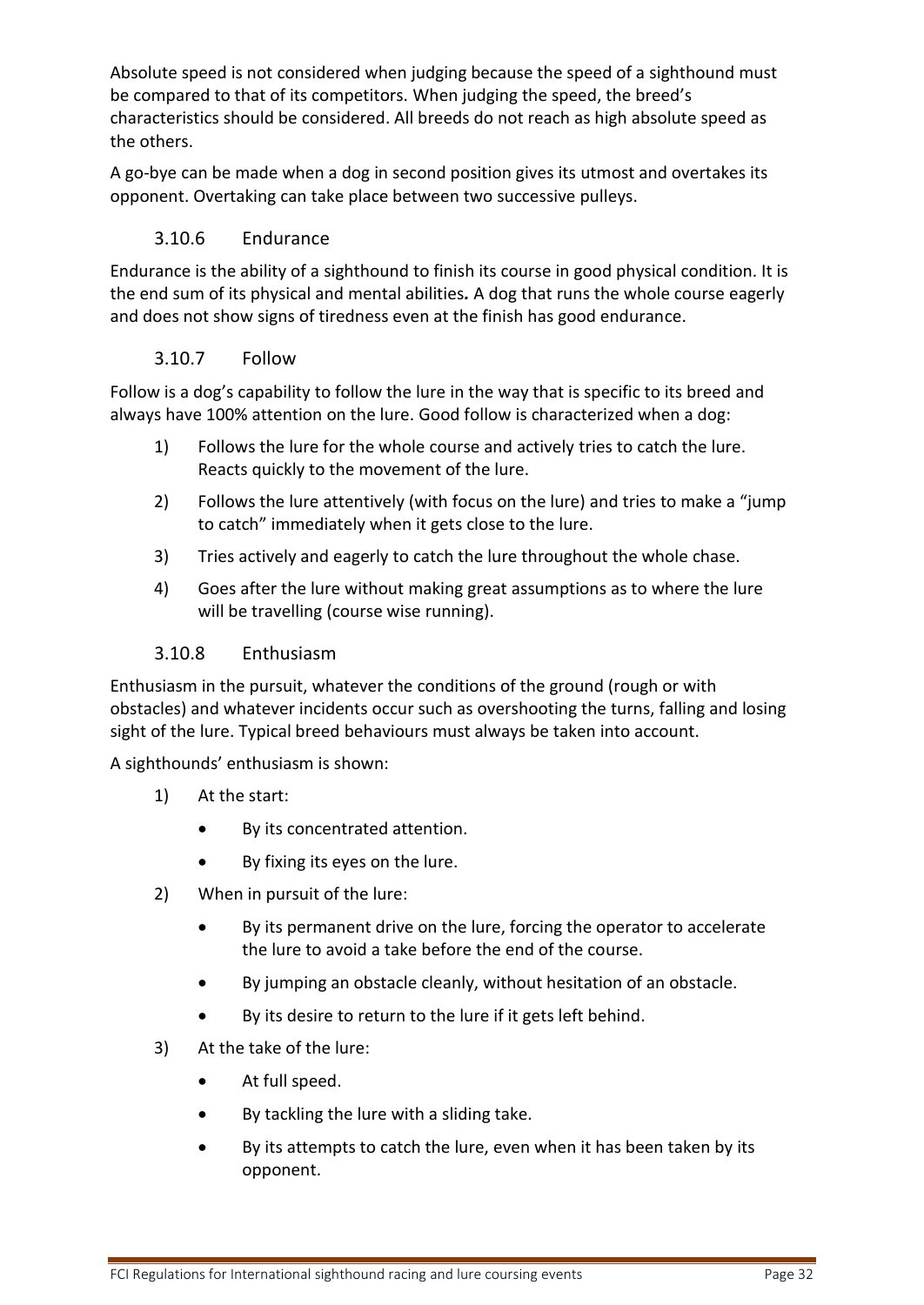# <span id="page-32-0"></span>3.11 Sanctions

Only judges can impose sanctions, which must be in accordance with these regulations. Imposing of sanctions must always be a majority decision by the judges on the field. Judges must in all cases score the running dogs.

## <span id="page-32-1"></span>3.11.1 False slip penalty

If the handler slips a dog too early*,* or too late, from the start command of the starter the judges may deduct 10% of the dog's total score for the course. If a judge suspects a false start, the judges must seek the advice of the starter. In case of a faulty start, due to mistakes by the starter, no deduction of the scoring is to be made.

## 3.11.2 Course delay

<span id="page-32-2"></span>Absence at start time of a course shall incur a dismissal for the day for the dog in question.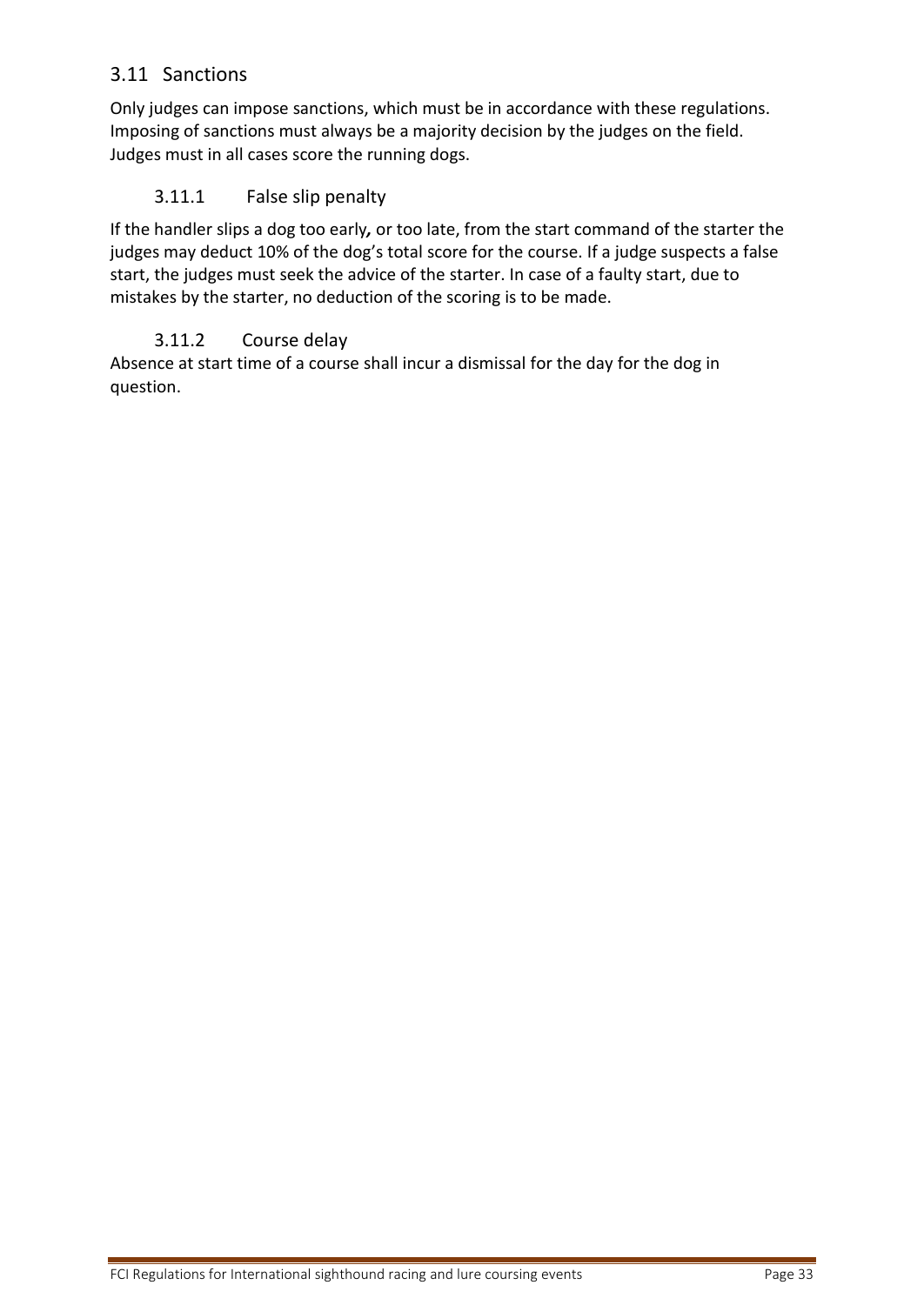# <span id="page-33-0"></span>4. FCI world championship and CSS world winner event regulations for racing and lure coursing

# <span id="page-33-1"></span>4.1 Application

It is the FCI/CSS who determines on request from a country, where FCI championships and CSS world winner events will take place. The candidature for a racing and lure coursing FCI championship and CSS world winner event must be forwarded, in writing, through the channels of the competent national canine organization. The applicant must guarantee the perfect progress of the event.

FCI racing championships and CSS world winner events are always to be conducted on the 1<sup>st</sup> or 2<sup>nd</sup> weekend of September.

FCI lure coursing championships and CSS world winner events are to be conducted in the 2<sup>nd</sup> quarter of a year.

FCI championships and CSS world winner events are always organized together. The FCI championship is preceded by the CSS world winner event.

## <span id="page-33-2"></span>4.2 Admission

All dogs can participate in the FCI world championships or CSS world winner events in accordance with their licenses.

# <span id="page-33-3"></span>4.3 Attribution of FCI championship titles

FCI world championships are held every year.

The titles are called:

- FCI World Champion Racing 20XX (for example 2022, Abrv: WCR 2022)
- FCI World Champion Lure Coursing 20XX (for example 2022; Abrv: WCC 2022)

## <span id="page-33-4"></span>4.4 Attribution of CSS world winner achievements

The organization must follow the rules for FCI championships with the exception of the requirement of an FCI-CACIL license for the participating dogs.

The achievements are called:

- CSS World Racing Winner 20XX (for example 2022, Abrv: CWRW 2022)
- CSS World Lure Coursing Winner 20XX (for example 2022; Abrv: CWCW 2022)

## <span id="page-33-5"></span>4.5 Organizer

FCI championship and CSS world winner events can only be organized by a member organization of the FCI. Two years in advance the CSS appoints the member country and the place where the event will be held. The CSS also appoints the Executive delegate for that event.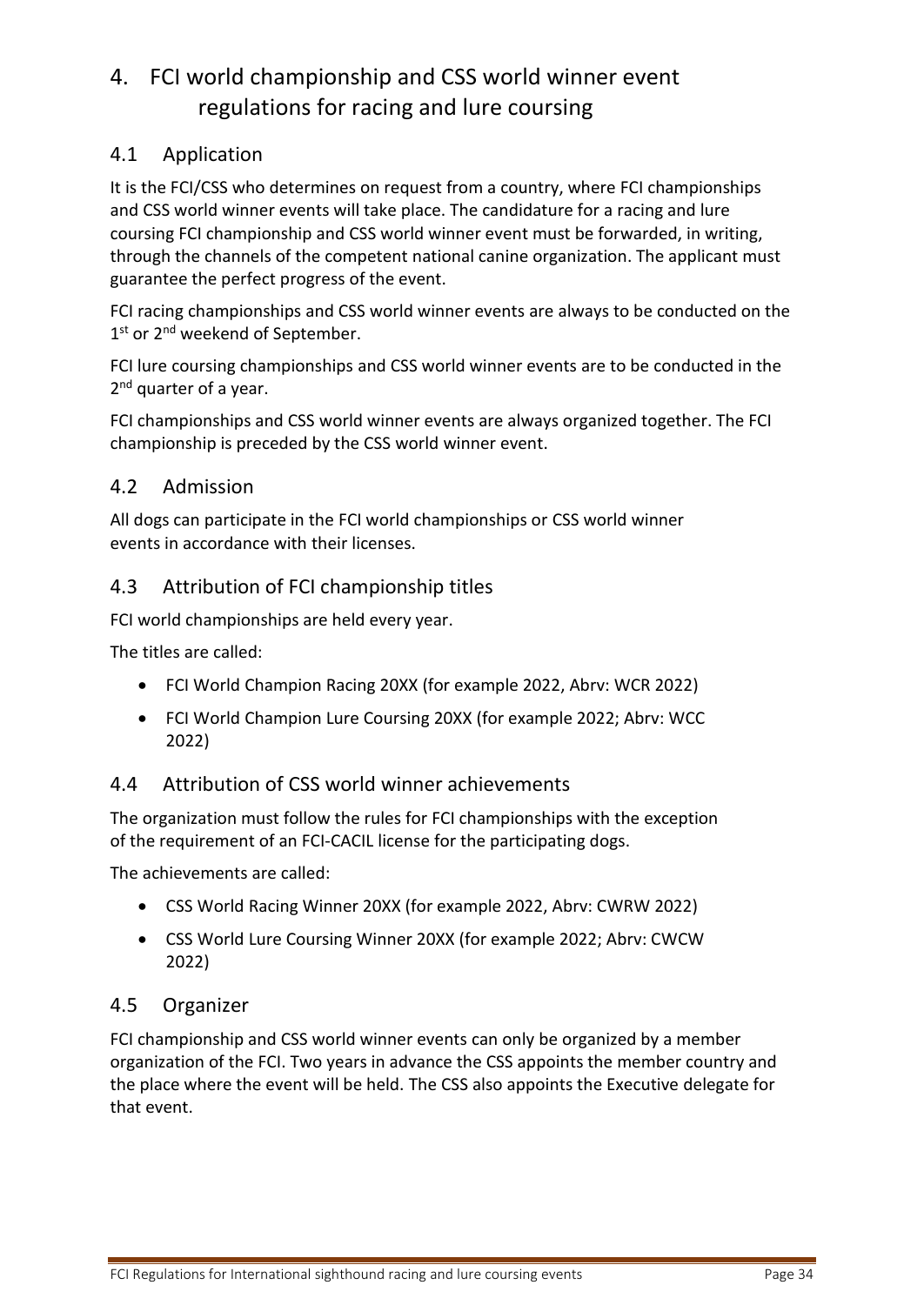The draft of the text describing the event must be submitted to the executive delegate of the CSS for approval. This text can only be forwarded to the national member organizations of the FCI after the above approval.

# 4.5.1 Event requirements

<span id="page-34-0"></span>FCI championship and CSS world winner events may only be carried out on such track/fields, which comply with the basic requirements found in [§ 2.4](#page-21-2) and § [3.3](#page-26-1) in this rulebook.

Closed loop systems for lure coursing and dragged lure systems for racing are not allowed for FCI championships and CSS world winner events.

For lure coursing FCI championships and CSS world winner events only result and classification software approved by the CSS can be used.

# 4.5.2 FCI/CSS field inspection

<span id="page-34-1"></span>The Executive FCI/CSS delegate has the obligation to inspect the state and condition of the racing track and coursing terrain in time between the date of authorization and the date of the championship and may impose modifications and/or improvements.

## 4.5.3 Limitation of events

<span id="page-34-2"></span>At the time of an FCI championship and CSS world winner event, other international racing or lure coursing events for sighthounds are not permitted.

# <span id="page-34-4"></span><span id="page-34-3"></span>4.6 Participation

# 4.6.1 Studbook required

All sighthounds (group 10) must be registered with the studbooks/appendix to the studbooks of an FCI member organization or contract partner as well as those registered with the studbooks or appendix to the studbooks of a non FCI member organization with which the FCI has entered into a cooperation agreement of mutual recognition of studbooks (AKC, KC, CKC).

This also applies to dogs which have been imported from the designated area of origin of the breeds listed hereafter and which have no FCI recognized pedigree due to the fact that there is no canine organization in the above area; the same measure is valid for their descendants, subject to the parents being entered in the studbook/appendix to the studbook ("livre d'attente") of the FCI-member or contract partner in charge.

At the present time, this is applicable to the breeds Azawakh (307) and Saluki (269), as well as to Sloughis (188) from Algeria, Tunisia and Libya (areas of origin of this breed).

This measure is also valid for Sloughis (188) bred by natives of Morocco who do not breed under control/responsibility of their FCI member organization, i.e. Société Centrale Canine Marocaine, S.C.C.M. These dogs are consequently not eligible to get an Export Pedigree but a so-called "Genealogie". Prior to the entry at the championship (lure coursing or racing), they must have been entered in the appendix to the studbook ("livre d'attente") of the FCI member or partner in charge.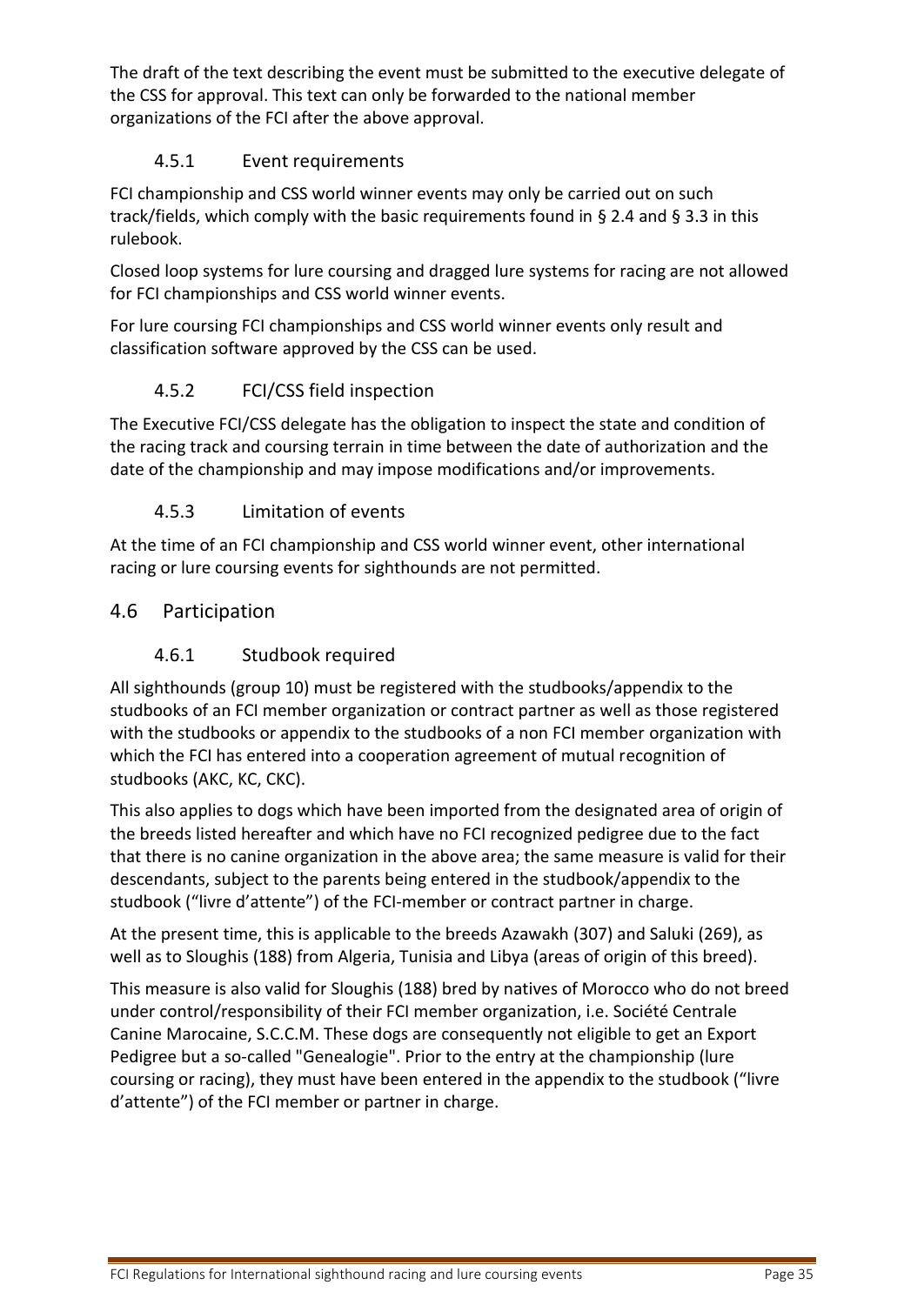## 4.6.2 Racing and coursing result requirements

<span id="page-35-0"></span>Based on their results, the only dogs that can be entered in the FCI world championship and CSS world winner event are those which represent a high standard of quality for such a top competition. Each national canine organization appoints the dogs that will be entered.

To be entered any sighthound must have completed the last two racings or lure coursing events before the deadline of the entry without disqualification. A disqualification between the entry closing date and the date of the championship precludes participation.

Dogs which are injured during the first run of a racing or course and must be withdrawn because of a veterinary surgeon's decision (proven by a written statement from the veterinary surgeon concerned), are considered to have completed the racing or course successfully.

# 4.6.3 Qualification for FCI championships

<span id="page-35-1"></span>Qualification runs completed before the age limit set forth in § [1.4.2](#page-8-2) is reached are invalid.

## 4.6.4 Change in ownership

<span id="page-35-2"></span>When a dog changes ownership and moves to another country, the dog may not be entered into the starting list and represent the new country unless it has been registered for at least 6 months in the new country's studbook/register.

# <span id="page-35-4"></span><span id="page-35-3"></span>4.7 Entry

# 4.7.1 Entry form submitter

Entries for the FCI world championships and CSS world winner events cannot be made directly by the owner to the organizer of the event but may only be sent by the dog owner's national canine organization.

## <span id="page-35-5"></span>4.7.2 Number of dogs per country

- FCI world lure coursing championship and CSS world winner event: Each national canine organization may enter a maximum of 6 participants per breed and gender.
- FCI world racing championship and CSS world winner event: Each national canine organization may enter a maximum of 12 participants per breed and gender.
- A dog can only be entered in one class.

The previous year's FCI world championship and CSS world winners can defend their title respectively achievement and be entered in addition to the maximum permissible participants.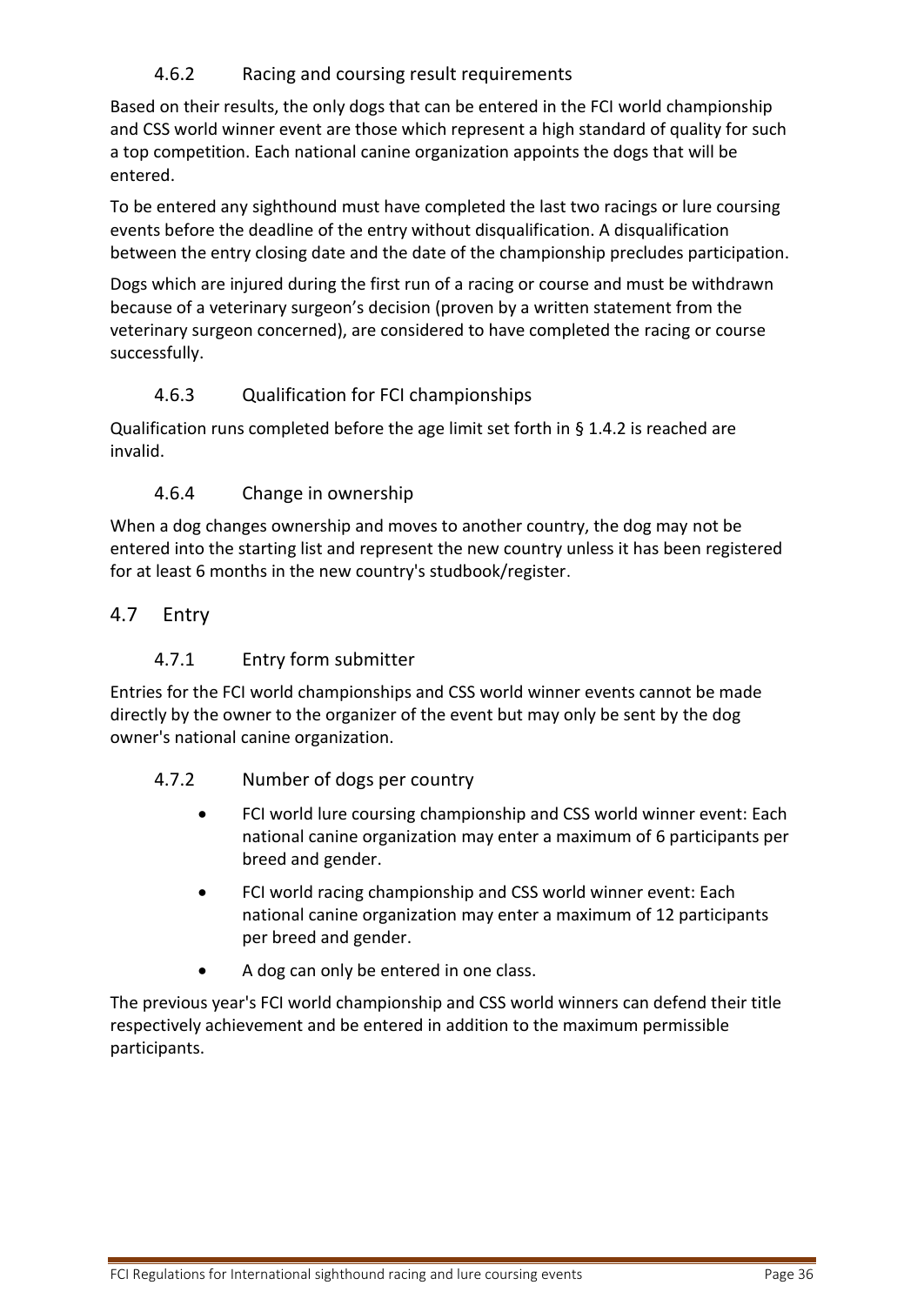#### <span id="page-36-0"></span>4.7.3 Separation

#### 4.7.3.1 Lure Coursing

<span id="page-36-1"></span>The FCI-CACIL class and CSS class on their respective event can only be separated by gender if there are sufficient males and females.

#### 4.7.3.2 Racing

<span id="page-36-2"></span>The FCI-CACIL class and CSS class on their respective event can only be separated by gender if there are sufficient males and females. The method of progress of the events follows the directives in  $\S$  2.1.3. The organizer has to limit the number of final runs.

#### 4.7.4 Reserve dogs

<span id="page-36-3"></span>Each country may appoint substitute dogs in addition to the number of participants set forth by § [4.7.2,](#page-35-5) which may be given the opportunity of replacing any dog, eliminated from the team.

No friendship racings are scheduled for reserve dogs which cannot take part in FCI world championship and CSS world winner event racing.

# 4.7.5 Entry form information and timing

<span id="page-36-4"></span>The CSS secretary provides a template for this entry form.

Each national canine organization must enter the dogs separately, in order of their results and according to breed and gender. The entry form must include the name of each dog in accordance with its pedigree and all the necessary data for the FCI-CACIL allocation as well as the owner's name, as stated on the national racing or coursing license and the class of entry. The entry forms must reach the organizer at least three weeks before the event.

## <span id="page-36-5"></span>4.8 Officials

The secretary of the CSS will ask the national delegates of the CSS to submit a list of people proposed as officials about 3 months before the championship. A dedicated team by the CSS and the organizer takes care of the selection of the judges, field assistants, jury as well as the racing observers. The organizer shall confirm to the national canine organizations the names of the judges and track observers at least 2 months before the championship is due to take place. See also enclosure [7.7](#page-47-7)

This assignment can be cancelled by the judges and field assistants, jury and observers only for profoundly serious reasons such as severe illness or family or professional obligations. The judges and field assistants, jury and observers will send the information about his cancellation as soon as possible to the organizer. Cancellation must be done by email, mentioning the valid reason of the cancellation.

The judges and field assistants, jury and observers will get free food and drinks (breakfast, lunch and dinner), free camping and an allowance on the duty day. The allowance will be the same amount as the event entry fee for racing per day and for coursing per half a day of duty.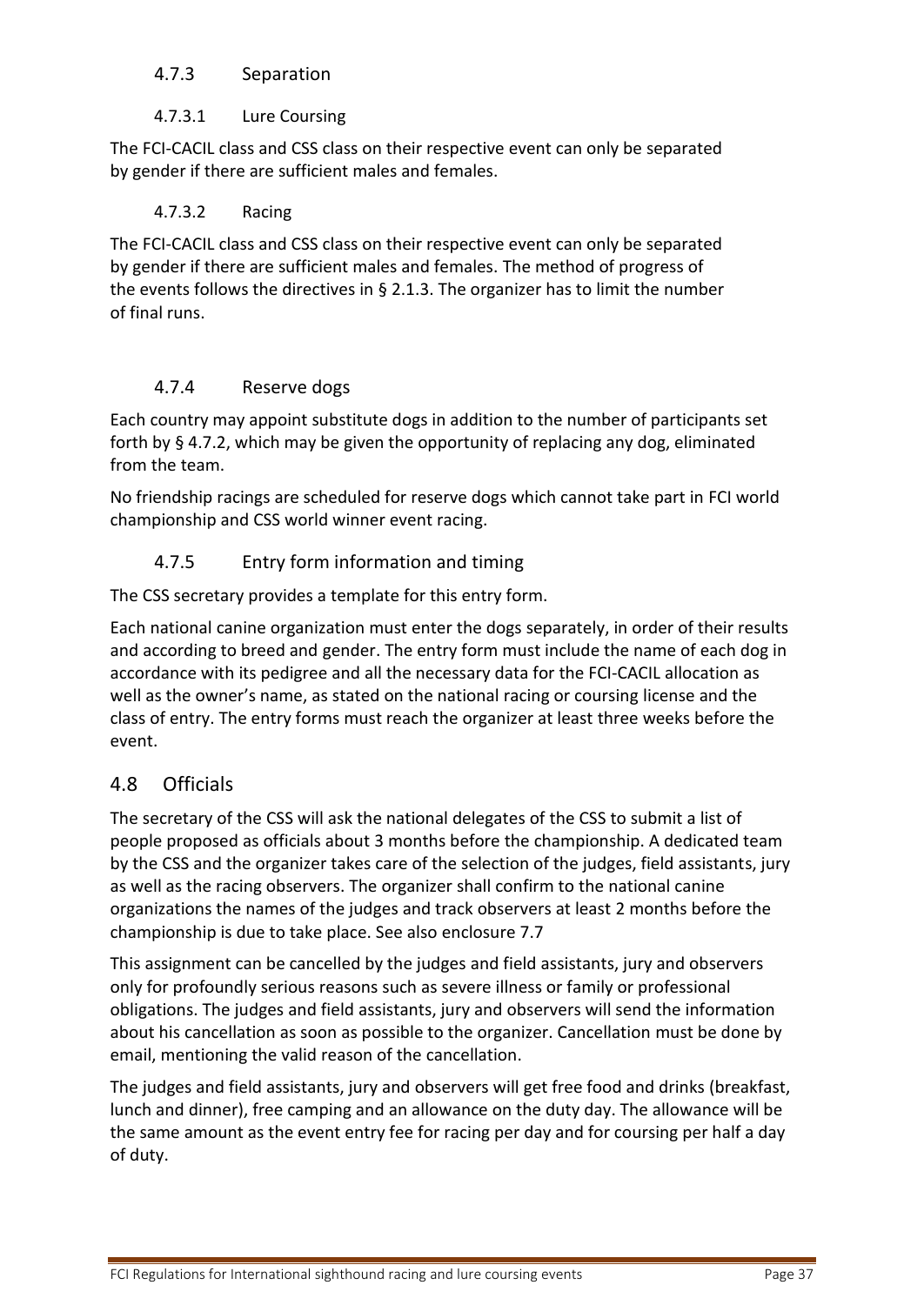# 4.8.1 FCI/CSS executive delegates for championship events

<span id="page-37-0"></span>For each championship racing or coursing, the FCI/CSS appoints an executive delegate as responsible manager before, during and after the event, including checking the program and inspection of the event premises well in advance of the event. The executive delegate may ask for modifications if needed and take final decisions in special cases. In any disputes, the jury must seek his advice. The executive delegate's expenses are to be paid by the organizer. In the case that the executive delegate cannot fulfil his duties, the CSS president or CSS secretary can stand in as the executive delegate.

# 4.8.2 Racing officials

<span id="page-37-1"></span>The jury must consist of three members, from at least two different countries, and a reserve must also be provided for. A photo-finish-judge will evaluate the images and confirm the result of each run. Likewise, the organizer must make sure that two racing observers of different nationalities are present in each sector of the racing track, so at least eight observers should be placed around the track.

# 4.8.3 Lure coursing judges

<span id="page-37-2"></span>Lure coursing championships and CSS world winner event runs must be judged by three judges, from three different countries. A reserve must also be provided for, preferable from a fourth country.

In the  $2^{nd}$  run the dogs are to be judged by three other judges, from three different countries.

The judge must at least have judged 3 international lure coursings at the date of entry of the judge's proposals by the national canine organization.

## 4.8.4 Lure coursing Field assistants

<span id="page-37-3"></span>The field assistant is a support person for the coursing director regarding the field organization and a communication link between the field and the event secretary. He supports the pilot and the judges with all matters making the event progress problem free.

The person who is intended for this purpose should have good knowledge of the FCI coursing regulations. He should have the ability to point out discrepancies or possible mistakes in the scoring sheets, in clear English language. If possible, they should be persons who have already worked in a coursing secretariat. Ideally a coursing judge can also do it.

## <span id="page-37-4"></span>4.8.5 Field Assistant Tasks:

- 1) The field assistant must check the scoring sheets. The scoring sheet can contain maximum 10 runs of one breed per page. The field assistant collects the scoring sheet of each judge on the field when a page is completed.
- 2) He compares the scoring sheets and checks whether serious deviations are apparent in one or more of the scoring sheets. For sanctions, such as disqualification, dismiss or false start, a majority vote is required for the validity of the sanction, the judge must always score the run.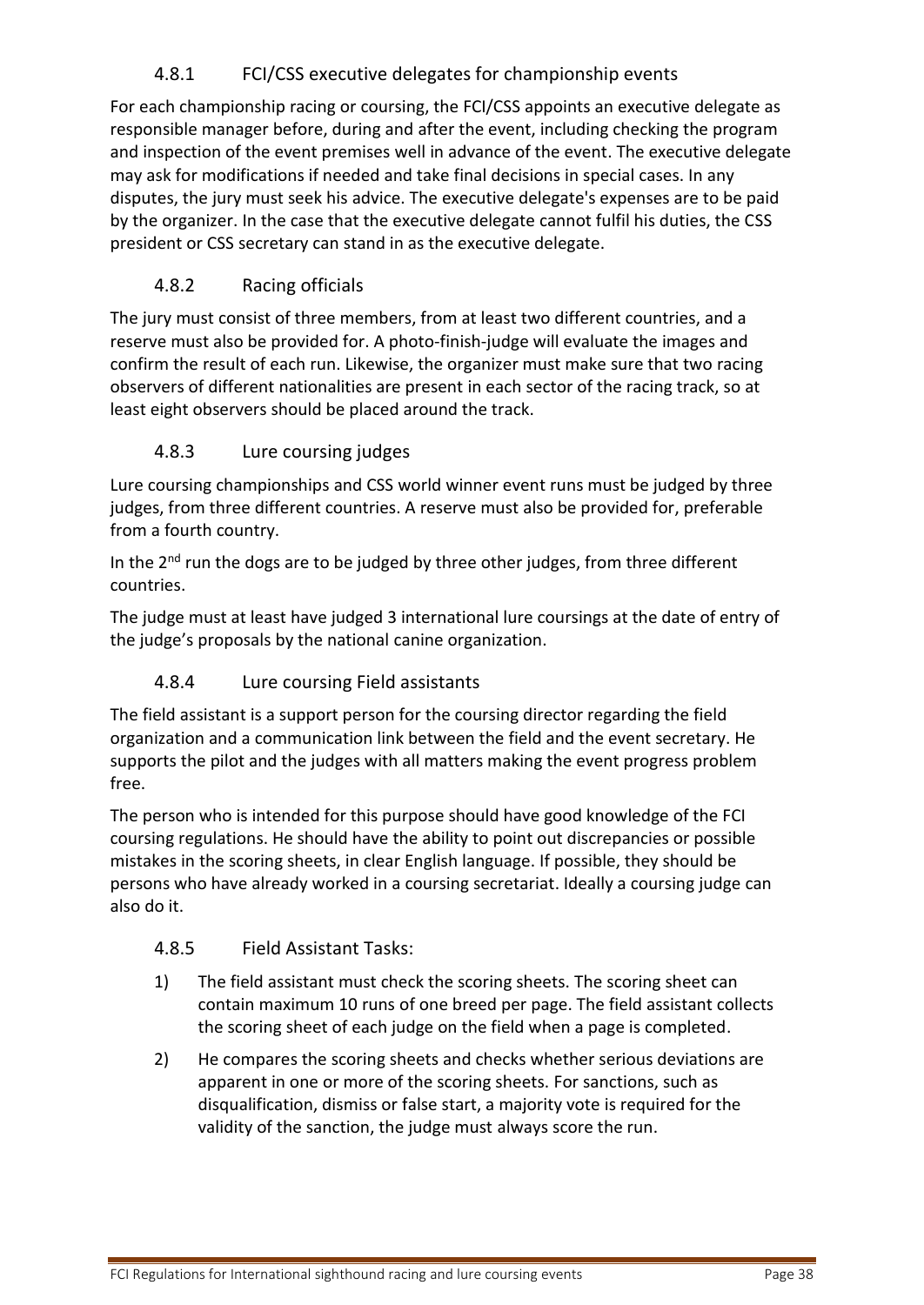- 3) If one of the cases described under point 2 applies, then the field assistant must approach the coursing judge or judges concerned and address the issue.
- 4) Independently of his decision, correction or leave it as is, the judge must confirm the relevant scoring with his signature.
- 5) In case that the discrepancies cannot be resolved, he needs to inform the FCI/CSS executive delegate of the event.
- 6) The scoring sheet will be sent to the secretariat by a courier after it has been examined by the field assistant and, if necessary, after consultation with the judge or judges. The field assistant remains at the coursing area.
- <span id="page-38-0"></span>4.9 Requirements for awarding the titles and achievements
	- If there are 6 dogs or more of one breed a FCI world championship title or CSS world winner achievement can be awarded within the breed.
	- If there are 6 or more males and 6 or more females of one breed a FCI world championship title and/or CSS world winner achievement per gender (2 in total per class) is awarded within the breed.

# <span id="page-38-1"></span>4.10 FCI world championship and CSS world winner track lengths

<span id="page-38-2"></span>4.10.1 Track length for racing

Distances to be applied for FCI world championship and CSS world winner events racing

- For Whippets (162), Italian Sighthounds (200) and Cirneco dell'Etna (199): 350 – 365 meters
- <span id="page-38-3"></span>• For all other breeds: 475 – 480 meters

Small variations of the above distances are tolerated.

4.10.2 Track length for lure coursing

Distances to be applied for FCI world championship and CSS world winner events lure coursing

- For Whippets (162), Italian Sighthounds (200) and Cirneco dell'Etna (199): 600 - 800 meters
- For all other sighthound breeds: 800 1000 meters

Small variations of the above distances are tolerated.

## <span id="page-38-4"></span>4.11 Prizes

## <span id="page-38-5"></span>4.11.1 Certificates

Certificates for the title or achievement gained (offered by the national canine organization).

# <span id="page-38-6"></span>4.11.2 Presentation jackets

Jackets for the winners: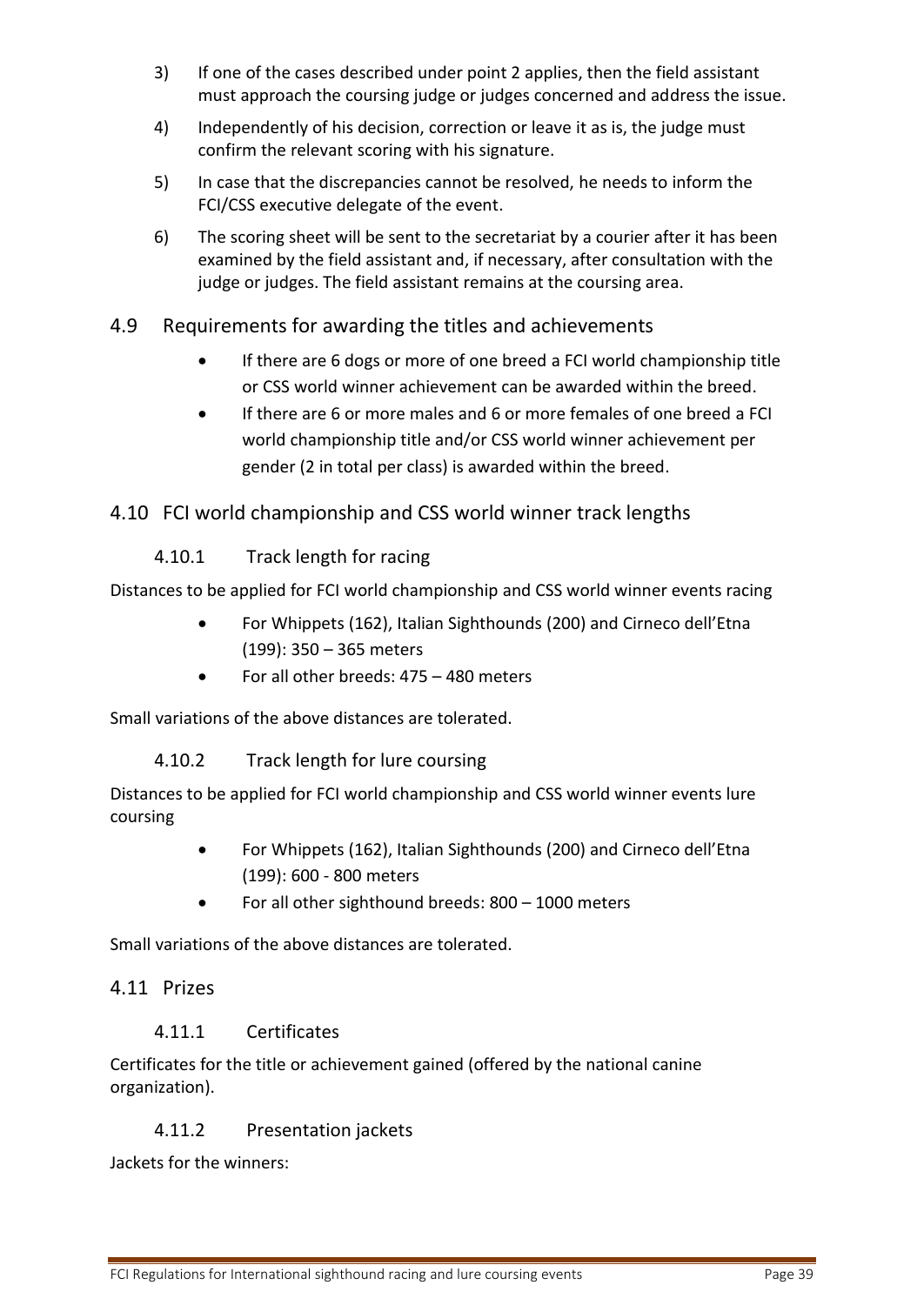- White, with mentioning of the title: 'FCI world champion racing' and year.
- Red, with mentioning of the title 'FCI world champion lure coursing' and year.
- Blue, with mentioning of the achievement 'CSS world winner coursing/racing' and year.

<span id="page-39-0"></span>The design must be approved by the FCI/CSS executive delegate.

#### 4.11.3 Finalists

Prizes of honour for the first six ranked dogs.

#### <span id="page-39-1"></span>4.12 Entry fee

The amount of the entry fee is to be set by the CSS in €. The entry fee must be paid to the organizer by the due date to a separately indicated bank account. Exceptionally, it can be agreed that the team leader pays the entry fees on site to the organizer.

#### <span id="page-39-2"></span>4.13 Team leader

At the time that the national canine organization submits its entry, it must also include the nomination of its team leader.

- 1) During the event, the team leader is the representative of his national canine organization as well as being coach to the members of his team.
- 2) He is responsible for transmitting any instructions from the organizers to his team members.
- 3) He acts as liaison officer between the individual dog owners in the team and the organizers of the event.
- 4) Only the team leader has the right to discuss and settle queries, make suggestions, forward objections or put forward questions and complaints concerning his team, with the organizer.
- 5) He is responsible for giving advice and answering any questions, as well as for discipline within his team.
- 6) When the dogs are delivered to the track, he is responsible for the collection and checking of the licenses as well as the dog passes (working books) of his members, which he will then forward to the secretary's office. Participants notify the team leader of withdrawals as soon as possible.
- 7) Team leaders (one per national canine organization per day) will get:
	- Free camping
	- Free food and drinks on their day of duty (breakfast, lunch & dinner)

#### <span id="page-39-3"></span>4.14 Procedures and Equipment

The organizer is responsible for providing reserve event equipment in order to guarantee a trouble-free competition. Vital systems must have 100% backup.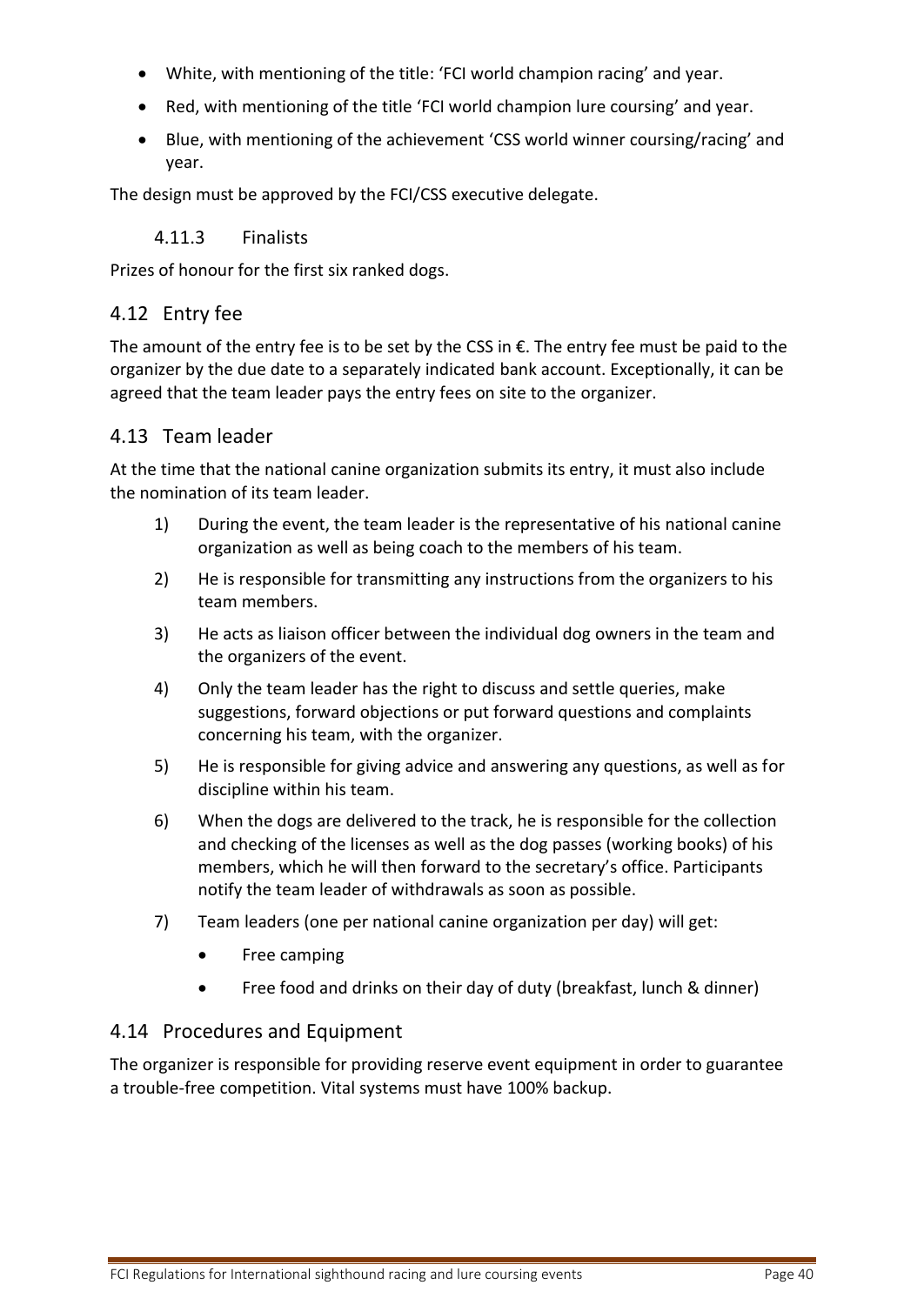# <span id="page-40-0"></span>4.14.1 High entry numbers, racing

Should the entry number be too high, the organizer of an FCI world championship and CSS world winner event racing can spread the event over several consecutive days. However, all runs for a single breed per event must take place on the same day.

# <span id="page-40-1"></span>4.14.2 High entry numbers, coursing

If entry numbers are high, the organizer of the FCI world lure coursing championship and CSS world winner event has the option of spreading the event over several consecutive days. However, all lure coursing for one breed per event must take place on the same day.

# <span id="page-40-2"></span>4.14.3 Timing system for racing

A "photo-finish" system must be available for timekeeping. This system must show the time in which each dog crosses the finishing line. The organizer will install the timekeeping equipment.

# <span id="page-40-3"></span>4.14.4 Back-up timing system for racing

A completely independent back-up equipment must be provided. This back-up system must operate in parallel to ensure that the timing can be performed under all conditions.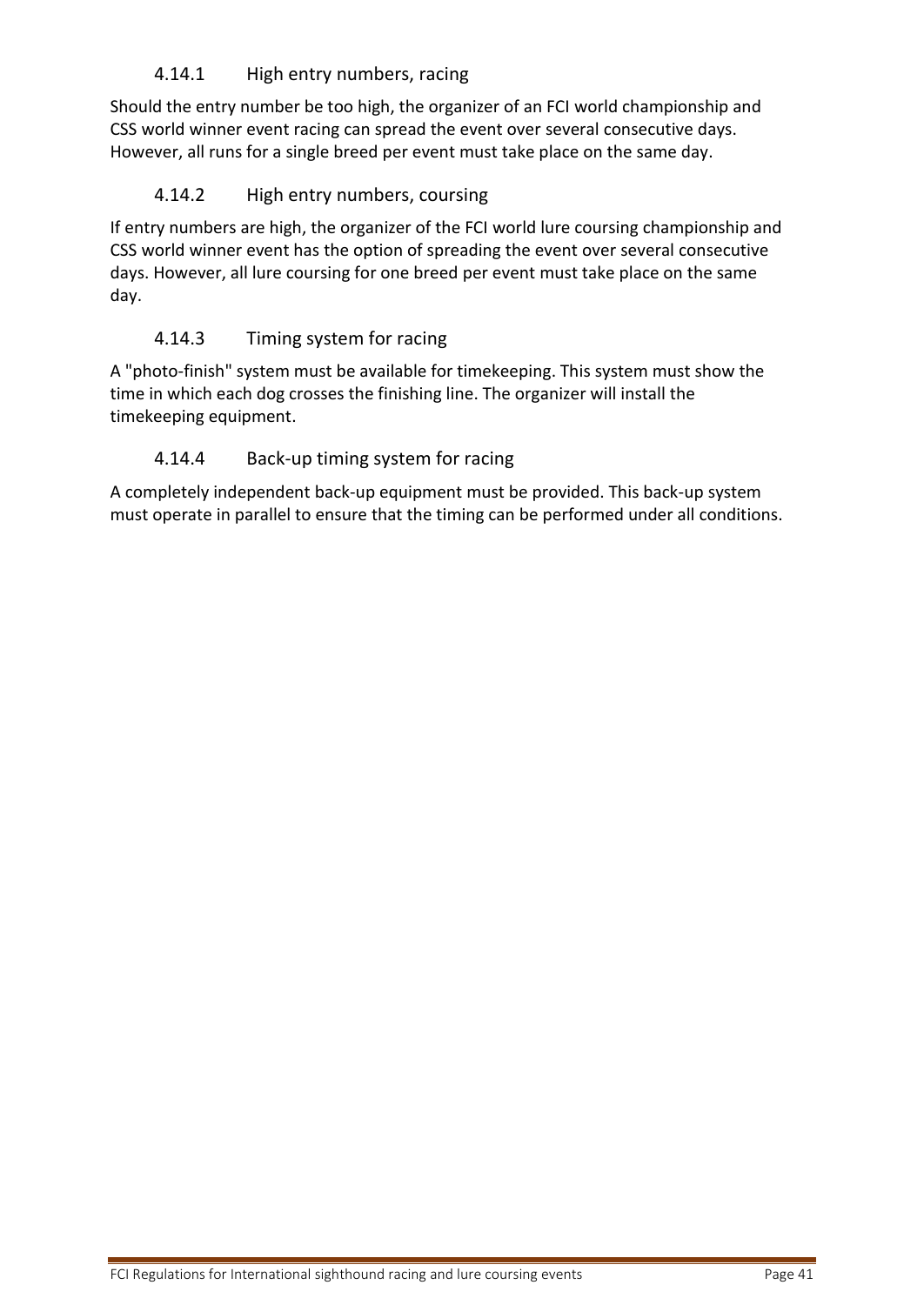# <span id="page-41-0"></span>5. F.C.I. Titles

# <span id="page-41-2"></span><span id="page-41-1"></span>5.1 Title "Champion International de Course"/FCI-CACIL Regulations

#### 5.1.1 Breeds concerned

These regulations concern sighthound breeds of the FCI group 10, for which racing and lure coursing events are organized under the patronage of the FCI.

#### 5.1.2 Events concerned

<span id="page-41-3"></span>These regulations apply to international racing and lure coursing events where a FCI-CACIL is awarded, and which have been advertised by the national canine organizations and accepted by the FCI/CSS.

#### 5.1.3 Champion title requirements

<span id="page-41-4"></span>The title "Champion International de Course" (C.I.C.) will be awarded by the FCI subject to the following conditions:

1) From the age of 15 months onwards for Whippets (162) and Italian Sighthounds (200) and 18 months onwards for all other sighthound breeds, the dog must have earned at least 3 "Certificats d'Aptitude au Championnat International de Lévriers" (FCI-CACIL) or 2 FCI-CACIL and 2 Res. FCI-CACIL in two different countries (from two different national canine organizations). Exception:

Since the following countries: Norway, Sweden, Finland, Estonia, Latvia, Lithuania and Russia do not organize more than 2 FCI-CACIL racings/coursing per year and are located far from central Europe the number of CACILs for these countries are lowered to 2 CACILS or 1 FCI-CACIL and 2 Res. FCI-CACILS.

- 2) These certificates (FCI-CACIL) are awarded to a dog with an FCI-CACIL license when:
	- the owner applies for the FCI-CACIL without this application the FCI-CACIL will be awarded to the next dog in the ranking, until and including the 6th position
	- in case of a racing event the dog must fulfil the conditions mentioned in 2.1
	- in case of a coursing event: the dog must fulfil the conditions mentioned in 3.3
	- in case of an uneven number of started dogs the numbers are rounded up to determine the first half (e.g. if there are 9 starters the first 5 are placed in the first half).
- 3) The period between the first and a last FCI-CACIL/Res. FCI-CACIL must be at least one year and one day.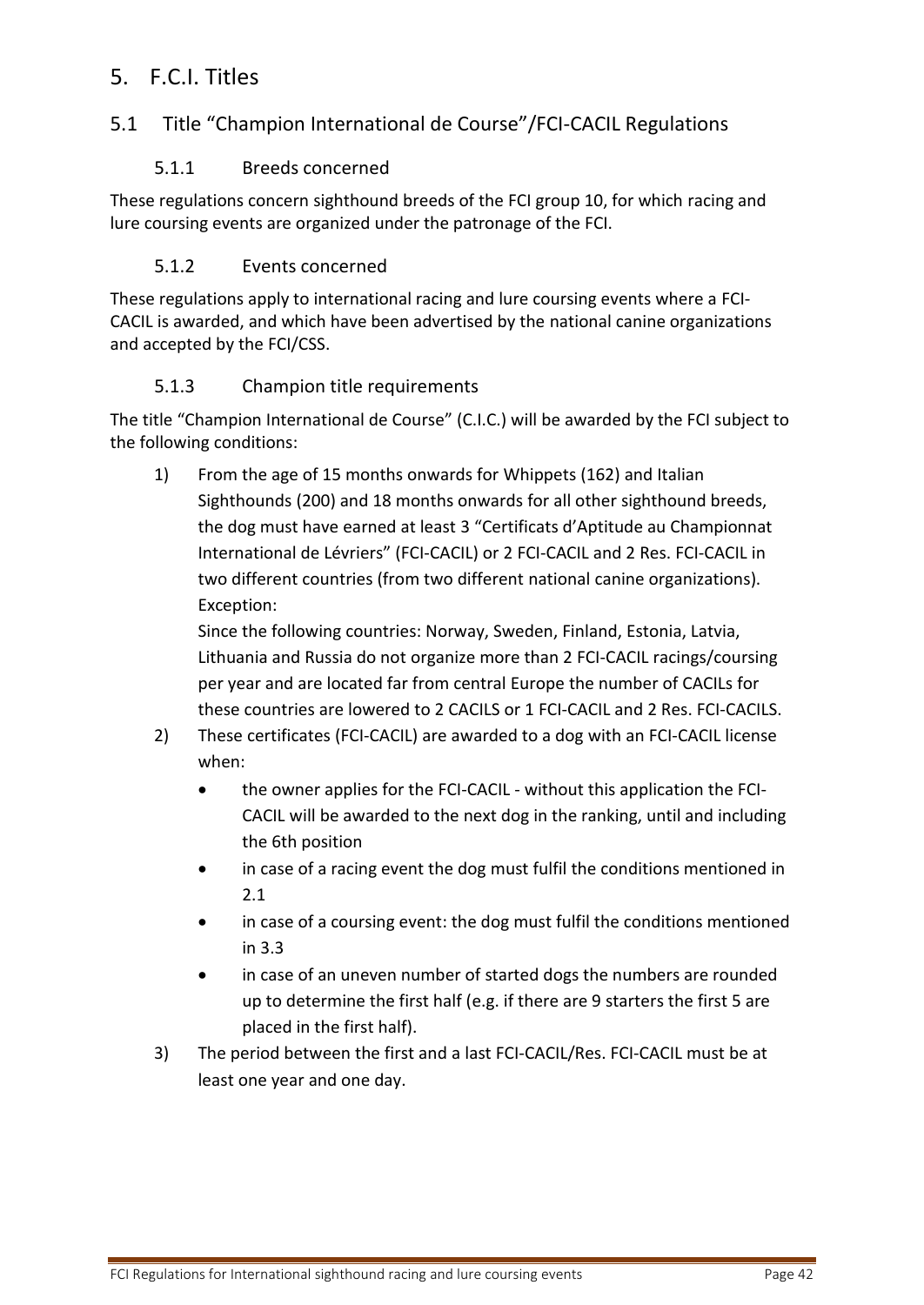#### 5.1.4 Reserve FCI-CACIL

<span id="page-42-0"></span>Judges can award the next-placed dog with proven dog show rating in these trials a Reserve FCI-CACIL award when the dog also meets the conditions in § [5.1.3 .](#page-41-4)

The FCI-CACIL and Res. FCI-CACIL are proposed by the judges without any check on the registration in an appropriate studbook or complete pedigree in accordance with the *Regulations for the FCI International Championship*.

The Reserve FCI-CACIL (Res. FCI-CACIL) is valid for the title of "Champion international de Course" provided that the FCI-CACIL is awarded to a dog that is already an international racing champion or to a dog that does not comply with [§ 5.1.6.](#page-42-2)

#### <span id="page-42-1"></span>5.1.5 Number of dogs starting

- 1) If there are 5 dogs or less of one breed in the combined FCI-CACIL and CSS class no FCI-CACIL can be awarded within the breed.
- 2) If there are 6 dogs or more of one breed in the combined FCI-CACIL and CSS class an FCI-CACIL can be awarded within the breed.
- 3) If there are 6 or more males and 6 or more females of one breed in the FCI-CACIL class an FCI-CACIL per gender (2 in total) is awarded within the breed.

#### 5.1.6 Incomplete pedigree

<span id="page-42-2"></span>For dogs whose ancestors are unknown or whose pedigree is incomplete, no FCI-CACIL proposal made by the judges can be confirmed and it will be transferred to the dog proposed for the Res. FCI-CACIL.

#### 5.1.7 FCI-CACIL proposals

<span id="page-42-3"></span>The FCI-CACIL proposals are forwarded by the relevant national canine organizations to the FCI office.

#### 5.1.8 Decision by FCI

<span id="page-42-4"></span>The FCI makes sure that the requirements set by the regulations are being met. If so, the judge's proposal is confirmed. If not, the award is not granted.

#### 5.1.9 Definitive title

<span id="page-42-5"></span>The FCI grants the definitive title of "Champion international de Course" (C.I.C.)

# <span id="page-42-6"></span>5.2 FCI Beauty and Performance Champion (Champion International de Beauté et Performance – C.I.B.P.)

In order to obtain this title, a dog must fulfil the following requirements:

- 1. It must have been awarded 2 FCI-CACIBs or one FCI-CACIB and 2 Res. FCI-CACIBs in at least two different countries (from two different national canine organizations) and by at least two different judges.
- 2. The dog must have taken part in at least 3 FCI-CACIL events (either racing or coursing), winning at least 1 FCI-CACIL or 2 Res. FCI-CACILs.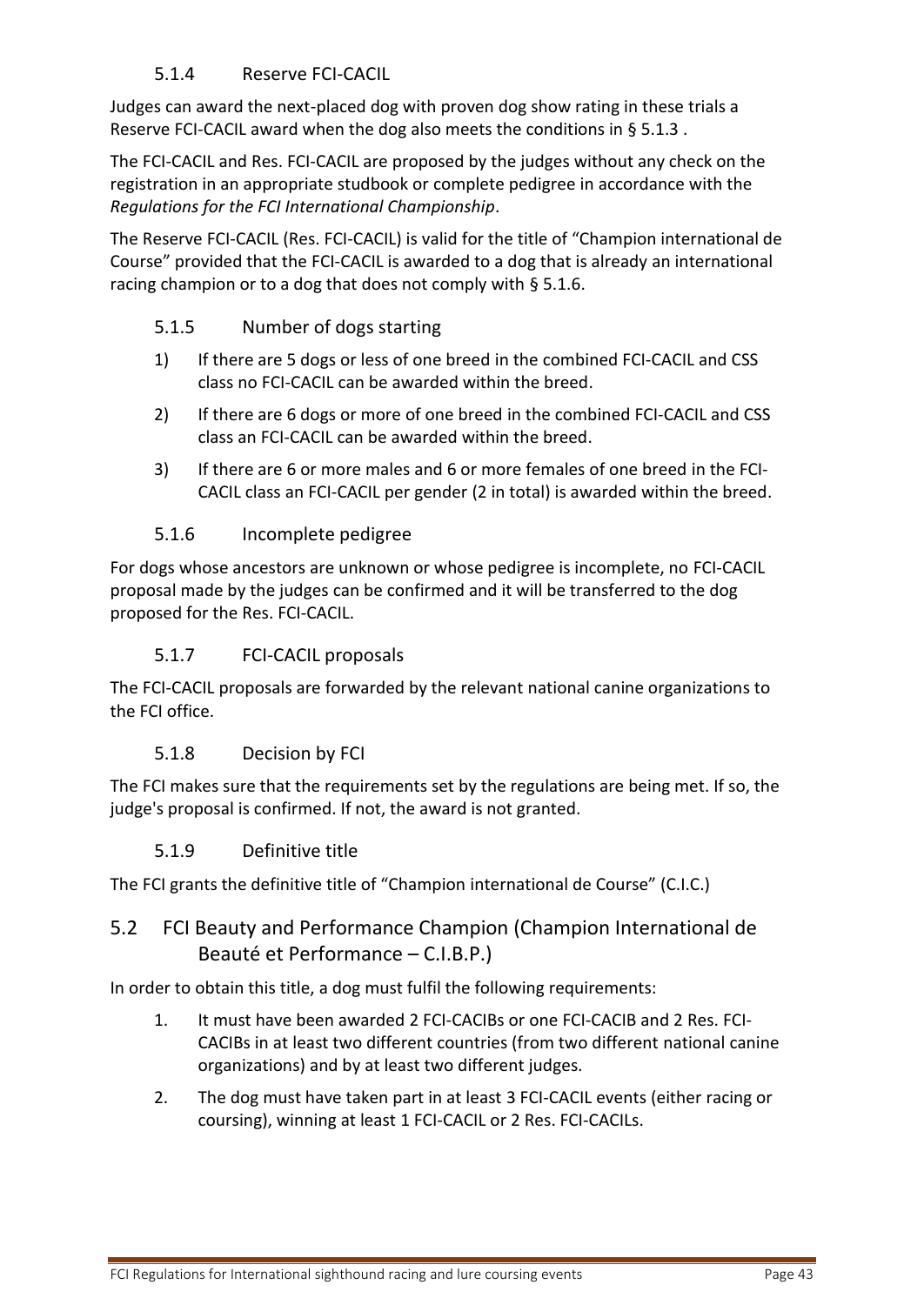3. The period between the first and last FCI-CACIB/Res. FCI-CACIB must be at least one year and one day.

# <span id="page-43-0"></span>6. Requirements for the entry in working class at FCI International FCI-CACIB shows

To enter a dog in working class, the entry form must be accompanied by a copy of the FCI compulsory certificate containing the confirmation -by the member country in which the owner has his legal residence- that the dog has fulfilled the following requirements:

- 1) Proof of having a valid coursing or racing license
- 2) Proof of having participated in at least 2 racings or coursings, in FCI-CACIL class or CSS class, over a period of more than 1 year and 1 day, without disqualification. Exception: Since the following countries: Norway, Sweden, Finland, Estonia, Latvia, Lithuania and Russia do not organize more than 2 FCI-CACIL

racings/coursing per year and are located far from central Europe, these countries can include the national racings/coursings in the participation number.

3) In minimum 2 international FCI-CACIL class or CSS class racings or coursing the dog must place within the first half of the result list. In case of an uneven number of started dogs the numbers are rounded up to determine the first half (e.g. if there are 9 starters the first 5 are placed in the first half).

Minimum number of entries per breed 3 dogs.

4) Additionally, for coursing: the dog must have obtained at least 75 % of the maximum points as established under § [3.10](#page-29-1) of these regulations.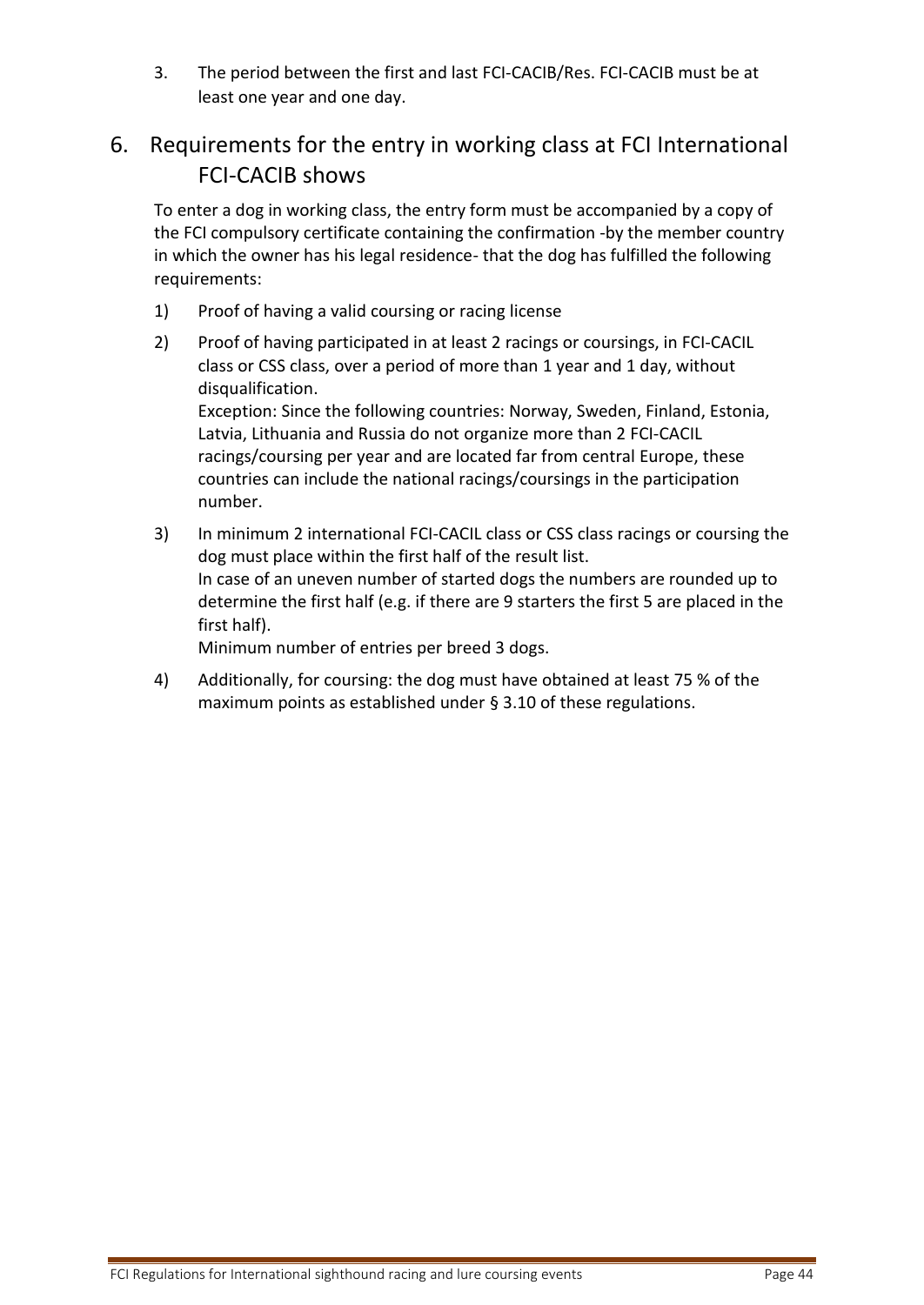# <span id="page-44-0"></span>7. Enclosures

# <span id="page-44-1"></span>7.1 Entry information for championships

Entry information can only be sent to the organizer by an organization recognized by the national canine organization.

The following information must be sent to the organizer of FCI racing and lure coursing events:

- 1) Event Details: Event location and event date
- 2) Identification of the dog: Name of the dog Breed Gender Date of birth License number Pedigree number/License number ID-number (Chip/Tattoo)
- 3) Wide runner (racing)
- 4) Entry class
- 5) Identification of the owner: Name Address Country Phone E-mail
- 6) FCI-CACIL application
- <span id="page-44-2"></span>7.2 Racing jacket definitions

The details below apply to racing:

No 1 Red Number "1" in White

No 2 Blue Number "2" in White

No 3 White Number "3" in Black

No 4 Black Number "4" in White

No 5 Yellow Number "5" in Black

No 6 Black-and-White Number "6" in Red



Stretch racing jackets are also allowed.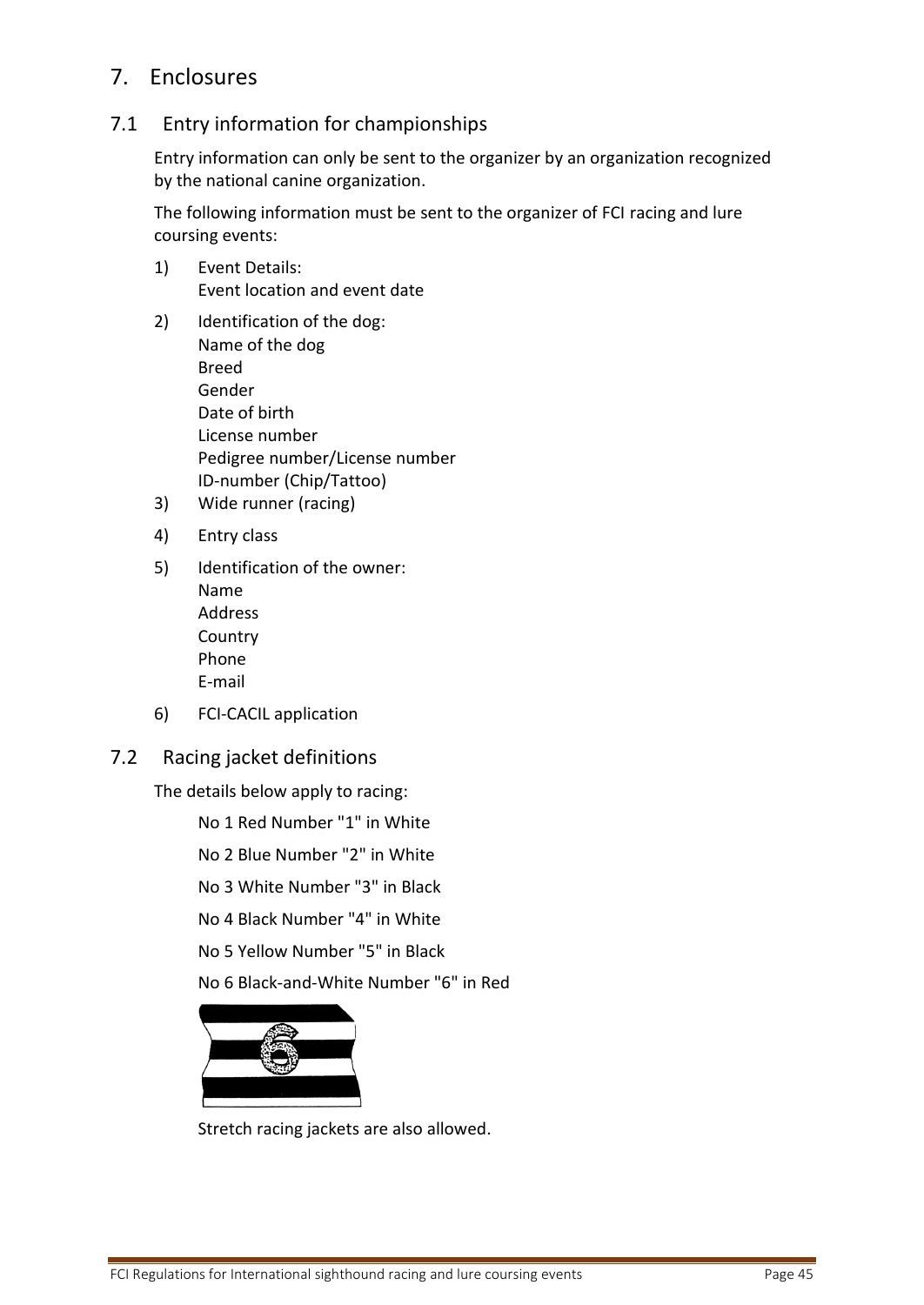Red, or white jackets used for coursing cannot have the numbers and may not have any other text or signs.

#### <span id="page-45-0"></span>7.3 Muzzle definitions

The muzzles must be firm and sufficiently stable to prevent injuries. They must fit the dog, without being too loose or tight.

Muzzles in national flag colours, neon colours, reflective or glaring colours are not permitted.

The material can be steel wire, plastic-coated steel wire, plastic and similar materials.

Below are some pictures of muzzles as examples, similar forms are permitted as long as they meet the conditions mentioned above.







## <span id="page-45-1"></span>7.4 Slip gear definitions

The use of a slip lead for starting the coursing dog is permitted if the system opens fast, no part remains on the dog (e.g. collar) and the use is not disturbing the other dog or handler.

There are several systems acceptable:

A slip lead with a mechanism near the collar (similar to a carabiner) that opens with direct pressure/release or one that opens with the use of a longer loop and handle.

A slip lead without a mechanism. Picture below as an example of a system where the collar and the leash are connected.

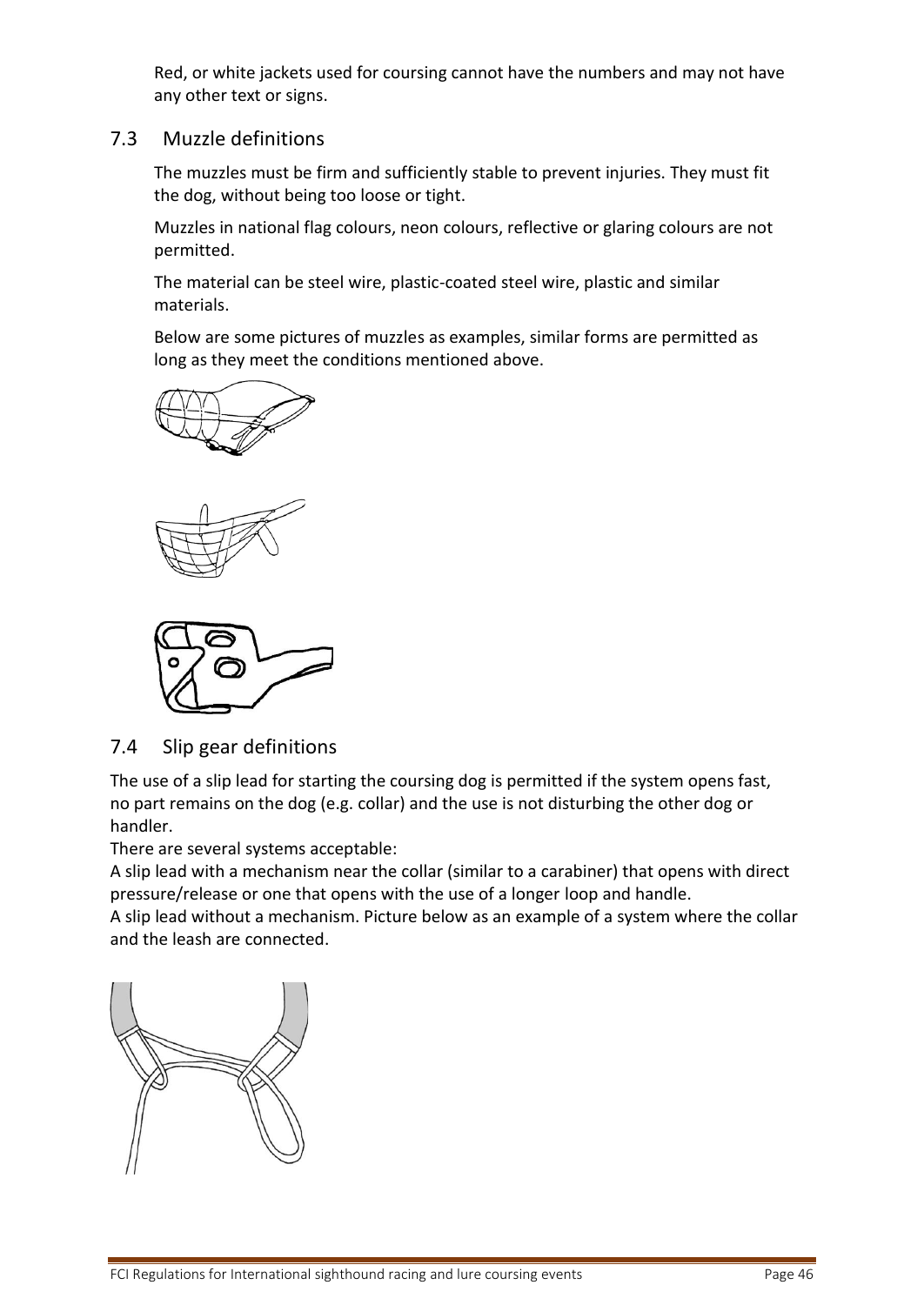# <span id="page-46-1"></span><span id="page-46-0"></span>7.5 Veterinary surgeon's duties

#### 7.5.1 Examinations on arrival

Examinations on arrival of the vaccination passports for valid protective vaccination, if this has not been carried out by the appropriate authorities.

When the dogs arrive, a general examination of all dogs entered must be carried out to check whether they can be passed fit for running. Dogs in bad general condition must be rejected.

With regard to a dog's health, the veterinary surgeon is the only person authorized to decide whether a dog can take part in an event. Such decisions cannot be appealed against.

The general examination covers:

- 1) Checking the conjunctiva. If a clear conjunctivitis is present the body temperature should be measured.
- 2) Checking whether females are in season. If in season, the female is not allowed to participate.
- 3) Checking the paws, paying particular attention to wounds.
- 4) Possible pain which should be determined by bending and stretching the toe joints.
- 5) Observation of the dog's movement, if lameness is noticed a more detailed investigation is necessary.

#### 7.5.2 Daily Supervision

<span id="page-46-2"></span>The veterinary surgeon engaged for the event must be present for the entire duration of the racing or course. He should be equipped so that appropriate emergency treatment can be carried out (first aid bandage, rail bandage, heart and circulation checks) at the event venue.

Since the competing dogs are under the supervision of the veterinary surgeon for their general condition, injuries, suspicion of doping etc., the jury must dismiss any dog which is deemed unfit by the veterinary surgeon.

The veterinary surgeon should observe the dogs before each run and notify the event officials immediately of any possible injuries. The dogs concerned must be dismissed from running. This should be done during the preparation for the start / in the paddock so a dog with a suspected injury, can be thoroughly examined by the veterinary surgeon. Until the final decision, the run must be suspended (or delayed).

Fees and expenses are borne by the organizer of the event. Only the costs of individual treatment will be borne by the owner of the dog treated.